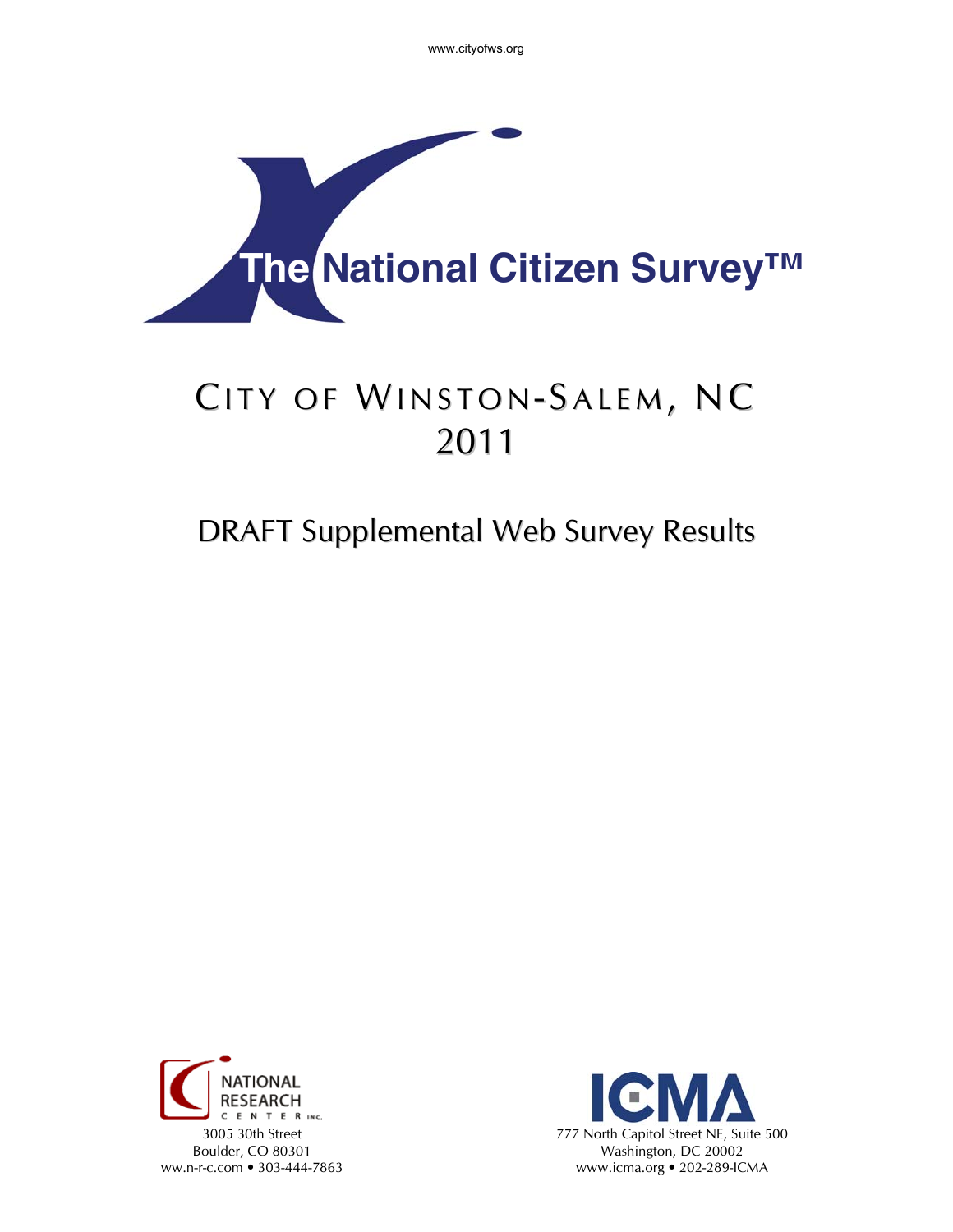#### **CONTENTS**

| What one thing is the single most pressing issue facing the City in the next five years?30 |  |
|--------------------------------------------------------------------------------------------|--|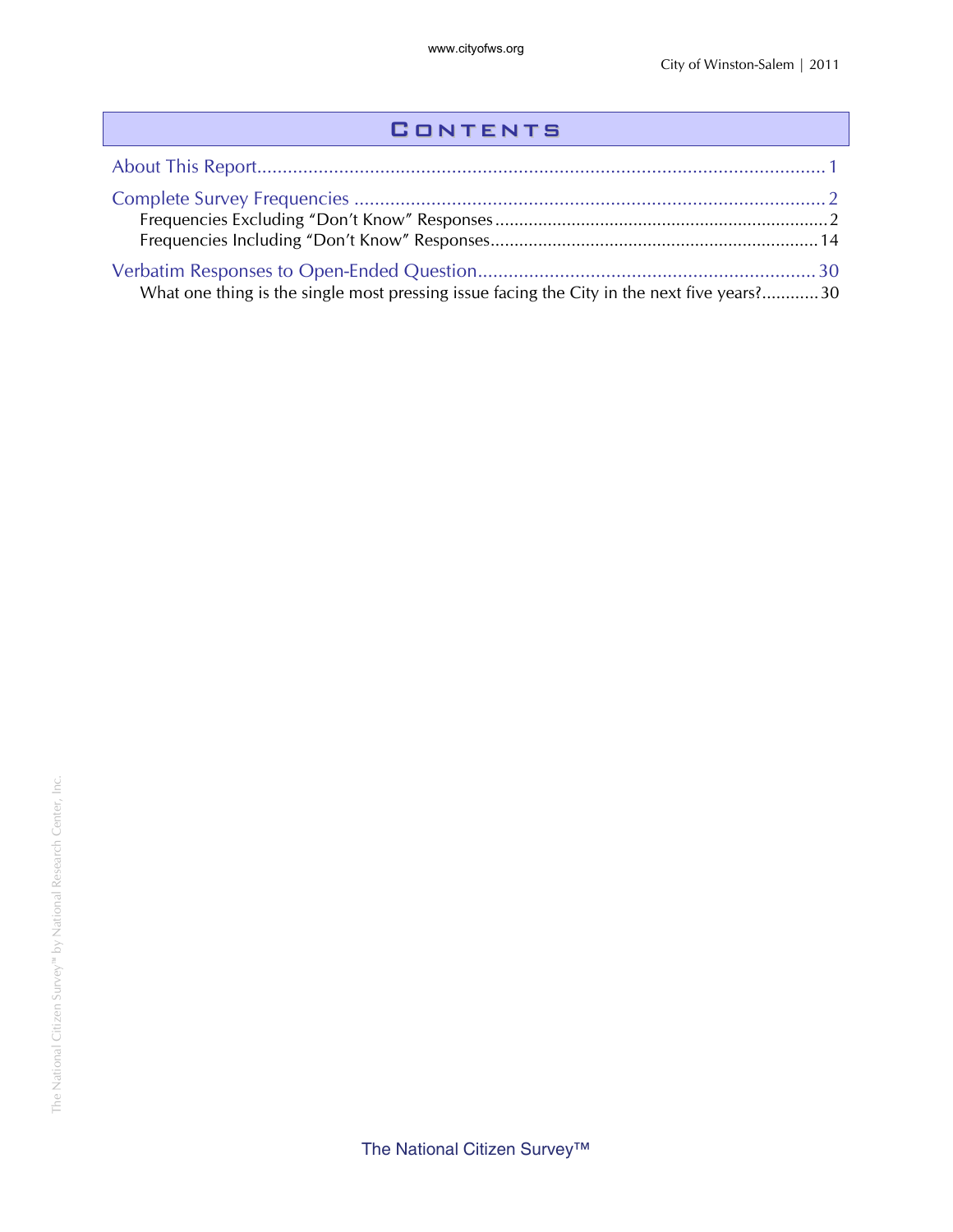#### About This Report

As part of its participation in The National Citizen Survey™ (The NCS), the City of Winston-Salem conducted a mailed survey of 3,000 residents. Surveys were mailed to randomly selected households in September 2011 and data was collected through November 8, 2011. After the official data collection period was over and the data were reported (see the report, *The National Citizen Survey: City of Winston-Salem, 2011*), the City made available the Web-based survey to its residents through a link on the City's Web site. Visitors to the site were able to complete the survey during December 2011 and 220 surveys were received.

This report contains the results of this administration of the Web-based survey and have not been weighted to the current population estimates of the City.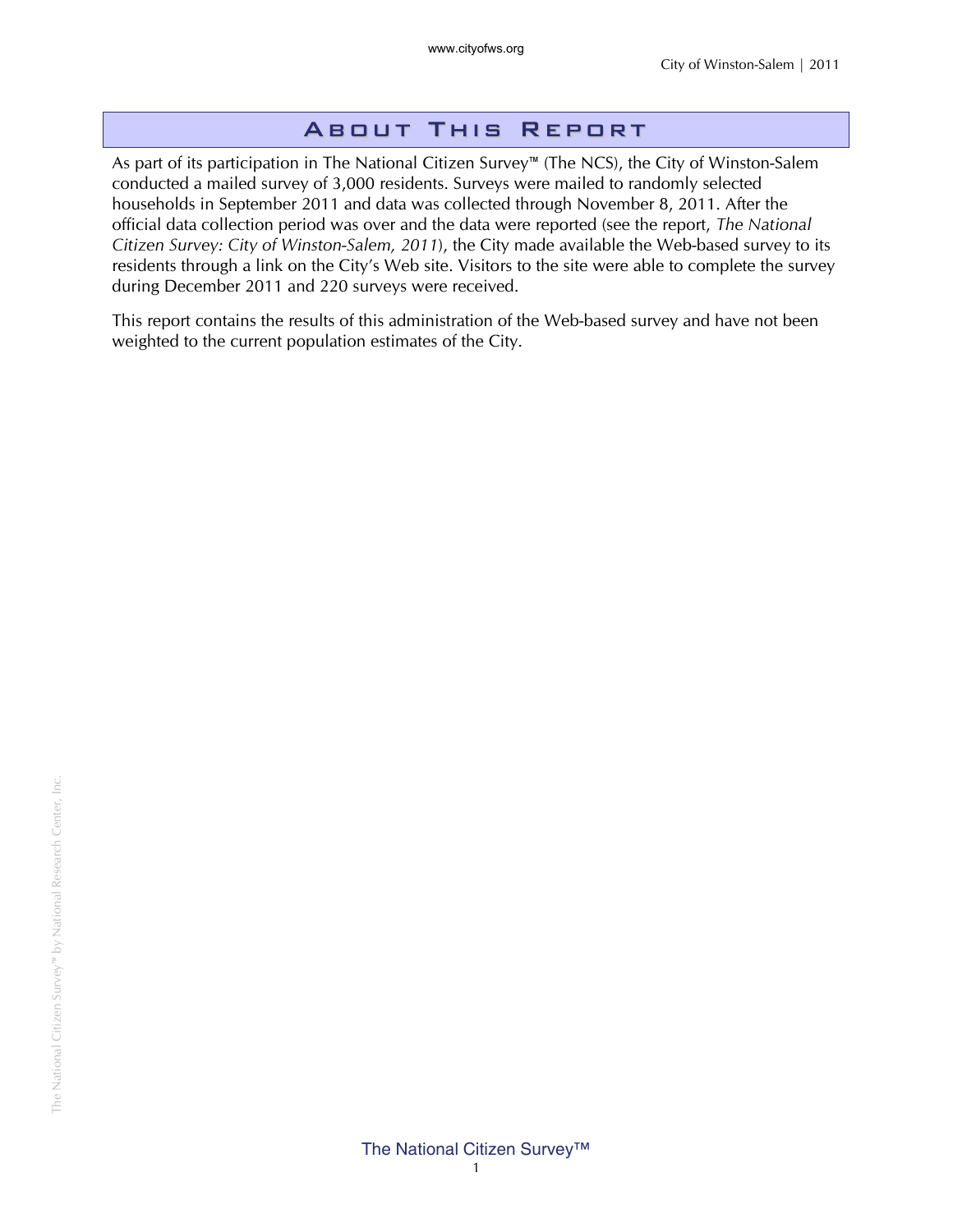### Complete Survey Frequencies FREQUENCIES EXCLUDING "DON'T KNOW" RESPONSES

| <b>Question 1: Quality of Life</b>                                                 |                  |      |      |       |       |
|------------------------------------------------------------------------------------|------------------|------|------|-------|-------|
| Please rate each of the following aspects of quality of life in Winston-<br>Salem: | <b>Excellent</b> | Good | Fair | Poor  | Total |
| Winston-Salem as a place to live                                                   | 31%              | 51%  | 16%  | 3%    | 100%  |
| Your neighborhood as a place to live                                               | 36%              | 39%  | 23%  | 2%    | 100%  |
| Winston-Salem as a place to raise children                                         | 27%              | 49%  | 16%  | $7\%$ | 100%  |
| Winston-Salem as a place to work                                                   | 23%              | 38%  | 29%  | 11%   | 100%  |
| Winston-Salem as a place to retire                                                 | 25%              | 51%  | 15%  | 9%    | 100%  |
| The overall quality of life in Winston-Salem                                       | 24%              | 54%  | 19%  | 3%    | 100%  |

| <b>Question 2: Community Characteristics</b>                                                     |                  |      |      |       |              |
|--------------------------------------------------------------------------------------------------|------------------|------|------|-------|--------------|
| Please rate each of the following characteristics as they relate to<br>Winston-Salem as a whole: | <b>Excellent</b> | Good | Fair | Poor  | <b>Total</b> |
| Sense of community                                                                               | 10%              | 46%  | 35%  | 10%   | 100%         |
| Openness and acceptance of the community towards people of diverse<br>backgrounds                | 11%              | 41%  | 35%  | 13%   | 100%         |
| Overall appearance of Winston-Salem                                                              | 8%               | 58%  | 26%  | 8%    | 100%         |
| Cleanliness of Winston-Salem                                                                     | 10%              | 54%  | 29%  | 7%    | 100%         |
| Overall quality of new development in Winston-Salem                                              | 9%               | 51%  | 29%  | 11%   | 100%         |
| Variety of housing options                                                                       | 11%              | 53%  | 30%  | 5%    | 100%         |
| Overall quality of business and service establishments in Winston-Salem                          | 13%              | 59%  | 24%  | 4%    | 100%         |
| Shopping opportunities                                                                           | 25%              | 53%  | 16%  | 5%    | 100%         |
| Opportunities to attend cultural activities                                                      | 29%              | 49%  | 20%  | 3%    | 100%         |
| Recreational opportunities                                                                       | 17%              | 49%  | 29%  | 5%    | 100%         |
| <b>Employment opportunities</b>                                                                  | 3%               | 33%  | 40%  | 24%   | 100%         |
| <b>Educational opportunities</b>                                                                 | 29%              | 46%  | 21%  | 4%    | 100%         |
| Opportunities to participate in social events and activities                                     | 23%              | 46%  | 27%  | 3%    | 100%         |
| Opportunities to participate in religious or spiritual events and activities                     | 38%              | 48%  | 14%  | 0%    | 100%         |
| Opportunities to volunteer                                                                       | 37%              | 48%  | 15%  | $1\%$ | 100%         |
| Opportunities to participate in community matters                                                | 17%              | 54%  | 24%  | 4%    | 100%         |
| Ease of car travel in Winston-Salem                                                              | 22%              | 51%  | 21%  | 6%    | 100%         |
| Ease of bus travel in Winston-Salem                                                              | 12%              | 23%  | 39%  | 26%   | 100%         |
| Ease of bicycle travel in Winston-Salem                                                          | 6%               | 26%  | 37%  | 31%   | 100%         |
| Ease of walking in Winston-Salem                                                                 | 7%               | 31%  | 36%  | 27%   | 100%         |
| Availability of paths and walking trails                                                         | 10%              | 34%  | 36%  | 20%   | 100%         |
| Traffic flow on major streets                                                                    | 7%               | 45%  | 34%  | 14%   | 100%         |
| Amount of public parking                                                                         | 6%               | 45%  | 33%  | 16%   | 100%         |
| Availability of affordable quality housing                                                       | 9%               | 45%  | 36%  | 10%   | 100%         |
| Availability of affordable quality child care                                                    | 6%               | 43%  | 33%  | 18%   | 100%         |
| Availability of affordable quality health care                                                   | 23%              | 40%  | 28%  | 9%    | 100%         |
| Availability of affordable quality food                                                          | 16%              | 53%  | 26%  | 6%    | 100%         |

#### The National Citizen Survey™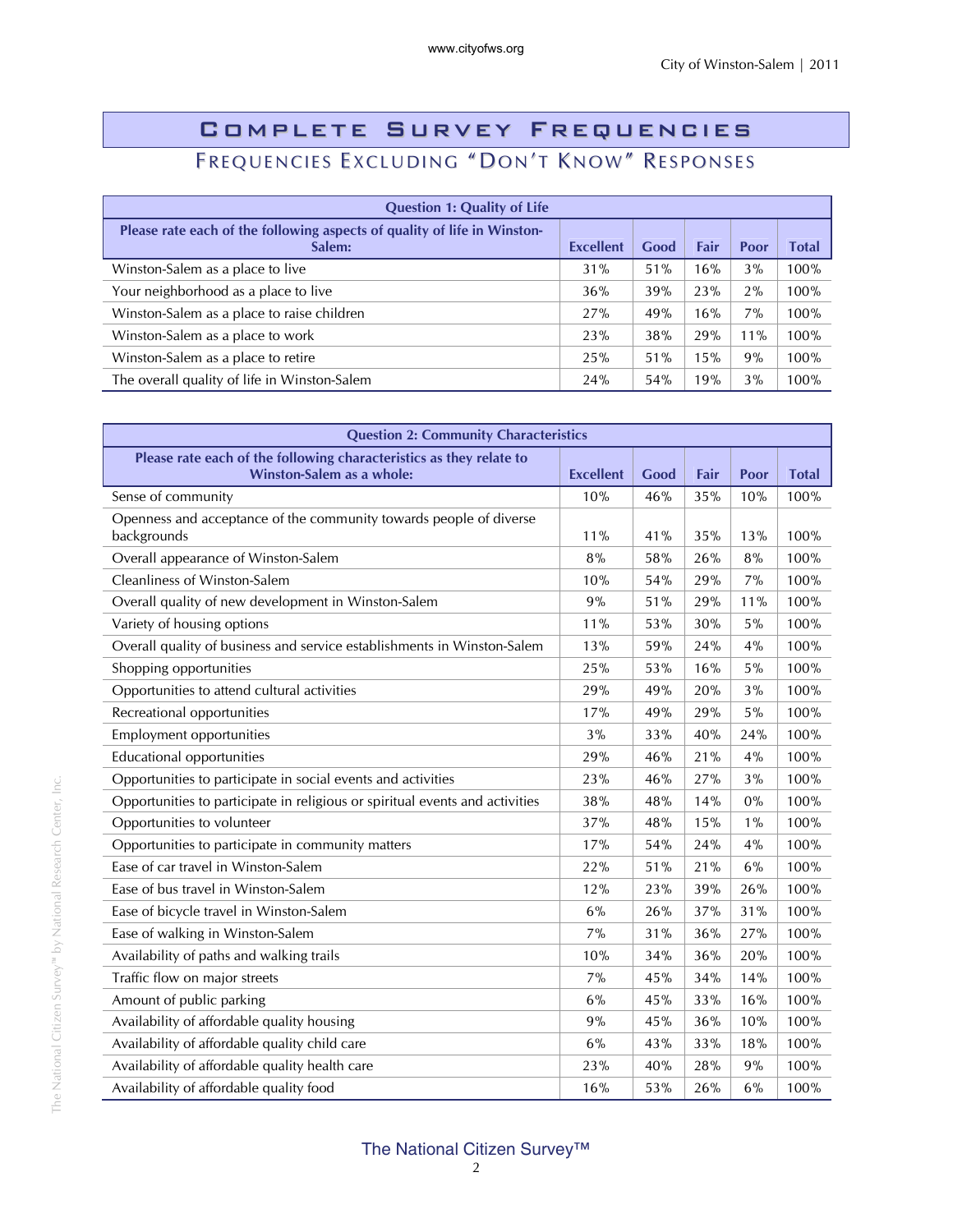| <b>Question 2: Community Characteristics</b>                                                     |                  |      |      |       |       |
|--------------------------------------------------------------------------------------------------|------------------|------|------|-------|-------|
| Please rate each of the following characteristics as they relate to<br>Winston-Salem as a whole: | <b>Excellent</b> | Good | Fair | Poor  | Total |
| Availability of preventive health services                                                       | 18%              | 53%  | 22%  | $7\%$ | 100%  |
| Air quality                                                                                      | $11\%$           | 56%  | 28%  | 6%    | 100%  |
| Quality of overall natural environment in Winston-Salem                                          | 15%              | 52%  | 27%  | 5%    | 100%  |
| Overall image or reputation of Winston-Salem                                                     | $11\%$           | 54%  | 26%  | 9%    | 100%  |

| <b>Question 3: Growth</b>                                                                                 |                  |                      |                        |                      |                         |       |
|-----------------------------------------------------------------------------------------------------------|------------------|----------------------|------------------------|----------------------|-------------------------|-------|
| Please rate the speed of growth in the<br>following categories in Winston-Salem<br>over the past 2 years: | Much<br>too slow | Somewhat<br>too slow | <b>Right</b><br>amount | Somewhat<br>too fast | <b>Much</b><br>too fast | Total |
| Population growth                                                                                         | 2%               | 13%                  | 46%                    | 31%                  | 8%                      | 100%  |
| Retail growth (stores, restaurants, etc.)                                                                 | $4\%$            | 33%                  | 39%                    | 16%                  | $7\%$                   | 100%  |
| Jobs growth                                                                                               | 51%              | 41%                  | 8%                     | 0%                   | $0\%$                   | 100%  |

| <b>Question 4: Code Enforcement</b>                                                                                 |                                  |  |  |  |
|---------------------------------------------------------------------------------------------------------------------|----------------------------------|--|--|--|
| To what degree, if at all, are run down buildings, weed lots or junk vehicles a problem in<br><b>Winston-Salem?</b> | <b>Percent of</b><br>respondents |  |  |  |
| Not a problem                                                                                                       | $5\%$                            |  |  |  |
| Minor problem                                                                                                       | 35%                              |  |  |  |
| Moderate problem                                                                                                    | 46%                              |  |  |  |
| Major problem                                                                                                       | 15%                              |  |  |  |
| Total                                                                                                               | 100%                             |  |  |  |

| <b>Question 5: Community Safety</b>                                                 |              |                  |                            |                    |                |       |
|-------------------------------------------------------------------------------------|--------------|------------------|----------------------------|--------------------|----------------|-------|
| Please rate how safe or unsafe you<br>feel from the following in Winston-<br>Salem: | Verv<br>safe | Somewhat<br>safe | Neither safe<br>nor unsafe | Somewhat<br>unsafe | Very<br>unsafe | Total |
| Violent crime (e.g., rape, assault,<br>robbery)                                     | 15%          | 46%              | 17%                        | 19%                | 3%             | 100%  |
| Property crimes (e.g., burglary, theft)                                             | $7\%$        | 41%              | $11\%$                     | 31%                | 10%            | 100%  |
| Environmental hazards, including toxic<br>waste                                     | 29%          | 40%              | 19%                        | $11\%$             | 2%             | 100%  |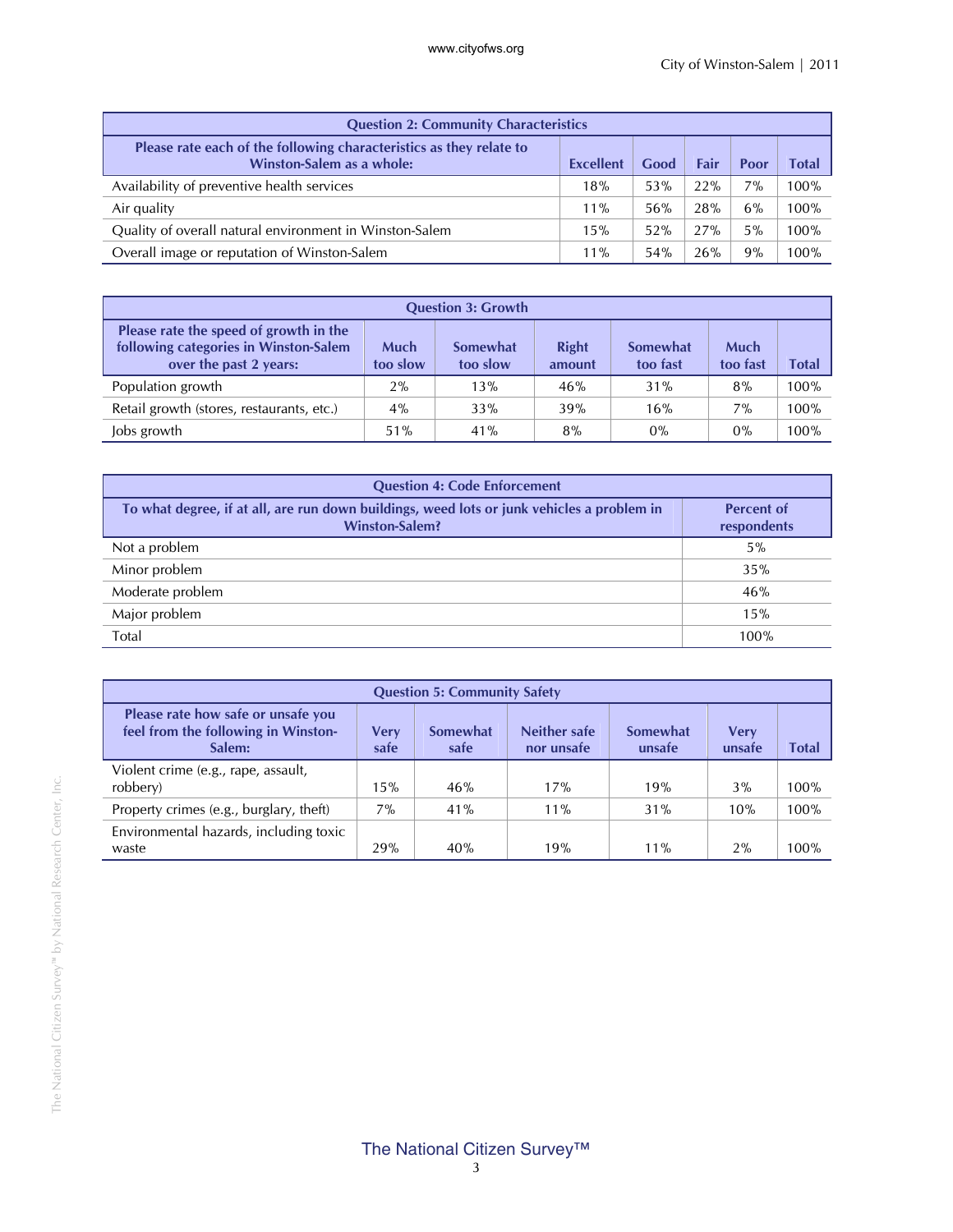| <b>Question 6: Personal Safety</b>                 |                     |                         |                                   |                    |                       |       |  |
|----------------------------------------------------|---------------------|-------------------------|-----------------------------------|--------------------|-----------------------|-------|--|
| Please rate how safe or unsafe<br>you feel:        | <b>Very</b><br>safe | <b>Somewhat</b><br>safe | <b>Neither safe</b><br>nor unsafe | Somewhat<br>unsafe | <b>Very</b><br>unsafe | Total |  |
| In your neighborhood during the<br>day             | 52%                 | 34%                     | $7\%$                             | $7\%$              | $1\%$                 | 100%  |  |
| In your neighborhood after dark                    | 30%                 | 40%                     | 10%                               | 17%                | $3\%$                 | 100%  |  |
| In Winston-Salem's downtown<br>area during the day | 38%                 | 43%                     | 12%                               | $7\%$              | $1\%$                 | 100%  |  |
| In Winston-Salem's downtown<br>area after dark     | 15%                 | 35%                     | 12%                               | 27%                | 10%                   | 100%  |  |

| <b>Question 7: Contact with Police Department</b>                                                                                         |     |     |  |
|-------------------------------------------------------------------------------------------------------------------------------------------|-----|-----|--|
| Have you had any in-person or phone contact with an employee of the City of Winston-Salem Police<br>Department within the last 12 months? |     |     |  |
| Have you had any in-person or phone contact with an employee of the City of Winston-Salem Police<br>Department within the last 12 months? | 39% | 61% |  |

| <b>Question 8: Ratings of Contact with Police Department</b>                                                                                                         |     |     |    |    |
|----------------------------------------------------------------------------------------------------------------------------------------------------------------------|-----|-----|----|----|
| What was your overall impression of your most recent contact with the City of<br>Good<br><b>Winston-Salem Police Department?</b><br>Fair<br>Poor<br><b>Excellent</b> |     |     |    |    |
| What was your overall impression of your most recent contact with the City of<br>Winston-Salem Police Department?                                                    | 46% | 33% | 2% | 8% |

| <b>Question 9: Crime Victim</b>                                                             |                                  |  |  |  |
|---------------------------------------------------------------------------------------------|----------------------------------|--|--|--|
| During the past 12 months, were you or anyone in your household the victim of any<br>crime? | <b>Percent of</b><br>respondents |  |  |  |
| No                                                                                          | 85%                              |  |  |  |
| Yes                                                                                         | 15%                              |  |  |  |
| Total                                                                                       | 100%                             |  |  |  |

|       | <b>Question 10: Crime Reporting</b>                           |                               |  |  |  |
|-------|---------------------------------------------------------------|-------------------------------|--|--|--|
|       | If yes, was this crime (these crimes) reported to the police? | <b>Percent of respondents</b> |  |  |  |
| No    |                                                               | 27%                           |  |  |  |
| Yes   |                                                               | 73%                           |  |  |  |
| Total |                                                               | 100%                          |  |  |  |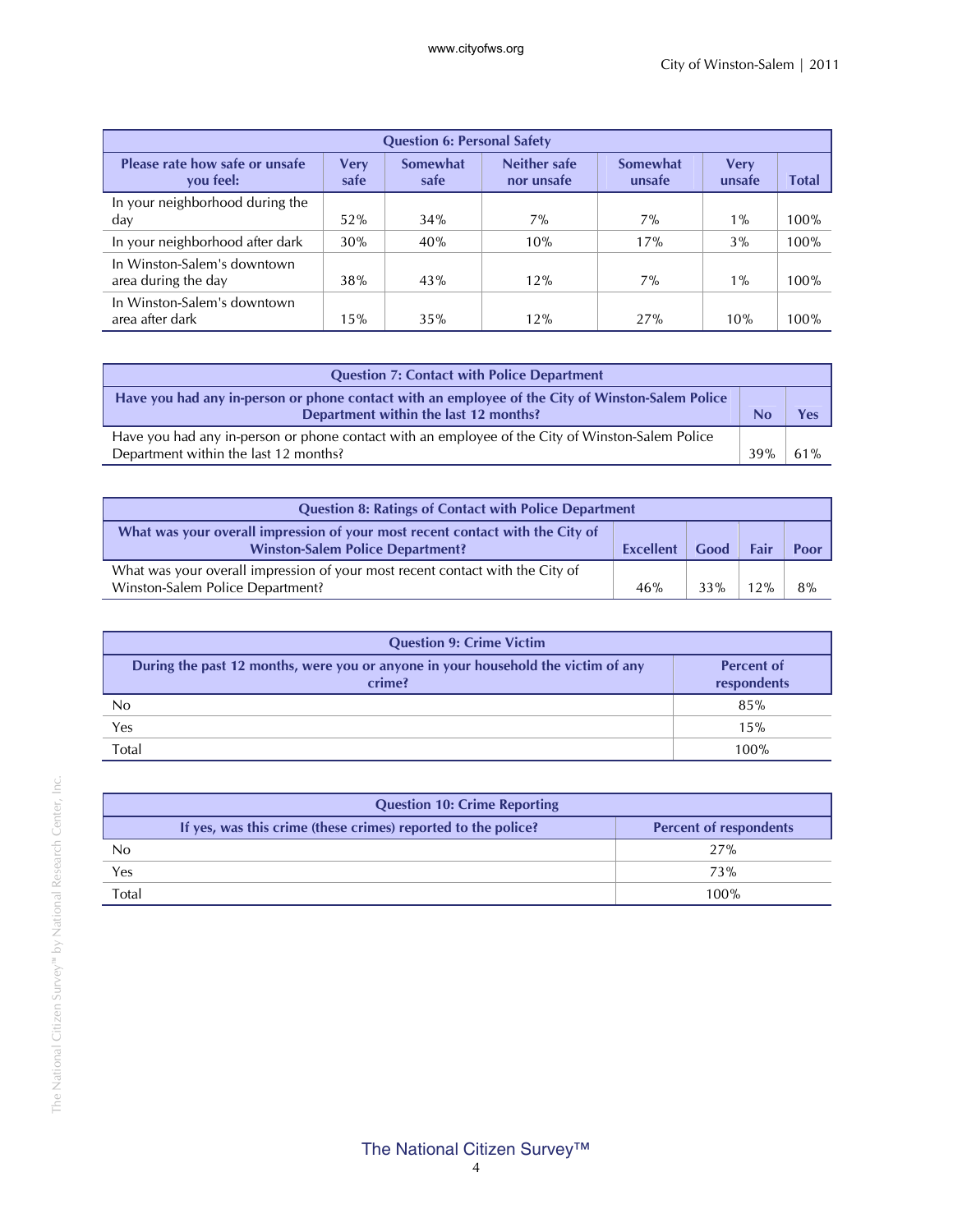| <b>Question 11: Resident Behaviors</b>                                                                                                                     |              |                     |                  |                      |                          |              |
|------------------------------------------------------------------------------------------------------------------------------------------------------------|--------------|---------------------|------------------|----------------------|--------------------------|--------------|
| In the last 12 months, about how many times, if ever,<br>have you or other household members participated in<br>the following activities in Winston-Salem? | <b>Never</b> | Once<br>or<br>twice | 3 to 12<br>times | 13 to<br>26<br>times | More<br>than 26<br>times | <b>Total</b> |
| Used Winston-Salem recreation centers                                                                                                                      | 44%          | 35%                 | 15%              | 2%                   | 4%                       | 100%         |
| Participated in a recreation program or activity                                                                                                           | 57%          | 32%                 | 7%               | 3%                   | $1\%$                    | 100%         |
| Visited a neighborhood park or City park                                                                                                                   | 13%          | 33%                 | 32%              | 13%                  | 10%                      | 100%         |
| Ridden a local bus within Winston-Salem                                                                                                                    | 87%          | 9%                  | 2%               | $1\%$                | $1\%$                    | 100%         |
| Attended a meeting of local elected officials or other<br>local public meeting                                                                             | 53%          | 27%                 | 16%              | 3%                   | $1\%$                    | 100%         |
| Watched a meeting of local elected officials or other<br>City-sponsored public meeting on cable television, the<br>Internet or other media                 | 33%          | 27%                 | 31%              | 7%                   | 2%                       | 100%         |
| Read "We Play" Newsletter                                                                                                                                  | 52%          | 27%                 | 16%              | 4%                   | $1\%$                    | 100%         |
| Visited the City of Winston-Salem Web site (at<br>www.cityofws.org)                                                                                        | 2%           | 10%                 | 38%              | 25%                  | 25%                      | 100%         |
| Recycled used paper, cans or bottles from your home                                                                                                        | 6%           | 7%                  | 8%               | 6%                   | 73%                      | 100%         |
| Volunteered your time to some group or activity in<br>Winston-Salem                                                                                        | 23%          | 25%                 | 25%              | 17%                  | 10%                      | 100%         |
| Participated in religious or spiritual activities in<br>Winston-Salem                                                                                      | 27%          | 16%                 | 14%              | 9%                   | 35%                      | 100%         |
| Participated in a club or civic group in Winston-Salem                                                                                                     | 46%          | 17%                 | 18%              | 7%                   | 12%                      | 100%         |
| Provided help to a friend or neighbor                                                                                                                      | 2%           | 17%                 | 41%              | 20%                  | 20%                      | 100%         |
| Watched the City of Winston-Salem local government<br>channel TV13                                                                                         | 31%          | 29%                 | 21%              | 10%                  | 9%                       | 100%         |

| <b>Question 12: Neighborliness</b>                                                                                                                        |                                  |
|-----------------------------------------------------------------------------------------------------------------------------------------------------------|----------------------------------|
| About how often, if at all, do you talk to or visit with your immediate neighbors (people who<br>live in the 10 or 20 households that are closest to you? | <b>Percent of</b><br>respondents |
| Just about everyday                                                                                                                                       | 14%                              |
| Several times a week                                                                                                                                      | 33%                              |
| Several times a month                                                                                                                                     | 24%                              |
| Less than several times a month                                                                                                                           | 30%                              |
| Total                                                                                                                                                     | 100%                             |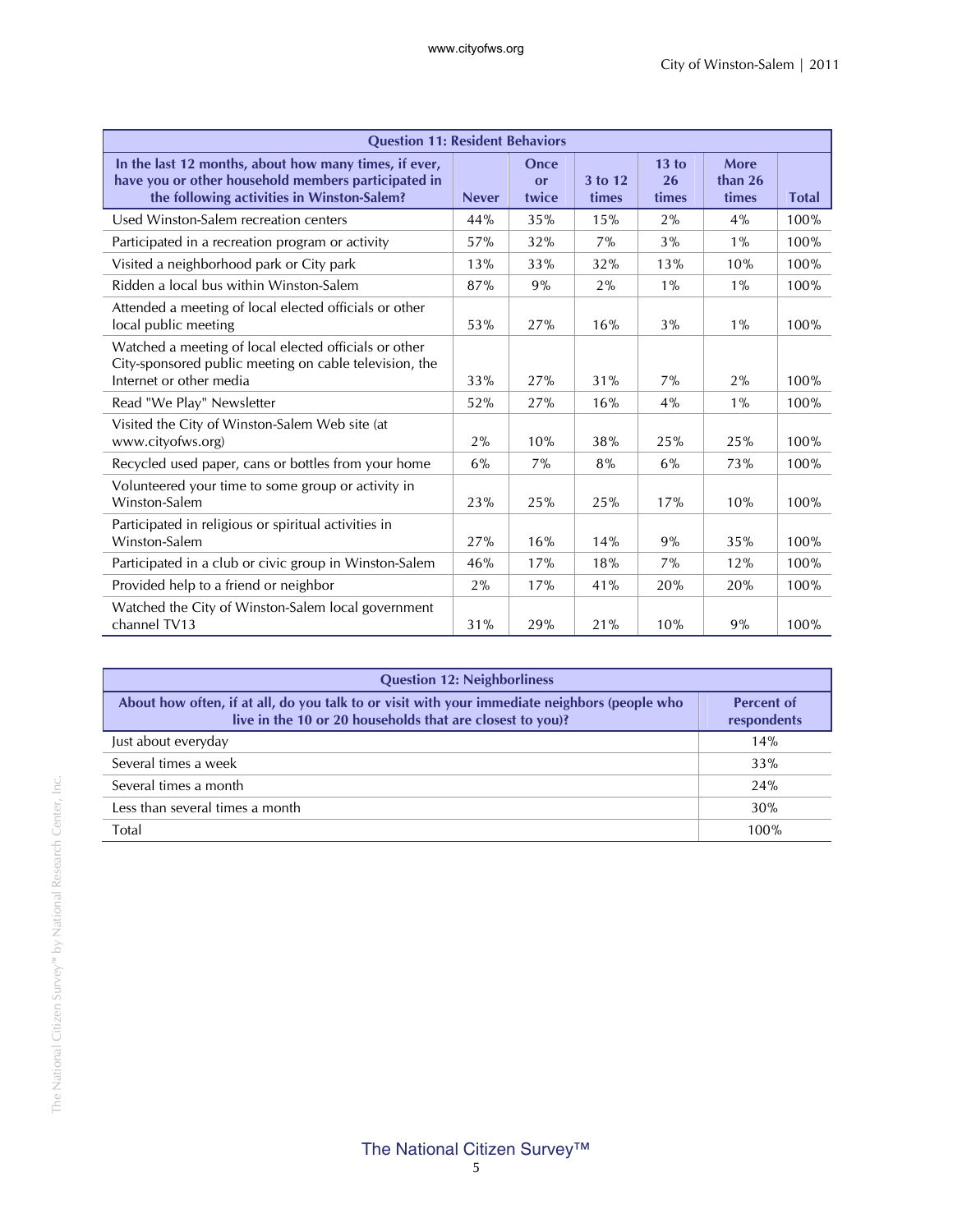| <b>Question 13: Service Quality</b>                                                                                 |                  |      |      |       |              |  |  |
|---------------------------------------------------------------------------------------------------------------------|------------------|------|------|-------|--------------|--|--|
| Please rate the quality of each of the following services in Winston-<br>Salem:                                     | <b>Excellent</b> | Good | Fair | Poor  | <b>Total</b> |  |  |
| Police services                                                                                                     | 33%              | 51%  | 13%  | 3%    | 100%         |  |  |
| Fire services                                                                                                       | 54%              | 41%  | 4%   | $1\%$ | 100%         |  |  |
| Crime prevention                                                                                                    | 13%              | 60%  | 23%  | 4%    | 100%         |  |  |
| Fire prevention and education                                                                                       | 27%              | 57%  | 13%  | 2%    | 100%         |  |  |
| Traffic enforcement                                                                                                 | 11%              | 52%  | 29%  | 7%    | 100%         |  |  |
| Street repair                                                                                                       | 3%               | 30%  | 44%  | 23%   | 100%         |  |  |
| Street cleaning                                                                                                     | 7%               | 45%  | 39%  | 9%    | 100%         |  |  |
| <b>Street lighting</b>                                                                                              | 12%              | 49%  | 31%  | 8%    | 100%         |  |  |
| Snow removal                                                                                                        | 12%              | 51%  | 29%  | 8%    | 100%         |  |  |
| Sidewalk maintenance                                                                                                | 4%               | 40%  | 44%  | 13%   | 100%         |  |  |
| Traffic signal timing                                                                                               | 6%               | 39%  | 36%  | 19%   | 100%         |  |  |
| Bus or transit services                                                                                             | 7%               | 38%  | 33%  | 22%   | 100%         |  |  |
| Garbage collection                                                                                                  | 43%              | 45%  | 9%   | 3%    | 100%         |  |  |
| Recycling                                                                                                           | 38%              | 46%  | 13%  | 3%    | 100%         |  |  |
| Yard waste pick-up                                                                                                  | 41%              | 44%  | 11%  | 4%    | 100%         |  |  |
| Storm drainage                                                                                                      | 12%              | 53%  | 29%  | 5%    | 100%         |  |  |
| Drinking water                                                                                                      | 31%              | 48%  | 18%  | 3%    | 100%         |  |  |
| Sewer services                                                                                                      | 25%              | 61%  | 13%  | 0%    | 100%         |  |  |
| City of Winston-Salem parks                                                                                         | 22%              | 61%  | 17%  | $1\%$ | 100%         |  |  |
| Recreation programs or classes                                                                                      | 16%              | 66%  | 15%  | 3%    | 100%         |  |  |
| Recreation centers or facilities                                                                                    | 17%              | 61%  | 18%  | 5%    | 100%         |  |  |
| Land use, planning and zoning                                                                                       | 8%               | 36%  | 42%  | 14%   | 100%         |  |  |
| Code enforcement (weeds, abandoned buildings, etc.)                                                                 | 5%               | 34%  | 40%  | 21%   | 100%         |  |  |
| Economic development                                                                                                | 7%               | 37%  | 38%  | 18%   | 100%         |  |  |
| Health services                                                                                                     | 23%              | 48%  | 24%  | 5%    | 100%         |  |  |
| Senior programs at recreation centers                                                                               | 21%              | 50%  | 23%  | 6%    | 100%         |  |  |
| Youth programs at recreation centers                                                                                | 16%              | 49%  | 25%  | 10%   | 100%         |  |  |
| Services to low-income people                                                                                       | 10%              | 38%  | 32%  | 21%   | 100%         |  |  |
| Public information services                                                                                         | 16%              | 45%  | 32%  | 7%    | 100%         |  |  |
| Emergency preparedness (services that prepare the community for natural<br>disasters or other emergency situations) | 17%              | 41%  | 29%  | 13%   | 100%         |  |  |
| Preservation of natural areas such as open space, farmlands and<br>greenbelts                                       | $8\%$            | 35%  | 38%  | 19%   | 100%         |  |  |
| Customer service when contacting CityLink, the City of Winston-Salem<br>contact center                              | 32%              | 34%  | 25%  | 9%    | 100%         |  |  |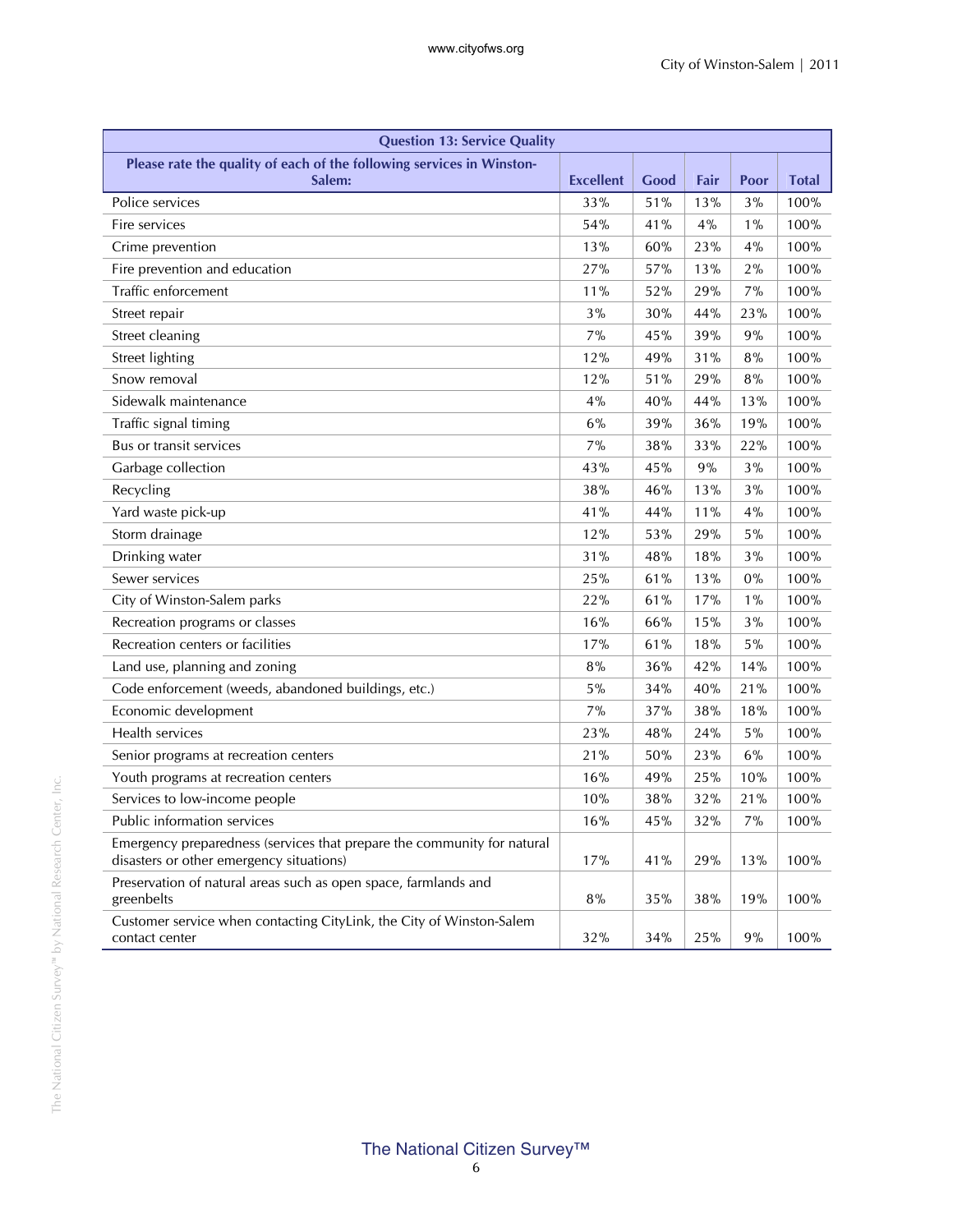| <b>Question 14: Government Services Overall</b>                                               |           |      |      |       |         |  |  |
|-----------------------------------------------------------------------------------------------|-----------|------|------|-------|---------|--|--|
| Overall, how would you rate the quality of the services provided by<br>each of the following? | Excellent | Good | Fair | Poor  | Total   |  |  |
| The City of Winston-Salem                                                                     | 23%       | 54%  | 19%  | $4\%$ | $100\%$ |  |  |
| The Federal Government                                                                        | 2%        | 37%  | 43%  | 19%   | $100\%$ |  |  |
| The State Government                                                                          | 3%        | 42%  | 42%  | 12%   | 100%    |  |  |
| <b>Forsyth County Government</b>                                                              | 11%       | 55%  | 27%  | 7%    | $100\%$ |  |  |

| <b>Question 15: Recommendation and Longevity</b>                               |                |                           |                             |                  |       |  |  |
|--------------------------------------------------------------------------------|----------------|---------------------------|-----------------------------|------------------|-------|--|--|
| Please indicate how likely or unlikely you are<br>to do each of the following: | Verv<br>likely | <b>Somewhat</b><br>likely | <b>Somewhat</b><br>unlikely | Verv<br>unlikely | Total |  |  |
| Recommend living in Winston-Salem to<br>someone who asks                       | 51%            | 33%                       | 8%                          | 8%               | 100%  |  |  |
| Remain in Winston-Salem for the next five years                                | 69%            | 18%                       | 6%                          | 8%               | 100%  |  |  |

| <b>Question 16: Impact of the Economy</b>                                                                                               |                                  |  |  |  |  |
|-----------------------------------------------------------------------------------------------------------------------------------------|----------------------------------|--|--|--|--|
| What impact, if any, do you think the economy will have on your family income in the next 6<br>months? Do you think the impact will be: | <b>Percent of</b><br>respondents |  |  |  |  |
| Very positive                                                                                                                           | 4%                               |  |  |  |  |
| Somewhat positive                                                                                                                       | 13%                              |  |  |  |  |
| Neutral                                                                                                                                 | 42%                              |  |  |  |  |
| Somewhat negative                                                                                                                       | 30%                              |  |  |  |  |
| Very negative                                                                                                                           | 11%                              |  |  |  |  |
| Total                                                                                                                                   | 100%                             |  |  |  |  |

| <b>Question 17: Contact with Fire Department</b>                                                                                        |     |  |
|-----------------------------------------------------------------------------------------------------------------------------------------|-----|--|
| Have you had any in-person or phone contact with an employee of the City of Winston-Salem Fire<br>Department within the last 12 months? |     |  |
| Have you had any in-person or phone contact with an employee of the City of Winston-Salem Fire<br>Department within the last 12 months? | 73% |  |

| <b>Question 18: Ratings of Contact with Fire Department</b>                                                                                                |     |     |    |      |  |
|------------------------------------------------------------------------------------------------------------------------------------------------------------|-----|-----|----|------|--|
| What was your overall impression of your most recent contact with the City of<br>Good<br><b>Winston-Salem Fire Department?</b><br>Fair<br><b>Excellent</b> |     |     |    | Poor |  |
| What was your overall impression of your most recent contact with the City of<br>Winston-Salem Fire Department?                                            | 64% | 26% | 5% | 5%   |  |

| <b>Question 19: Contact with City Employees</b>                                                                                                                                  |                                  |
|----------------------------------------------------------------------------------------------------------------------------------------------------------------------------------|----------------------------------|
| Have you had any in-person, phone or email with an employee of the City of Winston-Salem<br>within the last 12 months (including police, receptionists, planners or any others)? | <b>Percent of</b><br>respondents |
| No                                                                                                                                                                               | 22%                              |
| Yes                                                                                                                                                                              | <b>78%</b>                       |
| <b>Total</b>                                                                                                                                                                     | 100%                             |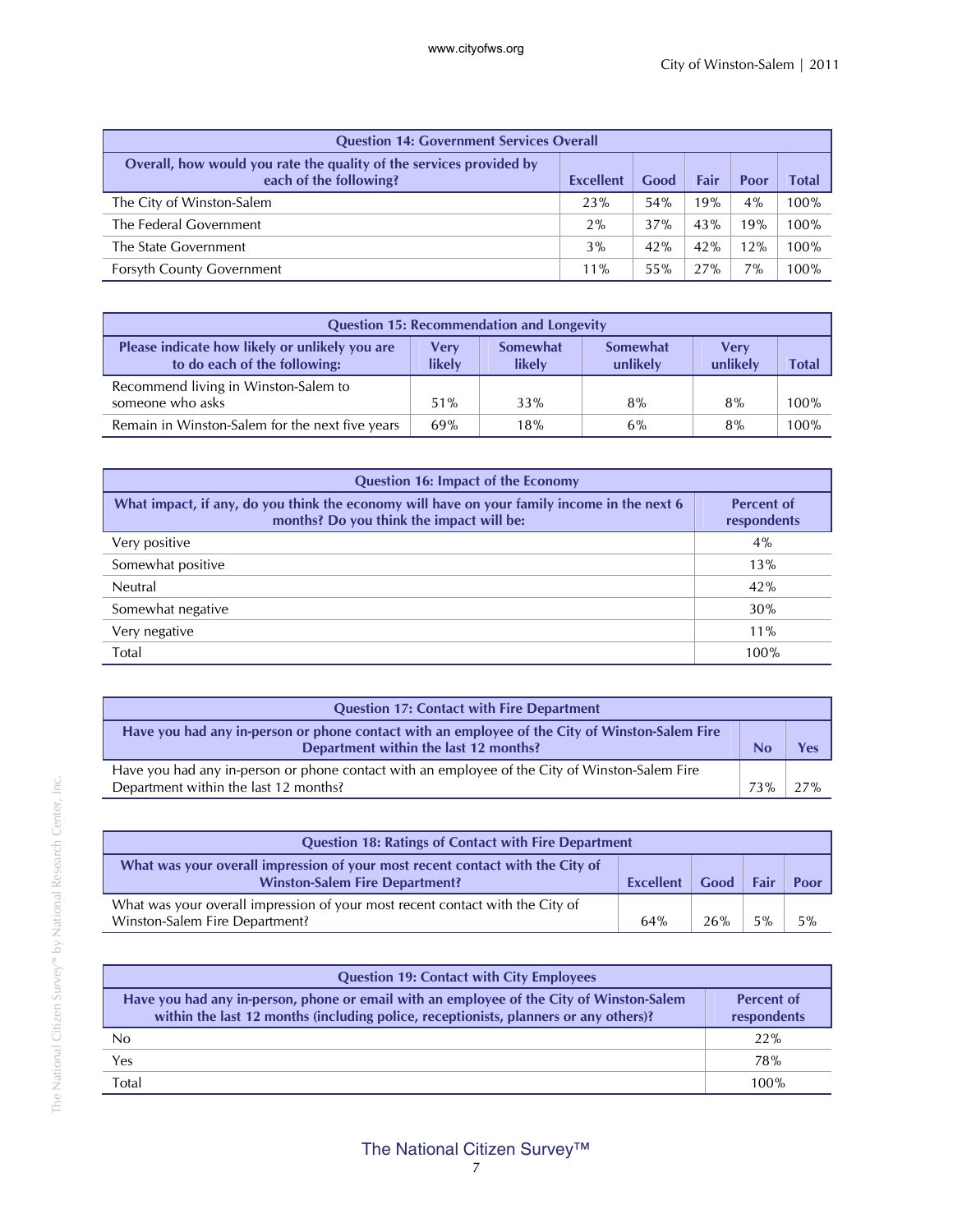| <b>Question 20: City Employees</b>                                                                        |                  |      |       |       |       |
|-----------------------------------------------------------------------------------------------------------|------------------|------|-------|-------|-------|
| What was your impression of the employee(s) of the City of Winston-<br>Salem in your most recent contact? | <b>Excellent</b> | Good | Fair  | Poor  | Total |
| Knowledge                                                                                                 | 48%              | 39%  | 7%    | $7\%$ | 100%  |
| Responsiveness                                                                                            | 46%              | 37%  | 10%   | 7%    | 100%  |
| Courtesy                                                                                                  | 59%              | 31%  | $4\%$ | 6%    | 100%  |
| Overall impression                                                                                        | 48%              | 39%  | 7%    | 6%    | 100%  |

| <b>Question 21: Government Performance</b>                                       |                  |      |      |      |       |  |
|----------------------------------------------------------------------------------|------------------|------|------|------|-------|--|
| Please rate the following categories of Winston-Salem government<br>performance: | <b>Excellent</b> | Good | Fair | Poor | Total |  |
| The value of services for the taxes paid to Winston-Salem                        | 14%              | 45%  | 28%  | 13%  | 100%  |  |
| The overall direction that Winston-Salem is taking                               | 14%              | 46%  | 27%  | 13%  | 100%  |  |
| The job Winston-Salem government does at welcoming citizen<br>involvement        | 13%              | 42%  | 32%  | 13%  | 100%  |  |

| <b>Question 22a: Custom Question 1</b>                                                                                                                       |                 |                    |                  |       |  |  |  |
|--------------------------------------------------------------------------------------------------------------------------------------------------------------|-----------------|--------------------|------------------|-------|--|--|--|
| If the City had to reduce services to cut costs, how much, if at all,<br>do you think the City should reduce the level of each of the<br>following services? | Reduce a<br>lot | Reduce<br>somewhat | Do not<br>reduce | Total |  |  |  |
| Bulky item pick-up                                                                                                                                           | 14%             | 27%                | 59%              | 100%  |  |  |  |
| Code enforcement                                                                                                                                             | 7%              | 33%                | 60%              | 100%  |  |  |  |
| Fire services                                                                                                                                                | $2\%$           | 8%                 | 90%              | 100%  |  |  |  |
| Public transit                                                                                                                                               | 8%              | 30%                | 62%              | 100%  |  |  |  |
| Parks maintenance/recreation programs                                                                                                                        | $7\%$           | 46%                | 47%              | 100%  |  |  |  |
| Police services                                                                                                                                              | 3%              | 8%                 | 88%              | 100%  |  |  |  |
| Public assembly facilities/special events                                                                                                                    | 19%             | 57%                | 24%              | 100%  |  |  |  |
| Recycling                                                                                                                                                    | $4\%$           | 33%                | 63%              | 100%  |  |  |  |
| Snow removal                                                                                                                                                 | $5\%$           | 28%                | 66%              | 100%  |  |  |  |
| Support of non-profit organizations                                                                                                                          | 19%             | 54%                | 27%              | 100%  |  |  |  |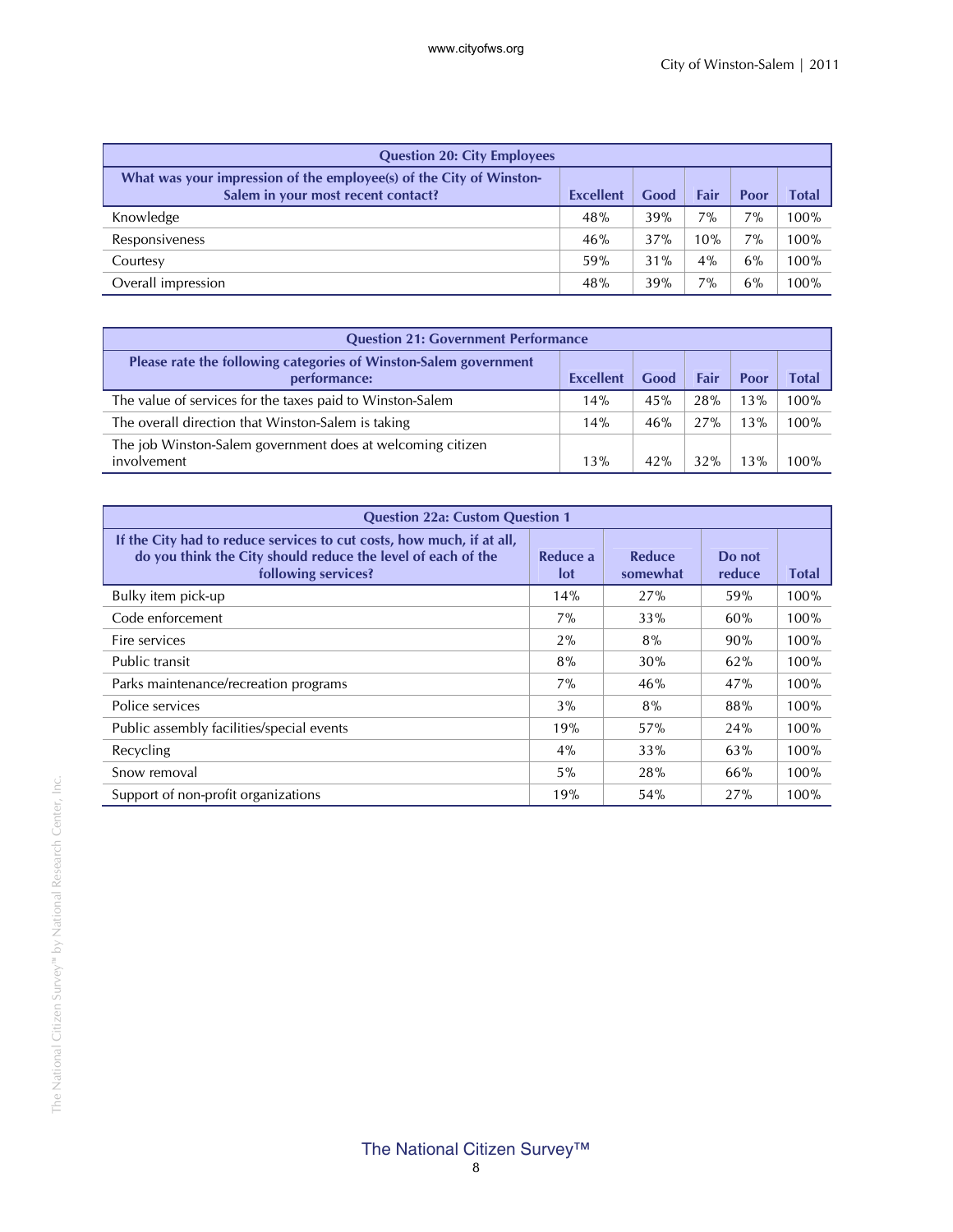| <b>Question 22b: Custom Question 2</b>                                                                                                                                                                                                          |                           |                     |                   |              |
|-------------------------------------------------------------------------------------------------------------------------------------------------------------------------------------------------------------------------------------------------|---------------------------|---------------------|-------------------|--------------|
| As part of its annual budget process, the City considers potential<br>programs and services. To what extent, if at all, do you think the City<br>should fund through increased fees or taxes each of the following new<br>or expanded programs? | <b>Definitely</b><br>fund | Consider<br>funding | Do<br>not<br>fund | <b>Total</b> |
| Cultural/special event recruitment/support                                                                                                                                                                                                      | 14%                       | 48%                 | 38%               | 100%         |
| Economic development/business recruitment                                                                                                                                                                                                       | 48%                       | 39%                 | 12%               | 100%         |
| Emergency preparedness/disaster recovery                                                                                                                                                                                                        | 45%                       | 49%                 | $6\%$             | 100%         |
| Expanded bus service                                                                                                                                                                                                                            | 21%                       | 42%                 | 37%               | 100%         |
| Green/sustainability initiatives                                                                                                                                                                                                                | 25%                       | 45%                 | 30%               | 100%         |
| Greenways/trails                                                                                                                                                                                                                                | 28%                       | 48%                 | 23%               | 100%         |
| Housing assistance/revitalization programs                                                                                                                                                                                                      | 28%                       | 51%                 | 20%               | 100%         |
| Information technology (e-services)                                                                                                                                                                                                             | 27%                       | 54%                 | 19%               | 100%         |
| Public art                                                                                                                                                                                                                                      | 9%                        | 43%                 | 49%               | 100%         |
| Recreation programs                                                                                                                                                                                                                             | 20%                       | 66%                 | 14%               | 100%         |
| Sidewalks                                                                                                                                                                                                                                       | 37%                       | 48%                 | 15%               | 100%         |
| Streetcar                                                                                                                                                                                                                                       | 9%                        | 24%                 | 67%               | 100%         |

| <b>Question 22c: Custom Question 3</b>                                                                                            |                            |                     |                    |                           |       |
|-----------------------------------------------------------------------------------------------------------------------------------|----------------------------|---------------------|--------------------|---------------------------|-------|
| To what extent would you support or oppose<br>prioritizing funding for each of the following<br>identified capital project needs? | <b>Strongly</b><br>support | Somewhat<br>support | Somewhat<br>oppose | <b>Strongly</b><br>oppose | Total |
| Community and economic development projects                                                                                       | 45%                        | 38%                 | $11\%$             | 6%                        | 100%  |
| Public safety projects                                                                                                            | 49%                        | 40%                 | 8%                 | 3%                        | 100%  |
| Transportation projects                                                                                                           | 30%                        | 50%                 | 15%                | 4%                        | 100%  |
| Recreation and cultural projects                                                                                                  | 22%                        | 53%                 | 16%                | 9%                        | 100%  |
| General government projects                                                                                                       | 8%                         | 60%                 | 23%                | 9%                        | 100%  |

| <b>Question D1: Employment Status</b> |                               |  |
|---------------------------------------|-------------------------------|--|
| Are you currently employed for pay?   | <b>Percent of respondents</b> |  |
| No                                    | 28%                           |  |
| Yes, full-time                        | 62%                           |  |
| Yes, part-time                        | 10%                           |  |
| Total                                 | 100%                          |  |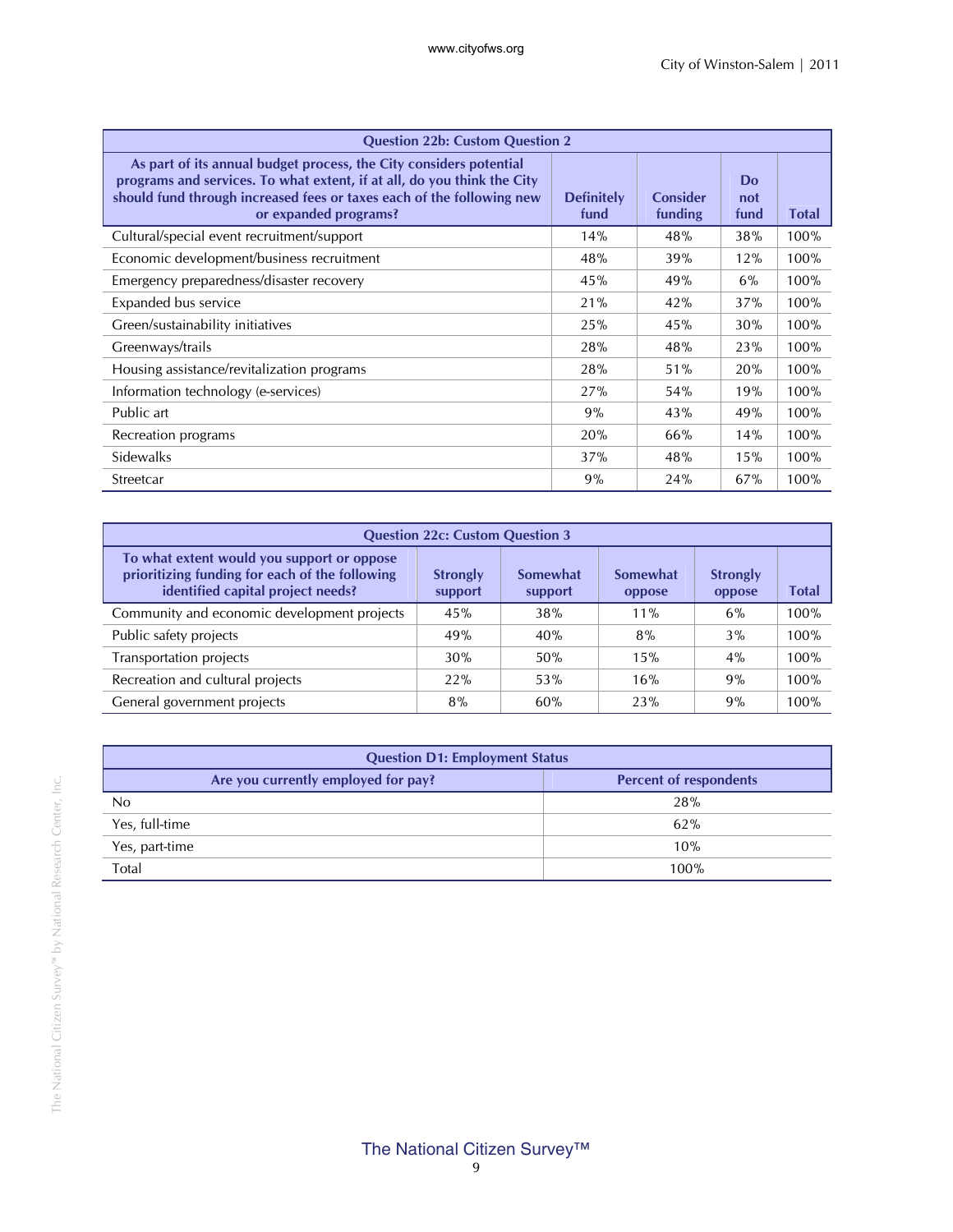| <b>Question D2: Mode of Transportation Used for Commute</b>                                                                                 |                                     |  |
|---------------------------------------------------------------------------------------------------------------------------------------------|-------------------------------------|--|
| During a typical week, how many days do you commute to work (for the longest distance of<br>your commute) in each of the ways listed below? | <b>Percent of days</b><br>mode used |  |
| Motorized vehicle (e.g., car, truck, van, motorcycle, etc.) by myself                                                                       | 71%                                 |  |
| Motorized vehicle (e.g., car, truck, van, motorcycle, etc.) with other children or adults                                                   | 17%                                 |  |
| Bus, rail, subway or other public transportation                                                                                            | $1\%$                               |  |
| Walk                                                                                                                                        | $3\%$                               |  |
| <b>Bicycle</b>                                                                                                                              | $1\%$                               |  |
| Work at home                                                                                                                                | 8%                                  |  |
| Other                                                                                                                                       | $0\%$                               |  |

| <b>Question D3: Length of Residency</b>         |                               |  |
|-------------------------------------------------|-------------------------------|--|
| How many years have you lived in Winston-Salem? | <b>Percent of respondents</b> |  |
| Less than 2 years                               | 3%                            |  |
| 2 to 5 years                                    | 10%                           |  |
| 6 to 10 years                                   | 7%                            |  |
| 11 to 20 years                                  | 18%                           |  |
| More than 20 years                              | 62%                           |  |
| Total                                           | 100%                          |  |

| <b>Question D4: Housing Unit Type</b>                             |                               |  |
|-------------------------------------------------------------------|-------------------------------|--|
| Which best describes the building you live in?                    | <b>Percent of respondents</b> |  |
| One family house detached from any other houses                   | 88%                           |  |
| House attached to one or more houses (e.g., a duplex or townhome) | $5\%$                         |  |
| Building with two or more apartments or condominiums              | 7%                            |  |
| Mobile home                                                       | $1\%$                         |  |
| Other                                                             | $0\%$                         |  |
| Total                                                             | 100%                          |  |

| <b>Question D5: Housing Tenure (Rent/Own)</b>                           |                               |  |
|-------------------------------------------------------------------------|-------------------------------|--|
| Is this house, apartment or mobile home                                 | <b>Percent of respondents</b> |  |
| Rented for cash or occupied without cash payment                        | 12%                           |  |
| Owned by you or someone in this house with a mortgage or free and clear | 88%                           |  |
| Total                                                                   | 100%                          |  |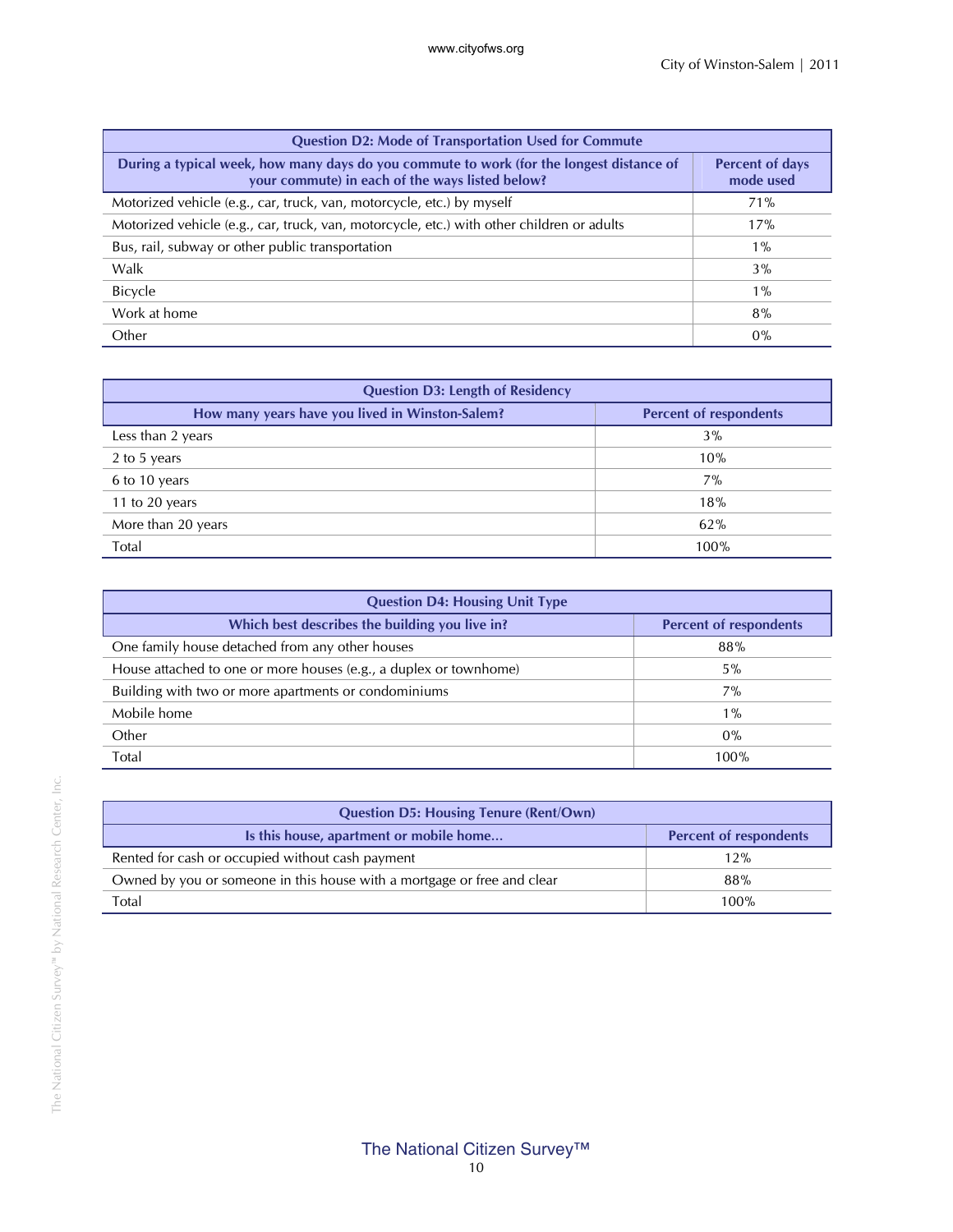| <b>Question D6: Monthly Housing Cost</b>                                                                                                                                                     |                                  |  |
|----------------------------------------------------------------------------------------------------------------------------------------------------------------------------------------------|----------------------------------|--|
| About how much is the total monthly housing cost for the place you live (including rent,<br>mortgage payment, property tax, property insurance and homeowners" association (HOA)<br>$fees$ ? | <b>Percent of</b><br>respondents |  |
| Less than \$300 per month                                                                                                                                                                    | $11\%$                           |  |
| \$300 to \$599 per month                                                                                                                                                                     | 16%                              |  |
| \$600 to \$999 per month                                                                                                                                                                     | 30%                              |  |
| \$1,000 to \$1,499 per month                                                                                                                                                                 | 22%                              |  |
| \$1,500 to \$2,499 per month                                                                                                                                                                 | 17%                              |  |
| \$2,500 or more per month                                                                                                                                                                    | $5\%$                            |  |
| Total                                                                                                                                                                                        | 100%                             |  |

| <b>Question D7: Presence of Children in Household</b> |                                                     |                               |
|-------------------------------------------------------|-----------------------------------------------------|-------------------------------|
|                                                       | Do any children 17 or under live in your household? | <b>Percent of respondents</b> |
| No                                                    |                                                     | 75%                           |
| Yes                                                   |                                                     | 25%                           |
| Total                                                 |                                                     | 100%                          |

| <b>Question D8: Presence of Older Adults in Household</b>        |                               |  |
|------------------------------------------------------------------|-------------------------------|--|
| Are you or any other members of your household aged 65 or older? | <b>Percent of respondents</b> |  |
| No                                                               | 74%                           |  |
| Yes                                                              | 26%                           |  |
| Total                                                            | 100%                          |  |

| <b>Question D9: Household Income</b>                                                                                                                                                                             |                                  |  |
|------------------------------------------------------------------------------------------------------------------------------------------------------------------------------------------------------------------|----------------------------------|--|
| How much do you anticipate your household's total income before taxes will be for the current<br>year? (Please include in your total income money from all sources for all persons living in your<br>household.) | <b>Percent of</b><br>respondents |  |
| Less than $$24,999$                                                                                                                                                                                              | 8%                               |  |
| \$25,000 to \$49,999                                                                                                                                                                                             | 34%                              |  |
| \$50,000 to \$99,999                                                                                                                                                                                             | 39%                              |  |
| \$100,000 to \$149,000                                                                                                                                                                                           | 10%                              |  |
| \$150,000 or more                                                                                                                                                                                                | 9%                               |  |
| Total                                                                                                                                                                                                            | 100%                             |  |

| <b>Question D10: Ethnicity</b>                           |                               |  |
|----------------------------------------------------------|-------------------------------|--|
| Are you Spanish, Hispanic or Latino?                     | <b>Percent of respondents</b> |  |
| No, not Spanish, Hispanic or Latino                      | 99%                           |  |
| Yes, I consider myself to be Spanish, Hispanic or Latino | $1\%$                         |  |
| Total                                                    | 100%                          |  |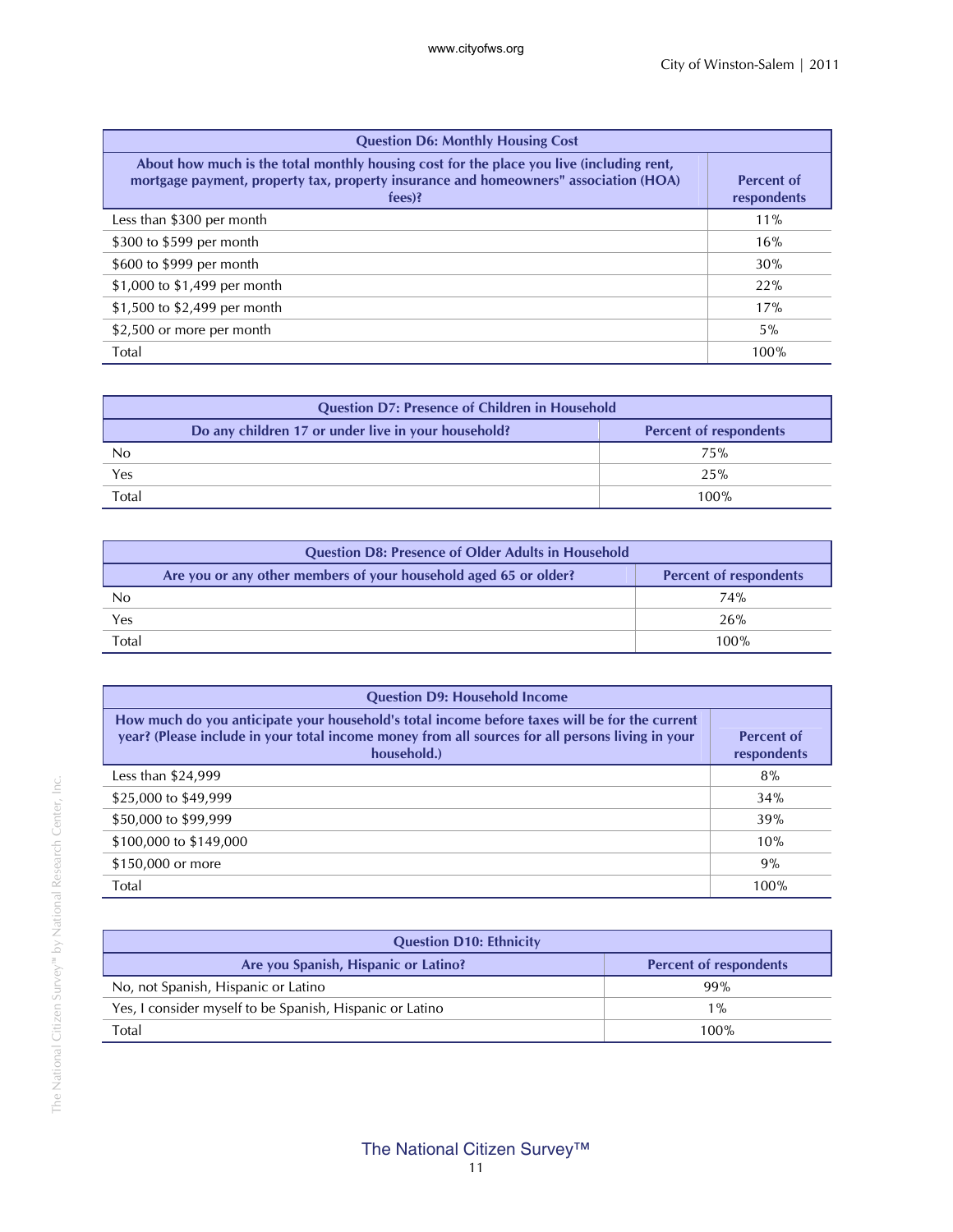| <b>Question D11: Race</b>                                                                            |                                  |  |  |  |  |  |  |  |  |
|------------------------------------------------------------------------------------------------------|----------------------------------|--|--|--|--|--|--|--|--|
| What is your race? (Mark one or more races to indicate what race(s) you consider yourself<br>to be.) | <b>Percent of</b><br>respondents |  |  |  |  |  |  |  |  |
| American Indian or Alaskan Native                                                                    | $1\%$                            |  |  |  |  |  |  |  |  |
| Asian, Asian Indian or Pacific Islander                                                              | $1\%$                            |  |  |  |  |  |  |  |  |
| <b>Black or African American</b>                                                                     | 25%                              |  |  |  |  |  |  |  |  |
| White                                                                                                | <b>73%</b>                       |  |  |  |  |  |  |  |  |
| Other                                                                                                | 2%                               |  |  |  |  |  |  |  |  |
| Total may exceed 100% as respondents could select more than one option                               |                                  |  |  |  |  |  |  |  |  |

| <b>Question D12: Age</b>       |                               |  |  |  |  |  |  |  |  |  |
|--------------------------------|-------------------------------|--|--|--|--|--|--|--|--|--|
| In which category is your age? | <b>Percent of respondents</b> |  |  |  |  |  |  |  |  |  |
| 18 to 24 years                 | $1\%$                         |  |  |  |  |  |  |  |  |  |
| 25 to 34 years                 | 11%                           |  |  |  |  |  |  |  |  |  |
| 35 to 44 years                 | 17%                           |  |  |  |  |  |  |  |  |  |
| 45 to 54 years                 | 26%                           |  |  |  |  |  |  |  |  |  |
| 55 to 64 years                 | 26%                           |  |  |  |  |  |  |  |  |  |
| 65 to 74 years                 | 15%                           |  |  |  |  |  |  |  |  |  |
| 75 years or older              | 6%                            |  |  |  |  |  |  |  |  |  |
| Total                          | 100%                          |  |  |  |  |  |  |  |  |  |

| <b>Question D13: Gender</b> |                               |  |  |  |  |  |  |  |  |
|-----------------------------|-------------------------------|--|--|--|--|--|--|--|--|
| What is your sex?           | <b>Percent of respondents</b> |  |  |  |  |  |  |  |  |
| Female                      | 52%                           |  |  |  |  |  |  |  |  |
| Male                        | 48%                           |  |  |  |  |  |  |  |  |
| Total                       | 100%                          |  |  |  |  |  |  |  |  |

| <b>Question D14: Registered to Vote</b>          |                               |  |  |  |  |  |  |  |  |  |
|--------------------------------------------------|-------------------------------|--|--|--|--|--|--|--|--|--|
| Are you registered to vote in your jurisdiction? | <b>Percent of respondents</b> |  |  |  |  |  |  |  |  |  |
| No                                               | $1\%$                         |  |  |  |  |  |  |  |  |  |
| Yes                                              | 97%                           |  |  |  |  |  |  |  |  |  |
| Ineligible to vote                               | $1\%$                         |  |  |  |  |  |  |  |  |  |
| Total                                            | 100%                          |  |  |  |  |  |  |  |  |  |

| <b>Question D15: Voted in Last General Election</b>                                             |                                  |  |  |  |  |  |  |  |  |  |
|-------------------------------------------------------------------------------------------------|----------------------------------|--|--|--|--|--|--|--|--|--|
| Many people don't have time to vote in elections. Did you vote in the last general<br>election? | <b>Percent of</b><br>respondents |  |  |  |  |  |  |  |  |  |
| No                                                                                              | 7%                               |  |  |  |  |  |  |  |  |  |
| Yes                                                                                             | 92%                              |  |  |  |  |  |  |  |  |  |
| Ineligible to vote                                                                              | $1\%$                            |  |  |  |  |  |  |  |  |  |
| Total                                                                                           | 100%                             |  |  |  |  |  |  |  |  |  |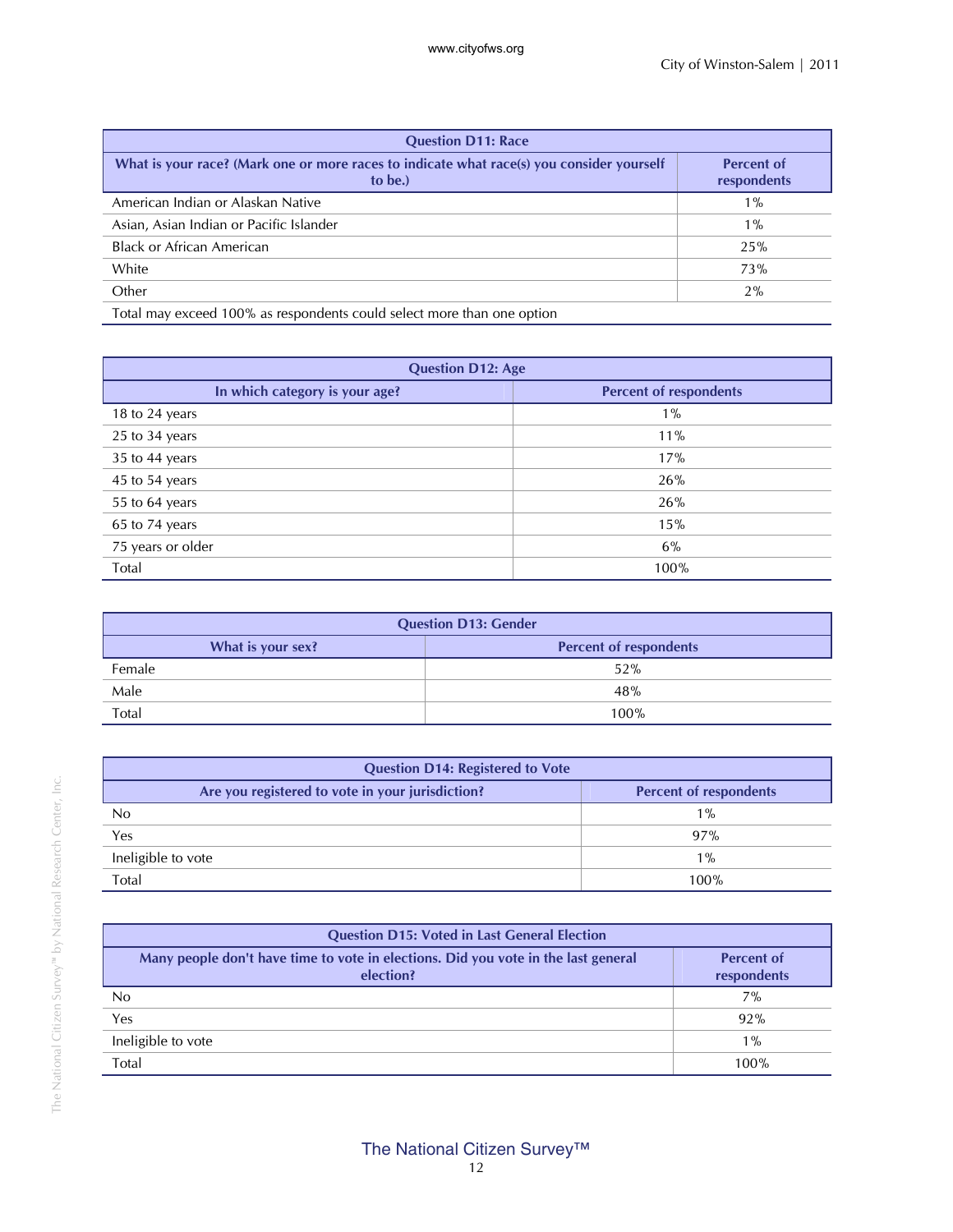| <b>Question D16: Has Cell Phone</b>    |                               |  |  |  |  |  |  |  |  |
|----------------------------------------|-------------------------------|--|--|--|--|--|--|--|--|
| Do you have a cell phone?<br>No<br>Yes | <b>Percent of respondents</b> |  |  |  |  |  |  |  |  |
|                                        | 6%                            |  |  |  |  |  |  |  |  |
|                                        | 94%                           |  |  |  |  |  |  |  |  |
| Total                                  | 100%                          |  |  |  |  |  |  |  |  |

| <b>Question D17: Has Land Line</b> |                               |  |  |  |  |  |  |  |  |
|------------------------------------|-------------------------------|--|--|--|--|--|--|--|--|
| Do you have a land line at home?   | <b>Percent of respondents</b> |  |  |  |  |  |  |  |  |
| No                                 | 33%                           |  |  |  |  |  |  |  |  |
| Yes                                | 67%                           |  |  |  |  |  |  |  |  |
| Total                              | 100%                          |  |  |  |  |  |  |  |  |

| <b>Question D18: Primary Phone</b>                                                                     |                                  |  |  |  |  |  |  |  |  |  |  |
|--------------------------------------------------------------------------------------------------------|----------------------------------|--|--|--|--|--|--|--|--|--|--|
| If you have both a cell phone and a land line, which do you consider your primary<br>telephone number? | <b>Percent of</b><br>respondents |  |  |  |  |  |  |  |  |  |  |
| Cell                                                                                                   | 18%                              |  |  |  |  |  |  |  |  |  |  |
| Land line                                                                                              | 61%                              |  |  |  |  |  |  |  |  |  |  |
| <b>Both</b>                                                                                            | 21%                              |  |  |  |  |  |  |  |  |  |  |
| Total                                                                                                  | 100%                             |  |  |  |  |  |  |  |  |  |  |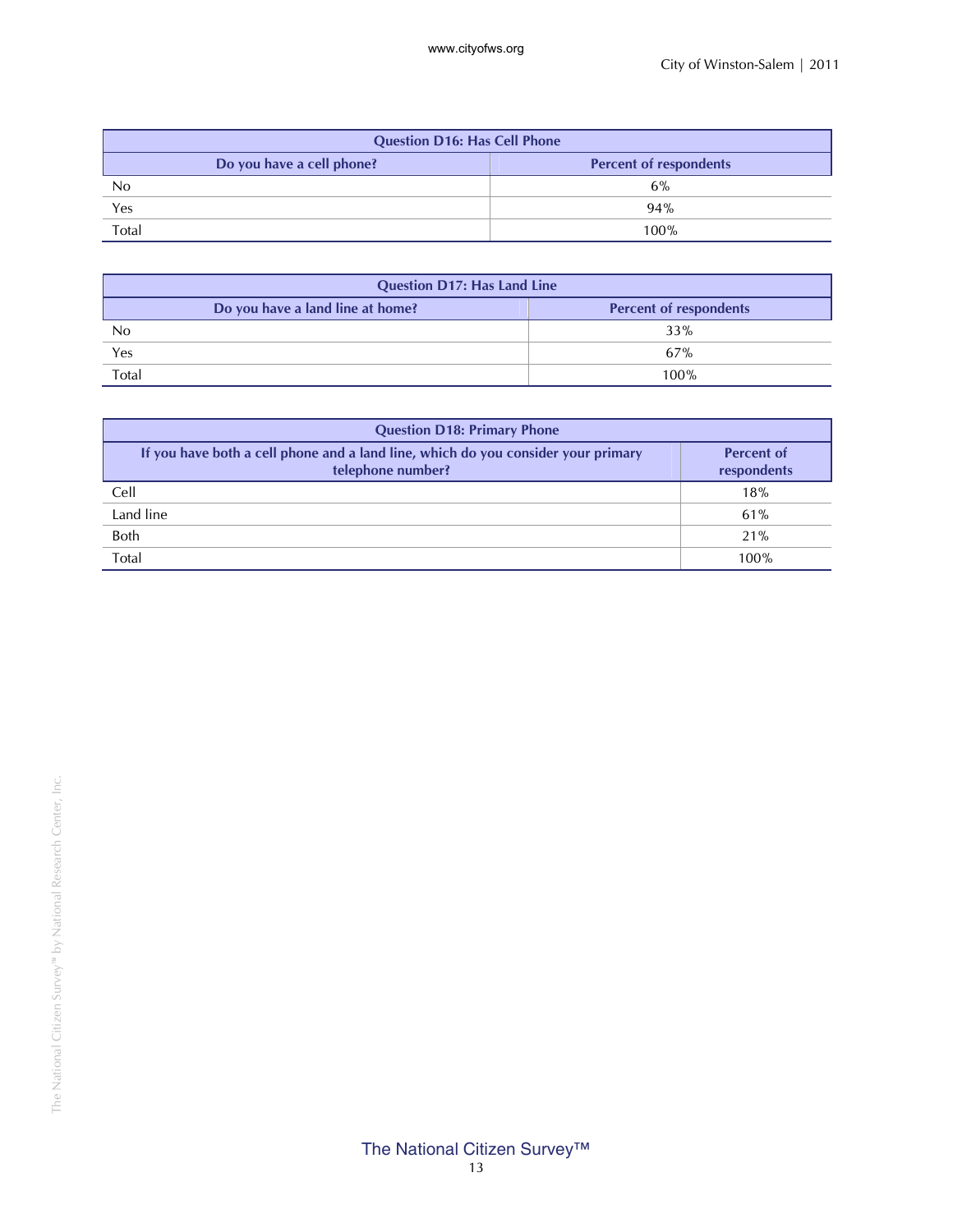#### Frequencies Including "Don't Know" Responses

These tables contain the percentage of respondents for each response category as well as the "n" or total number of respondents for each category, next to the percentage.

| <b>Question 21: Government Performance</b>                                       |                  |    |      |    |      |    |        |    |               |          |              |     |
|----------------------------------------------------------------------------------|------------------|----|------|----|------|----|--------|----|---------------|----------|--------------|-----|
| Please rate the following categories of Winston-Salem government<br>performance: | <b>Excellent</b> |    | Good |    | Fair |    | Poor   |    | Don't<br>know |          | <b>Total</b> |     |
| The value of services for the taxes paid to Winston-Salem                        | 13%              | 21 | 44%  | 70 | 28%  | 44 | 13%    | 20 | 2%            |          | 00% ا        | 158 |
| The overall direction that Winston-Salem is taking                               | 13%              | 21 | 43%  | 69 | 25%  | 40 | 13%    | 20 | 6%            | $\Omega$ | 100%         | 159 |
| The job Winston-Salem government does at welcoming citizen involvement           | 12%              | 19 | 39%  | 61 | 29%  | 46 | $11\%$ | 18 | 9%            | 14       | 100%         | 158 |

| <b>Question 1: Quality of Life</b>                                             |                  |    |      |     |      |    |       |    |            |                |              |     |
|--------------------------------------------------------------------------------|------------------|----|------|-----|------|----|-------|----|------------|----------------|--------------|-----|
| Please rate each of the following aspects of quality of life in Winston-Salem: | <b>Excellent</b> |    | Good |     | Fair |    | Poor  |    | Don't know |                | <b>Total</b> |     |
| Winston-Salem as a place to live                                               | 31%              | 67 | 51%  |     | 16%  | 34 | 3%    | h  | $0\%$      |                | 100%         | 219 |
| Your neighborhood as a place to live                                           | 36%              | 78 | 39%  | 85  | 23%  | 50 | 2%    |    | $0\%$      |                | $100\%$      | 218 |
| Winston-Salem as a place to raise children                                     | 25%              | 54 | 45%  | 98  | 15%  | 32 | $6\%$ | 14 | 9%         | 20             | 100%         | 218 |
| Winston-Salem as a place to work                                               | 22%              | 48 | 37%  | 79  | 28%  | 60 | 10%   | 22 | 3%         | b              | 100%         | 215 |
| Winston-Salem as a place to retire                                             | 23%              | 50 | 47%  | 103 | 14%  | 31 | 9%    | 19 | 6%         | $\overline{4}$ | 100%         | 217 |
| The overall quality of life in Winston-Salem                                   | 24%              | 51 | 54%  |     | 19%  | 42 | 3%    |    | $0\%$      |                | 100%         | 217 |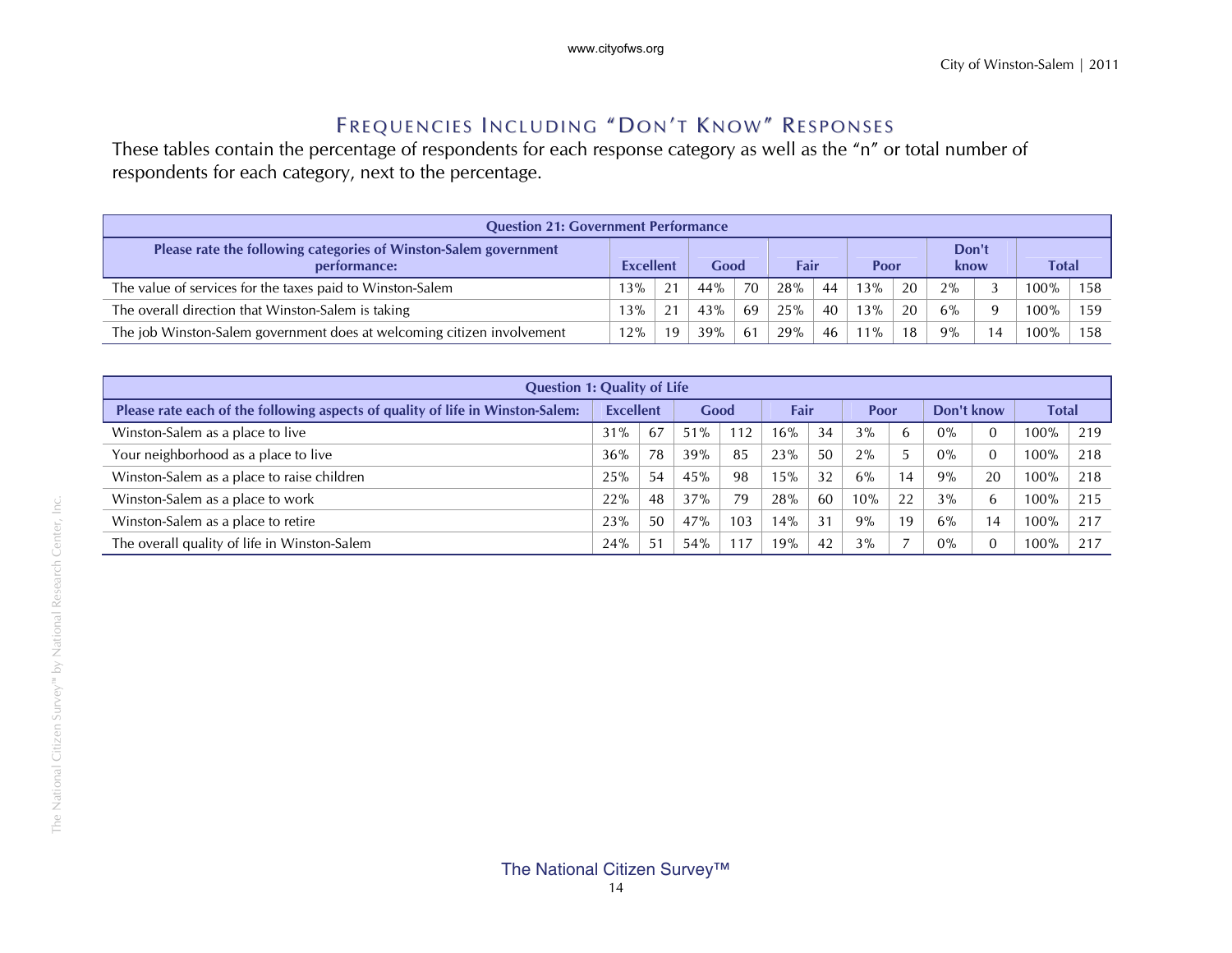| <b>Question 2: Community Characteristics</b>                                      |                  |    |      |     |      |    |       |                  |       |                |              |     |  |  |  |  |  |  |  |  |  |  |
|-----------------------------------------------------------------------------------|------------------|----|------|-----|------|----|-------|------------------|-------|----------------|--------------|-----|--|--|--|--|--|--|--|--|--|--|
| Please rate each of the following characteristics as they relate to Winston-      | Don't            |    |      |     |      |    |       |                  |       |                |              |     |  |  |  |  |  |  |  |  |  |  |
| Salem as a whole:                                                                 | <b>Excellent</b> |    | Good |     | Fair |    | Poor  |                  | know  |                | <b>Total</b> |     |  |  |  |  |  |  |  |  |  |  |
| Sense of community                                                                | 10%              | 18 | 46%  | 86  | 35%  | 65 | 10%   | 19               | 0%    | 0              | 100%         | 188 |  |  |  |  |  |  |  |  |  |  |
| Openness and acceptance of the community towards people of diverse<br>backgrounds | 11%              | 20 | 41%  | 76  | 35%  | 66 | 13%   | 24               | $1\%$ | $\mathbf{1}$   | 100%         | 187 |  |  |  |  |  |  |  |  |  |  |
| Overall appearance of Winston-Salem                                               | 8%               | 15 | 58%  | 109 | 26%  | 49 | 8%    | 15               | 0%    | $\overline{0}$ | 100%         | 188 |  |  |  |  |  |  |  |  |  |  |
| Cleanliness of Winston-Salem                                                      | 10%              | 19 | 54%  | 103 | 29%  | 55 | 7%    | 13               | 0%    | $\overline{0}$ | 100%         | 190 |  |  |  |  |  |  |  |  |  |  |
| Overall quality of new development in Winston-Salem                               | 9%               | 16 | 49%  | 90  | 28%  | 52 | 10%   | 19               | 4%    | 8              | 100%         | 185 |  |  |  |  |  |  |  |  |  |  |
| Variety of housing options                                                        | 11%              | 21 | 52%  | 97  | 30%  | 56 | 5%    | 10               | 2%    | $\overline{4}$ | 100%         | 188 |  |  |  |  |  |  |  |  |  |  |
| Overall quality of business and service establishments in Winston-Salem           | 13%              | 24 | 59%  | 110 | 24%  | 44 | 4%    | 7                | $1\%$ | $\mathbf{1}$   | 100%         | 186 |  |  |  |  |  |  |  |  |  |  |
| Shopping opportunities                                                            | 25%              | 47 | 53%  | 100 | 16%  | 30 | 5%    | 10               | $1\%$ | $\mathbf{1}$   | 100%         | 188 |  |  |  |  |  |  |  |  |  |  |
| Opportunities to attend cultural activities                                       | 28%              | 53 | 48%  | 90  | 19%  | 36 | 3%    | 5                | 2%    | $\overline{4}$ | 100%         | 188 |  |  |  |  |  |  |  |  |  |  |
| Recreational opportunities                                                        | 17%              | 31 | 48%  | 90  | 29%  | 54 | 5%    | 10               | $1\%$ | $\overline{2}$ | 100%         | 187 |  |  |  |  |  |  |  |  |  |  |
| <b>Employment opportunities</b>                                                   | 3%               | 6  | 32%  | 59  | 38%  | 71 | 23%   | 42               | 4%    | 8              | 100%         | 186 |  |  |  |  |  |  |  |  |  |  |
| <b>Educational opportunities</b>                                                  | 29%              | 54 | 46%  | 85  | 21%  | 38 | 4%    | $\overline{7}$   | 0%    | $\mathbf{0}$   | 100%         | 184 |  |  |  |  |  |  |  |  |  |  |
| Opportunities to participate in social events and activities                      | 23%              | 42 | 46%  | 85  | 27%  | 50 | 3%    | 6                | 2%    | 3              | 100%         | 186 |  |  |  |  |  |  |  |  |  |  |
| Opportunities to participate in religious or spiritual events and activities      | 38%              | 70 | 47%  | 87  | 13%  | 25 | 0%    | $\boldsymbol{0}$ | 2%    | $\overline{4}$ | 100%         | 186 |  |  |  |  |  |  |  |  |  |  |
| Opportunities to volunteer                                                        | 37%              | 69 | 47%  | 88  | 15%  | 27 | $1\%$ | $\mathbf{1}$     | $1\%$ | $\mathbf{1}$   | 100%         | 186 |  |  |  |  |  |  |  |  |  |  |
| Opportunities to participate in community matters                                 | 17%              | 31 | 52%  | 97  | 24%  | 44 | 4%    | 8                | 3%    | 5              | 100%         | 185 |  |  |  |  |  |  |  |  |  |  |
| Ease of car travel in Winston-Salem                                               | 22%              | 41 | 51%  | 93  | 21%  | 39 | 6%    | 11               | 0%    | $\mathbf{0}$   | 100%         | 184 |  |  |  |  |  |  |  |  |  |  |
| Ease of bus travel in Winston-Salem                                               | 7%               | 13 | 13%  | 24  | 22%  | 41 | 15%   | 28               | 42%   | 78             | 100%         | 184 |  |  |  |  |  |  |  |  |  |  |
| Ease of bicycle travel in Winston-Salem                                           | 4%               | 8  | 18%  | 34  | 27%  | 49 | 22%   | 40               | 29%   | 53             | 100%         | 184 |  |  |  |  |  |  |  |  |  |  |
| Ease of walking in Winston-Salem                                                  | 6%               | 11 | 28%  | 51  | 33%  | 60 | 24%   | 44               | 9%    | 17             | 100%         | 183 |  |  |  |  |  |  |  |  |  |  |
| Availability of paths and walking trails                                          | 9%               | 16 | 31%  | 56  | 32%  | 59 | 18%   | 33               | 10%   | 19             | 100%         | 183 |  |  |  |  |  |  |  |  |  |  |
| Traffic flow on major streets                                                     | 7%               | 12 | 45%  | 83  | 34%  | 63 | 14%   | 25               | $1\%$ | $\mathbf{1}$   | 100%         | 184 |  |  |  |  |  |  |  |  |  |  |
| Amount of public parking                                                          | 6%               | 11 | 45%  | 81  | 32%  | 59 | 15%   | 28               | 2%    | 3              | 100%         | 182 |  |  |  |  |  |  |  |  |  |  |
| Availability of affordable quality housing                                        | 8%               | 14 | 40%  | 73  | 32%  | 59 | 9%    | 16               | 11%   | 21             | 100%         | 183 |  |  |  |  |  |  |  |  |  |  |
| Availability of affordable quality child care                                     | 3%               | 6  | 24%  | 44  | 19%  | 34 | 10%   | 19               | 44%   | 80             | 100%         | 183 |  |  |  |  |  |  |  |  |  |  |
| Availability of affordable quality health care                                    | 22%              | 39 | 38%  | 69  | 27%  | 48 | 8%    | 15               | 6%    | 10             | 100%         | 181 |  |  |  |  |  |  |  |  |  |  |
| Availability of affordable quality food                                           | 16%              | 29 | 52%  | 95  | 25%  | 46 | 5%    | 10               | $1\%$ | 2              | 100%         | 182 |  |  |  |  |  |  |  |  |  |  |
| Availability of preventive health services                                        | 17%              | 31 | 50%  | 92  | 21%  | 39 | 7%    | 13               | 4%    | 8              | 100%         | 183 |  |  |  |  |  |  |  |  |  |  |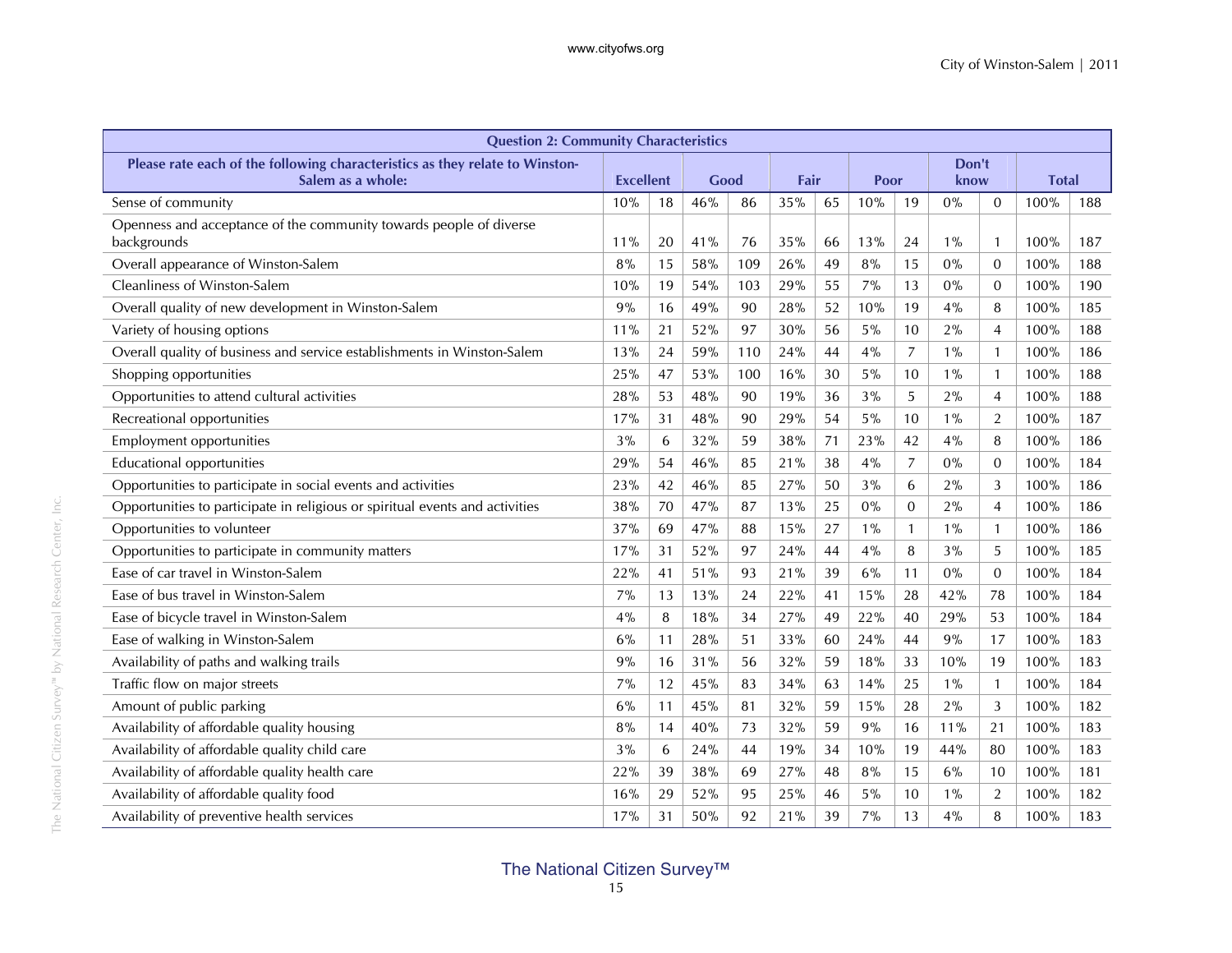| <b>Question 2: Community Characteristics</b>                                                      |                  |    |      |     |      |    |      |                 |               |  |              |     |
|---------------------------------------------------------------------------------------------------|------------------|----|------|-----|------|----|------|-----------------|---------------|--|--------------|-----|
| Please rate each of the following characteristics as they relate to Winston-<br>Salem as a whole: | <b>Excellent</b> |    | Good |     | Fair |    | Poor |                 | Don't<br>know |  | <b>Total</b> |     |
| Air quality                                                                                       | 10%              | 19 | 55%  | 100 | 27%  | 50 | 5%   | 10 <sup>1</sup> | 2%            |  | 100%         | 183 |
| Quality of overall natural environment in Winston-Salem                                           | 15%              | 28 | 52%  | 95  | 27%  | 49 | 5%   | $\Omega$        | 2%            |  | $100\%$      | 184 |
| Overall image or reputation of Winston-Salem                                                      | $11\%$           | 20 | 54%  | 98  | 26%  | 47 | 9%   | 16 <sup>1</sup> | $1\%$         |  | 100%         | 182 |

| <b>Question 3: Growth</b>                                                                              |     |                         |     |                      |     |                        |       |                      |                         |                |               |    |         |     |
|--------------------------------------------------------------------------------------------------------|-----|-------------------------|-----|----------------------|-----|------------------------|-------|----------------------|-------------------------|----------------|---------------|----|---------|-----|
| Please rate the speed of growth in the following<br>categories in Winston-Salem over the past 2 years: |     | <b>Much too</b><br>slow |     | Somewhat too<br>slow |     | <b>Right</b><br>amount |       | Somewhat too<br>tast | <b>Much too</b><br>fast |                | Don't<br>know |    | Total   |     |
| Population growth                                                                                      | 2%  |                         | 12% | 22                   | 41% | 76                     | 28%   | 51                   | 8%                      | $\overline{4}$ | 10%           | 18 | 100%    | 185 |
| Retail growth (stores, restaurants, etc.)                                                              | 4%  |                         | 32% | 59                   | 38% | 70                     | 16%   | 29                   | $7\%$                   | 12             | 3%            | 6  | $100\%$ | 184 |
| Jobs growth                                                                                            | 47% | 87                      | 38% | 71                   | 8%  | 4                      | $0\%$ |                      | $0\%$                   |                | $7\%$         | 13 | 100%    | 185 |

| <b>Question 4: Code Enforcement</b>                                                                       |                               |       |
|-----------------------------------------------------------------------------------------------------------|-------------------------------|-------|
| To what degree, if at all, are run down buildings, weed lots or junk vehicles a problem in Winston-Salem? | <b>Percent of respondents</b> | Count |
| Not a problem                                                                                             | 4%                            |       |
| Minor problem                                                                                             | 33%                           | 61    |
| Moderate problem                                                                                          | 44%                           | 81    |
| Major problem                                                                                             | 14%                           | 26    |
| Don't know                                                                                                | 5%                            | 10    |
| Total                                                                                                     | 100%                          | 186   |

|                                                                                 | <b>Question 5: Community Safety</b> |                                      |     |                            |        |                    |       |                |     |               |       |              |         |     |
|---------------------------------------------------------------------------------|-------------------------------------|--------------------------------------|-----|----------------------------|--------|--------------------|-------|----------------|-----|---------------|-------|--------------|---------|-----|
| Please rate how safe or unsafe you feel from the<br>following in Winston-Salem: |                                     | Somewhat<br><b>Very safe</b><br>safe |     | Neither safe nor<br>unsafe |        | Somewhat<br>unsafe |       | Verv<br>unsafe |     | Don't<br>know |       | <b>Total</b> |         |     |
| Violent crime (e.g., rape, assault, robbery)                                    | 15%                                 |                                      | 46% | 85                         | 17%    | 31                 | 19%   | 35             | 3%  | 6             | $0\%$ | $\Omega$     | $100\%$ | 184 |
| Property crimes (e.g., burglary, theft)                                         | 7%                                  |                                      | 41% | 76                         | $11\%$ | 21                 | 31%   | 57             | 10% | 18            | 0%    | $\Omega$     | $100\%$ | 185 |
| Environmental hazards, including toxic waste                                    | 28%                                 | 片り                                   | 39% | 72                         | 19%    | 35                 | $1\%$ | 20             | 2%  |               | $1\%$ | - 2          | $00\%$  | 184 |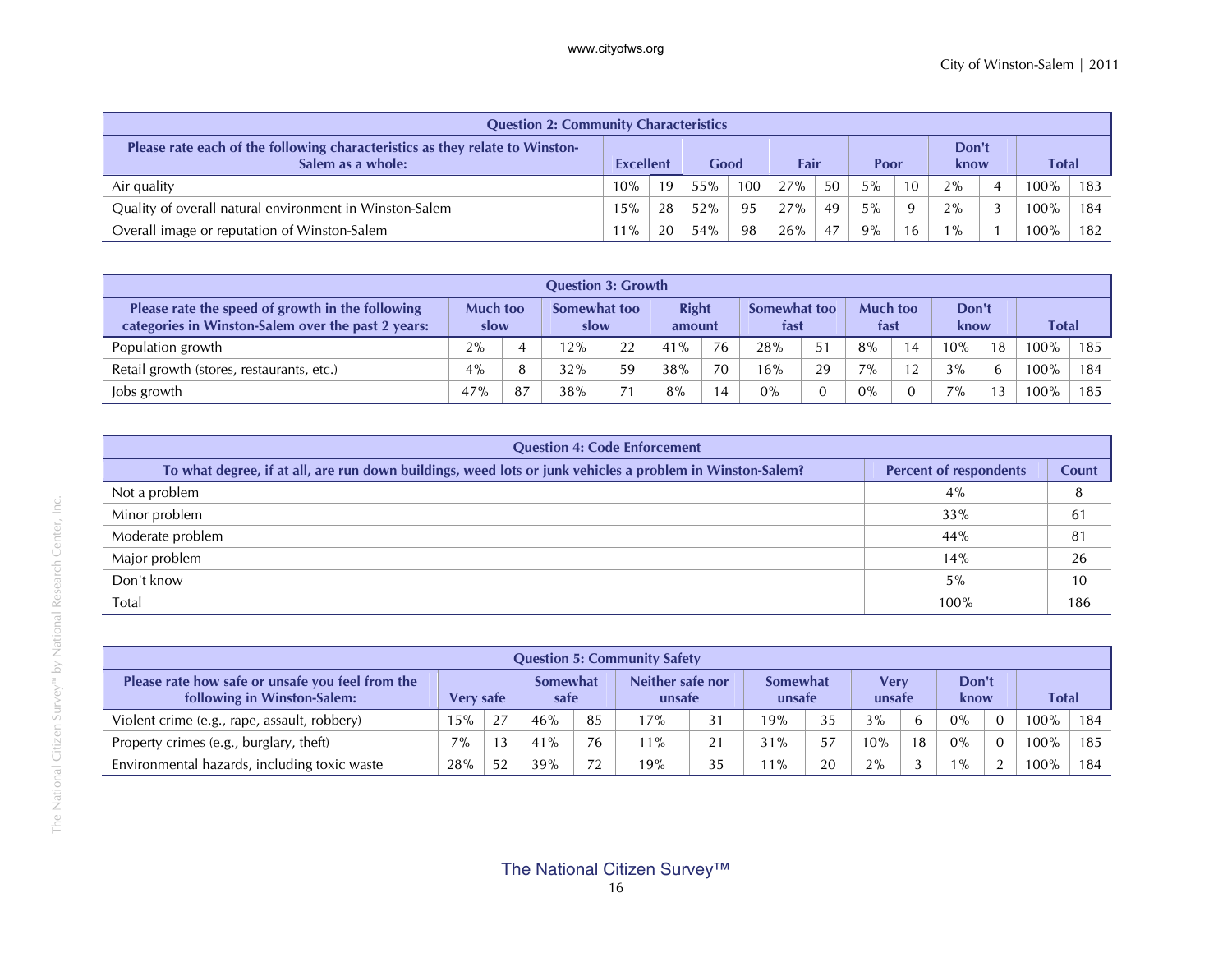| <b>Question 6: Personal Safety</b>                 |                  |                         |     |    |                            |    |                           |    |                       |   |               |              |      |     |
|----------------------------------------------------|------------------|-------------------------|-----|----|----------------------------|----|---------------------------|----|-----------------------|---|---------------|--------------|------|-----|
| Please rate how safe or unsafe you feel:           | <b>Very safe</b> | <b>Somewhat</b><br>safe |     |    | Neither safe nor<br>unsafe |    | <b>Somewhat</b><br>unsafe |    | <b>Verv</b><br>unsafe |   | Don't<br>know | <b>Total</b> |      |     |
| In your neighborhood during the day                | 52%              | 93                      | 34% | 61 | 7%                         | 12 | 7%                        | 12 | $1\%$                 |   | $0\%$         |              | 100% | 179 |
| In your neighborhood after dark                    | 30%              | 53                      | 40% | 71 | 10%                        | 18 | 17%                       | 31 | 3%                    | b | 0%            |              | 100% | 179 |
| In Winston-Salem's downtown area during<br>the day | 36%              | 65                      | 41% | 73 | $11\%$                     | 20 | $7\%$                     | 12 | $1\%$                 |   | 4%            | 8            | 100% | 179 |
| In Winston-Salem's downtown area after<br>dark     | 13%              | 24                      | 32% | 57 | $1\%$                      | 20 | 25%                       | 44 | 9%                    |   | 9%            | 7            | 00%  | 179 |

| <b>Question 7: Contact with Police Department</b>                                                                                         |     |   |     |     |               |  |              |     |  |  |  |
|-------------------------------------------------------------------------------------------------------------------------------------------|-----|---|-----|-----|---------------|--|--------------|-----|--|--|--|
| Have you had any in-person or phone contact with an employee of the City of Winston-Salem Police<br>Department within the last 12 months? | No  |   | Yes |     | Don't<br>know |  | <b>Total</b> |     |  |  |  |
| Have you had any in-person or phone contact with an employee of the City of Winston-Salem Police<br>Department within the last 12 months? | 39% | ÷ | 60% | 109 | $1\%$         |  | 100%         | 181 |  |  |  |

| <b>Question 8: Ratings of Contact with Police Department</b>                                                             |                  |    |      |    |      |    |       |              |               |  |       |     |  |
|--------------------------------------------------------------------------------------------------------------------------|------------------|----|------|----|------|----|-------|--------------|---------------|--|-------|-----|--|
| What was your overall impression of your most recent contact with the City of<br><b>Winston-Salem Police Department?</b> | <b>Excellent</b> |    | Good |    | Fair |    | Poor  |              | Don't<br>know |  | Total |     |  |
| What was your overall impression of your most recent contact with the City of<br>Winston-Salem Police Department?        | 46%              | 50 | 33%  | 36 | 12%  | 13 | $8\%$ | $\mathbf{Q}$ | $1\%$         |  | 100%  | 109 |  |

| <b>Question 9: Crime Victim</b>                                                          |                               |       |
|------------------------------------------------------------------------------------------|-------------------------------|-------|
| During the past 12 months, were you or anyone in your household the victim of any crime? | <b>Percent of respondents</b> | Count |
| No                                                                                       | 84%                           | 151   |
| Yes                                                                                      | 14%                           | 26    |
| Don't know                                                                               | 2%                            |       |
| Total                                                                                    | 100%                          | 180   |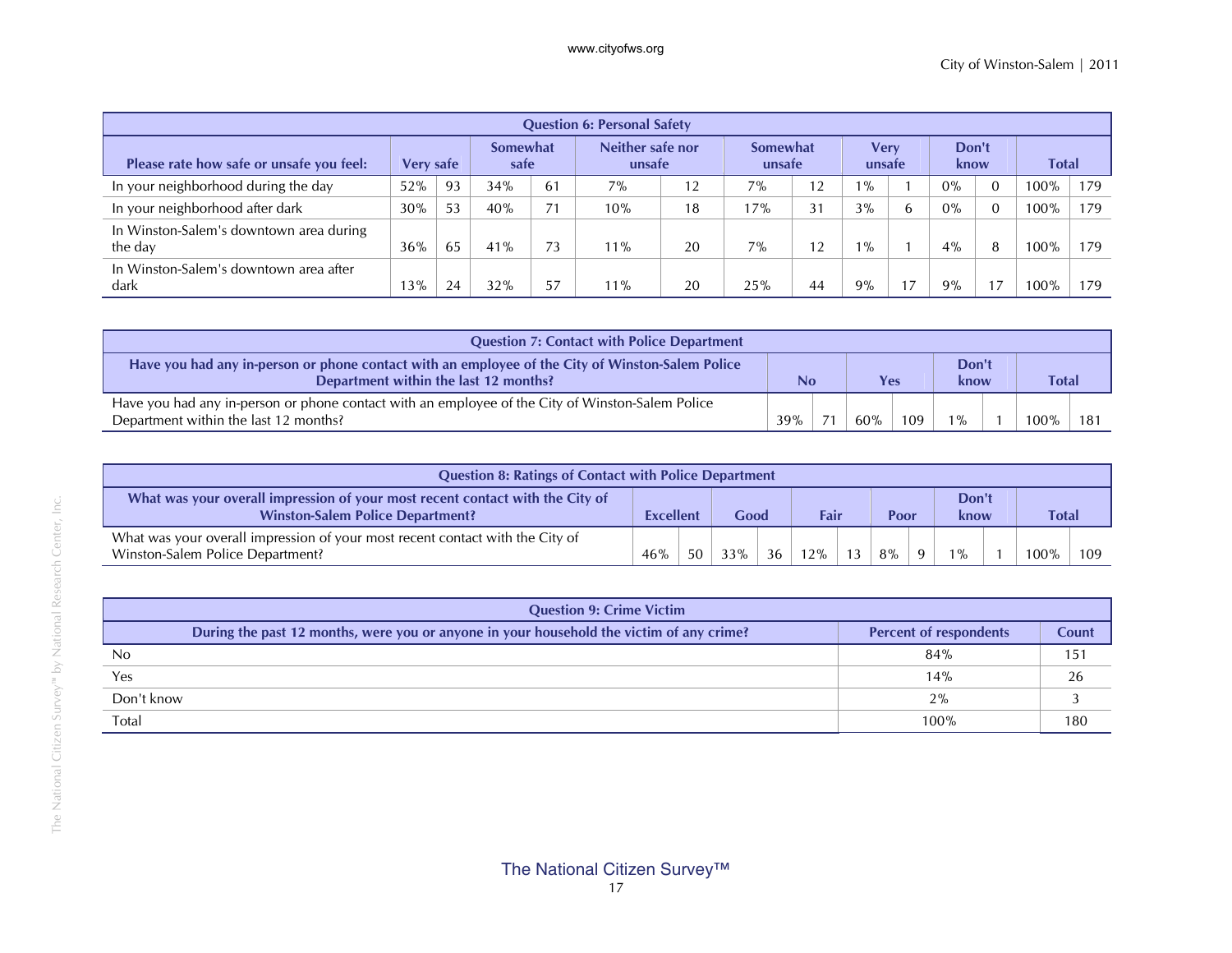|                | <b>Question 10: Crime Reporting</b>                           |                               |       |
|----------------|---------------------------------------------------------------|-------------------------------|-------|
|                | If yes, was this crime (these crimes) reported to the police? | <b>Percent of respondents</b> | Count |
| N <sub>0</sub> |                                                               | 27%                           |       |
| Yes            |                                                               | 73%                           |       |
| Don't know     |                                                               | $0\%$                         |       |
| Total          |                                                               | 100%                          |       |

| <b>Question 11: Resident Behaviors</b>                                                                                                                            |     |              |     |                  |       |                  |                     |                |                       |     |              |     |
|-------------------------------------------------------------------------------------------------------------------------------------------------------------------|-----|--------------|-----|------------------|-------|------------------|---------------------|----------------|-----------------------|-----|--------------|-----|
| In the last 12 months, about how many times, if ever, have you or<br>other household members participated in the following activities in<br><b>Winston-Salem?</b> |     | <b>Never</b> |     | Once or<br>twice |       | 3 to 12<br>times | 13 to $26$<br>times |                | More than 26<br>times |     | <b>Total</b> |     |
| Used Winston-Salem recreation centers                                                                                                                             | 44% | 72           | 35% | 57               | 15%   | 25               | 2%                  | $\overline{4}$ | 4%                    | 7   | 100%         | 165 |
| Participated in a recreation program or activity                                                                                                                  | 57% | 92           | 32% | 52               | $7\%$ | 12               | 3%                  | 5              | $1\%$                 |     | 100%         | 162 |
| Visited a neighborhood park or City park                                                                                                                          | 13% | 22           | 33% | 54               | 32%   | 53               | 13%                 | 21             | 10%                   | 16  | 100%         | 166 |
| Ridden a local bus within Winston-Salem                                                                                                                           | 87% | 143          | 9%  | 15               | $2\%$ | 3                | $1\%$               |                | $1\%$                 | 2   | 100%         | 164 |
| Attended a meeting of local elected officials or other local public<br>meeting                                                                                    | 53% | 87           | 27% | 44               | 16%   | 27               | 3%                  | 5              | $1\%$                 |     | 100%         | 164 |
| Watched a meeting of local elected officials or other City-sponsored<br>public meeting on cable television, the Internet or other media                           | 33% | 55           | 27% | 44               | 31%   | 51               | 7%                  | 11             | 2%                    | 4   | 100%         | 165 |
| Read "We Play" Newsletter                                                                                                                                         | 52% | 84           | 27% | 44               | 16%   | 26               | 4%                  | $\overline{7}$ | $1\%$                 |     | 100%         | 162 |
| Visited the City of Winston-Salem Web site (at www.cityofws.org)                                                                                                  | 2%  | 4            | 10% | 16               | 38%   | 62               | 25%                 | 41             | 25%                   | 42  | 100%         | 165 |
| Recycled used paper, cans or bottles from your home                                                                                                               | 6%  | 10           | 7%  | 11               | 8%    | 14               | 6%                  | 10             | 73%                   | 120 | 100%         | 165 |
| Volunteered your time to some group or activity in Winston-Salem                                                                                                  | 23% | 38           | 25% | 41               | 25%   | 41               | 17%                 | 27             | 10%                   | 16  | 100%         | 163 |
| Participated in religious or spiritual activities in Winston-Salem                                                                                                | 27% | 44           | 16% | 26               | 14%   | 22               | 9%                  | 14             | 35%                   | 56  | 100%         | 162 |
| Participated in a club or civic group in Winston-Salem                                                                                                            | 46% | 76           | 17% | 28               | 18%   | 29               | 7%                  | 11             | 12%                   | 20  | 100%         | 164 |
| Provided help to a friend or neighbor                                                                                                                             | 2%  | 3            | 17% | 28               | 41%   | 67               | 20%                 | 32             | 20%                   | 32  | 100%         | 162 |
| Watched the City of Winston-Salem local government channel TV13                                                                                                   | 31% | 50           | 29% | 47               | 21%   | 35               | 10%                 | 16             | 9%                    | 15  | 100%         | 163 |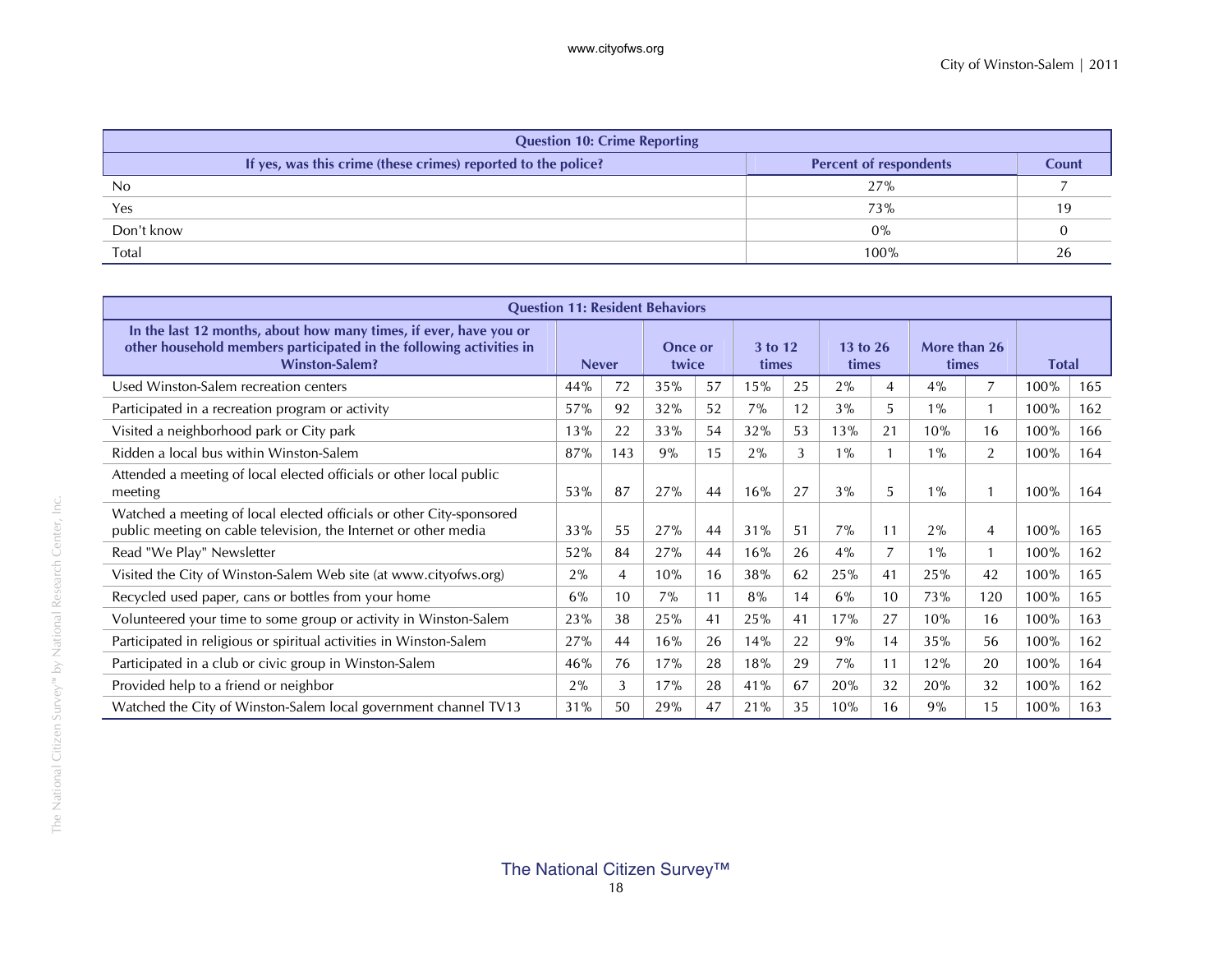| <b>Question 12: Neighborliness</b>                                                                                                                         |                                  |              |
|------------------------------------------------------------------------------------------------------------------------------------------------------------|----------------------------------|--------------|
| About how often, if at all, do you talk to or visit with your immediate neighbors (people who live in the 10 or 20 households that<br>are closest to you)? | <b>Percent of</b><br>respondents | <b>Count</b> |
| Just about everyday                                                                                                                                        | 14%                              | 23           |
| Several times a week                                                                                                                                       | 33%                              | 55           |
| Several times a month                                                                                                                                      | 24%                              | 41           |
| Less than several times a month                                                                                                                            | 30%                              | 50           |
| Total                                                                                                                                                      | 100%                             | 169          |

| <b>Question 13: Service Quality</b>                                         |                  |    |      |    |      |    |               |              |       |                |              |     |
|-----------------------------------------------------------------------------|------------------|----|------|----|------|----|---------------|--------------|-------|----------------|--------------|-----|
|                                                                             |                  |    |      |    |      |    |               |              | Don't |                |              |     |
| Please rate the quality of each of the following services in Winston-Salem: | <b>Excellent</b> |    | Good |    | Fair |    | Poor          |              | know  |                | <b>Total</b> |     |
| Police services                                                             | 31%              | 49 | 49%  | 77 | 13%  | 20 | 3%            | 4            | $5\%$ | 8              | 100%         | 158 |
| Fire services                                                               | 48%              | 76 | 36%  | 57 | 4%   | 6  | $1\%$         |              | 11%   | 17             | 100%         | 157 |
| Crime prevention                                                            | 12%              | 18 | 54%  | 84 | 21%  | 32 | 4%            | 6            | 10%   | 16             | 100%         | 156 |
| Fire prevention and education                                               | 22%              | 34 | 46%  | 71 | 10%  | 16 | 2%            | 3            | 21%   | 32             | 100%         | 156 |
| Traffic enforcement                                                         | 11%              | 17 | 50%  | 78 | 27%  | 43 | 7%            | 11           | $5\%$ | 8              | 100%         | 157 |
| Street repair                                                               | 3%               | 5  | 29%  | 46 | 43%  | 68 | 23%           | 36           | 2%    | 3              | 100%         | 158 |
| Street cleaning                                                             | 6%               | 10 | 43%  | 67 | 38%  | 59 | 9%            | 14           | 4%    | $\overline{7}$ | 100%         | 157 |
| Street lighting                                                             | 12%              | 18 | 48%  | 75 | 31%  | 48 | 8%            | 13           | $1\%$ | $\mathbf{1}$   | 100%         | 155 |
| Snow removal                                                                | 12%              | 18 | 49%  | 76 | 28%  | 43 | 8%            | 12           | 4%    | $\overline{7}$ | 100%         | 156 |
| Sidewalk maintenance                                                        | 3%               | 5  | 35%  | 54 | 38%  | 59 | 11%           | 17           | 13%   | 21             | 100%         | 156 |
| Traffic signal timing                                                       | 6%               | 9  | 38%  | 60 | 36%  | 56 | 18%           | 29           | 2%    | 3              | 100%         | 157 |
| Bus or transit services                                                     | 3%               | 5  | 18%  | 28 | 15%  | 24 | 10%           | 16           | 53%   | 82             | 100%         | 155 |
| Garbage collection                                                          | 42%              | 66 | 44%  | 69 | 9%   | 14 | 3%            | 4            | 3%    | $\overline{4}$ | 100%         | 157 |
| Recycling                                                                   | 36%              | 57 | 43%  | 68 | 12%  | 19 | 3%            | 5            | $6\%$ | 9              | 100%         | 158 |
| Yard waste pick-up                                                          | 32%              | 50 | 34%  | 53 | 8%   | 13 | 3%            | 5.           | 22%   | 35             | 100%         | 156 |
| Storm drainage                                                              | 10%              | 15 | 44%  | 69 | 24%  | 38 | 4%            | 7            | 18%   | 28             | 100%         | 157 |
| Drinking water                                                              | 29%              | 46 | 44%  | 70 | 16%  | 26 | 3%            | 5            | 7%    | 11             | 100%         | 158 |
| Sewer services                                                              | 21%              | 32 | 50%  | 78 | 11%  | 17 | $0\%$         | $\mathbf{0}$ | 18%   | 28             | 100%         | 155 |
| City of Winston-Salem parks                                                 | 20%              | 31 | 55%  | 86 | 15%  | 24 | $\frac{9}{6}$ |              | 10%   | 15             | 100%         | 157 |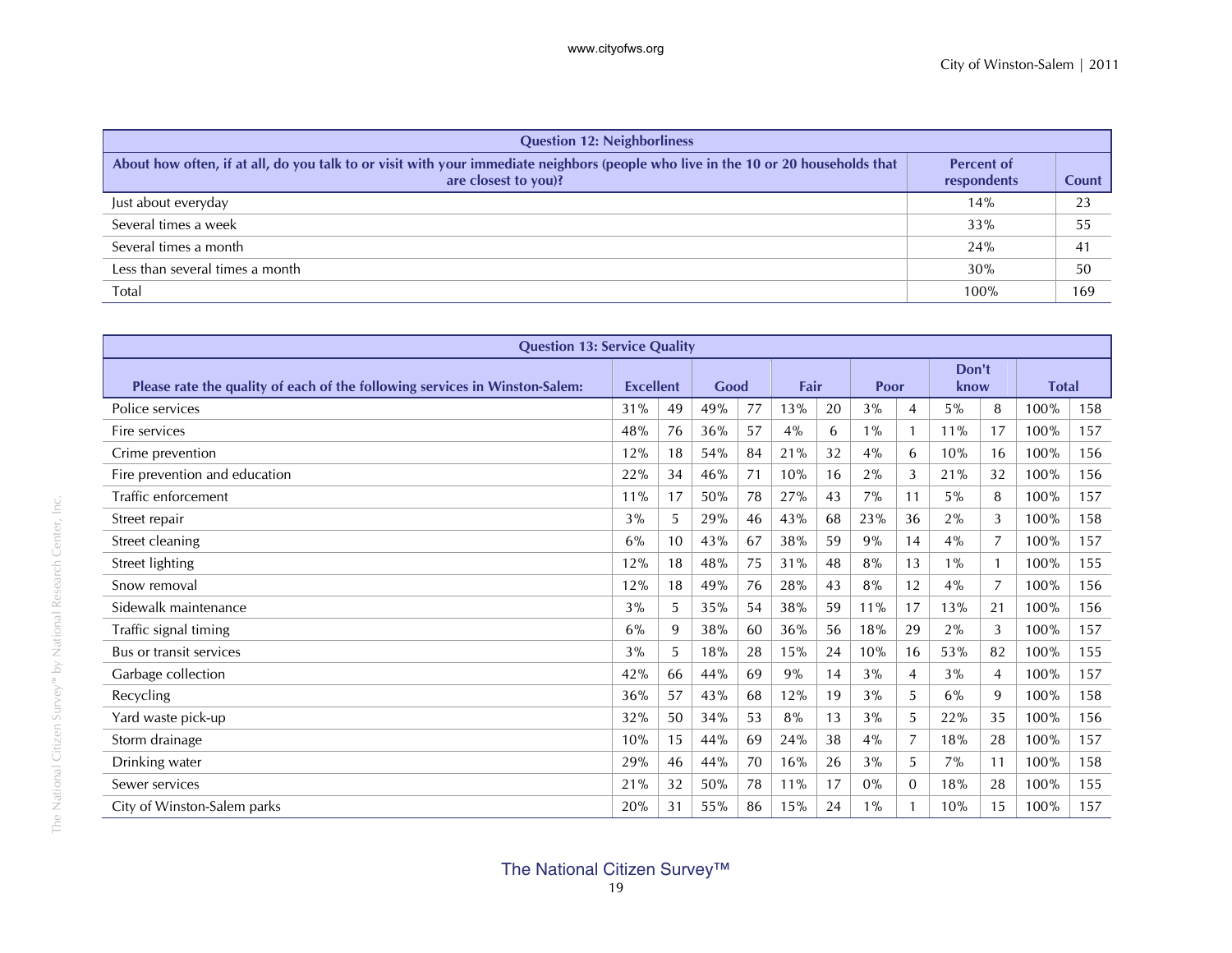| <b>Question 13: Service Quality</b>                                                                                 |                  |                |      |    |      |    |       |    |               |    |              |     |
|---------------------------------------------------------------------------------------------------------------------|------------------|----------------|------|----|------|----|-------|----|---------------|----|--------------|-----|
| Please rate the quality of each of the following services in Winston-Salem:                                         | <b>Excellent</b> |                | Good |    | Fair |    | Poor  |    | Don't<br>know |    | <b>Total</b> |     |
| Recreation programs or classes                                                                                      | 9%               | 14             | 37%  | 58 | 8%   | 13 | $2\%$ | 3  | 43%           | 67 | 100%         | 155 |
| Recreation centers or facilities                                                                                    | 11%              | 18             | 41%  | 65 | 12%  | 19 | 3%    | 5. | 32%           | 51 | 100%         | 158 |
| Land use, planning and zoning                                                                                       | 6%               | 9              | 28%  | 43 | 32%  | 50 | 10%   | 16 | 23%           | 36 | 100%         | 154 |
| Code enforcement (weeds, abandoned buildings, etc.)                                                                 | 4%               | $\overline{7}$ | 28%  | 44 | 33%  | 52 | 17%   | 27 | 17%           | 26 | 100%         | 156 |
| Economic development                                                                                                | 6%               | 10             | 32%  | 50 | 34%  | 52 | 16%   | 24 | 12%           | 18 | 100%         | 154 |
| Health services                                                                                                     | 20%              | 31             | 41%  | 64 | 21%  | 32 | 4%    | 7  | 14%           | 22 | 100%         | 156 |
| Senior programs at recreation centers                                                                               | 8%               | 13             | 20%  | 31 | 9%   | 14 | 3%    | 4  | 60%           | 94 | 100%         | 156 |
| Youth programs at recreation centers                                                                                | 6%               | 10             | 20%  | 31 | 10%  | 16 | $4\%$ | 6  | 60%           | 94 | 100%         | 157 |
| Services to low-income people                                                                                       | 4%               | 7              | 17%  | 27 | 15%  | 23 | 10%   | 15 | 54%           | 84 | 100%         | 156 |
| Public information services                                                                                         | 14%              | 22             | 39%  | 61 | 28%  | 44 | 6%    | 9  | 12%           | 19 | 100%         | 155 |
| Emergency preparedness (services that prepare the community for natural<br>disasters or other emergency situations) | 12%              | 18             | 28%  | 44 | 20%  | 31 | 9%    | 14 | 31%           | 48 | 100%         | 155 |
| Preservation of natural areas such as open space, farmlands and greenbelts                                          | 6%               | 10             | 29%  | 45 | 32%  | 49 | 15%   | 24 | 17%           | 27 | 100%         | 155 |
| Customer service when contacting CityLink, the City of Winston-Salem contact<br>center                              | 28%              | 44             | 30%  | 47 | 22%  | 34 | 8%    | 13 | 12%           | 19 | 100%         | 157 |

| <b>Question 14: Government Services Overall</b>                                               |           |    |      |     |      |    |       |    |               |                |         |     |
|-----------------------------------------------------------------------------------------------|-----------|----|------|-----|------|----|-------|----|---------------|----------------|---------|-----|
| Overall, how would you rate the quality of the services provided by each of the<br>following? | Excellent |    | Good |     | Fair |    | Poor  |    | Don't<br>know |                | Total   |     |
| The City of Winston-Salem                                                                     | 22%       | 36 | 53%  | -86 | 19%  | 30 | 4%    | 6  | 2%            |                | $100\%$ | 161 |
| The Federal Government                                                                        | 2%        | 3  | 33%  | 53  | 39%  | 62 | 17%   | 27 | 9%            | 15             | 100%    | 160 |
| The State Government                                                                          | 3%        | 4  | 39%  | 62  | 39%  | 62 | 11%   | 18 | 9%            | $\overline{4}$ | $100\%$ | 160 |
| <b>Forsyth County Government</b>                                                              | 10%       | 16 | 51%  | 81  | 25%  | 40 | $7\%$ |    | 6%            | 10             | 100%    | 158 |

| <b>Question 15: Recommendation and Longevity</b>                               |                    |     |                           |    |                             |    |                  |  |               |              |     |
|--------------------------------------------------------------------------------|--------------------|-----|---------------------------|----|-----------------------------|----|------------------|--|---------------|--------------|-----|
| Please indicate how likely or unlikely you are to do each of the<br>following: | <b>Very likely</b> |     | <b>Somewhat</b><br>likely |    | <b>Somewhat</b><br>unlikely |    | Verv<br>unlikely |  | Don't<br>know | <b>Total</b> |     |
| Recommend living in Winston-Salem to someone who asks                          | 51%                | 81  | 33%                       | 53 | 8%                          | 12 | 8%               |  | $1\%$         | $100\%$      | 160 |
| Remain in Winston-Salem for the next five years                                | $68\%$             | 110 | 17%                       | 28 | 6%                          |    | 8%               |  | $1\%$         | $100\%$      | 161 |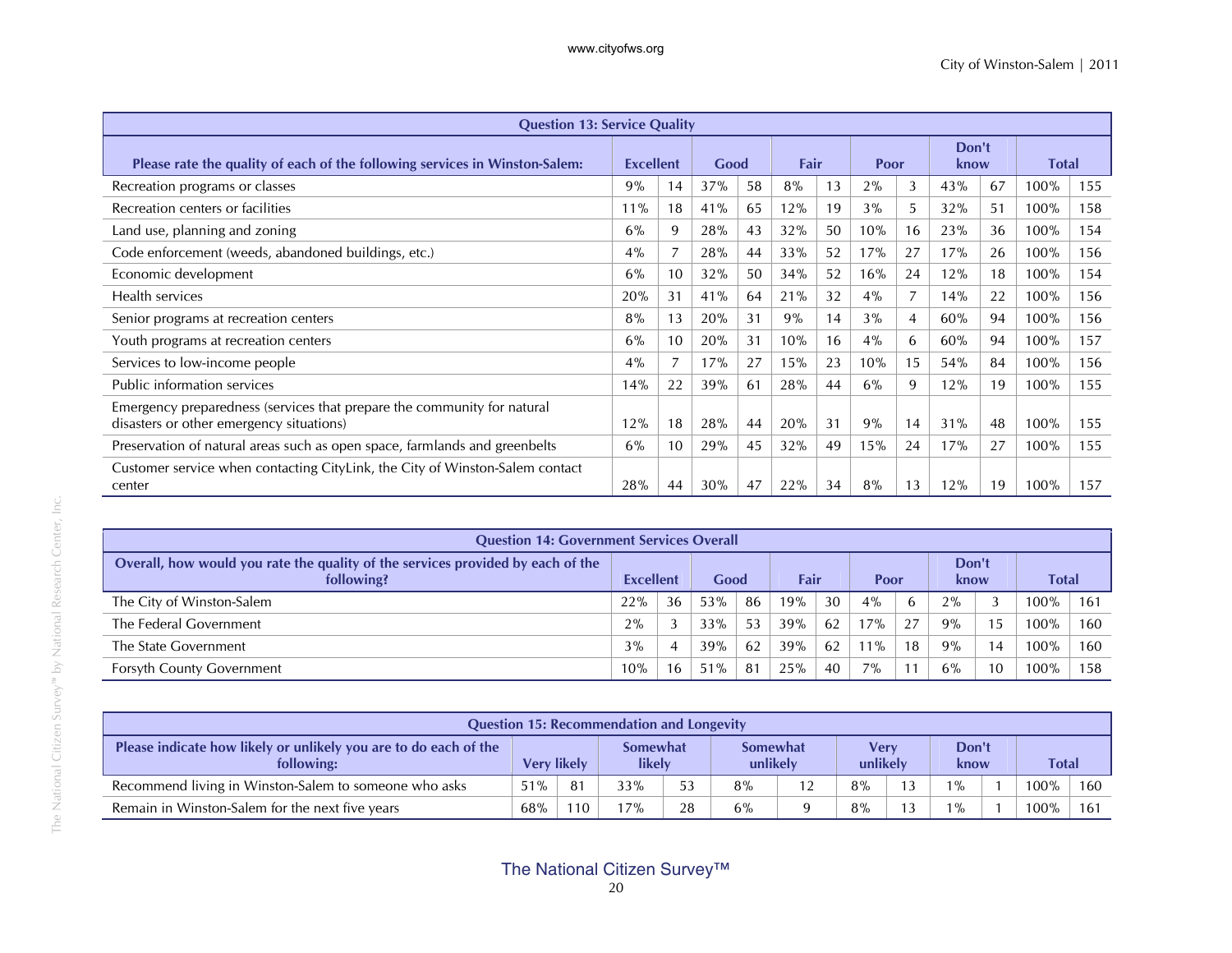| <b>Question 16: Impact of the Economy</b>                                                                                               |                                  |       |
|-----------------------------------------------------------------------------------------------------------------------------------------|----------------------------------|-------|
| What impact, if any, do you think the economy will have on your family income in the next 6 months? Do you think the impact<br>will be: | <b>Percent of</b><br>respondents | Count |
| Very positive                                                                                                                           | 4%                               | b     |
| Somewhat positive                                                                                                                       | 13%                              | 21    |
| Neutral                                                                                                                                 | 42%                              | 67    |
| Somewhat negative                                                                                                                       | 30%                              | 47    |
| Very negative                                                                                                                           | $11\%$                           | 17    |
| Total                                                                                                                                   | 100%                             | 158   |

| <b>Question 17: Contact with Fire Department</b>                                                                                        |     |     |     |    |               |     |              |  |
|-----------------------------------------------------------------------------------------------------------------------------------------|-----|-----|-----|----|---------------|-----|--------------|--|
| Have you had any in-person or phone contact with an employee of the City of Winston-Salem Fire<br>Department within the last 12 months? | No  |     | Yes |    | Don't<br>know |     | <b>Total</b> |  |
| Have you had any in-person or phone contact with an employee of the City of Winston-Salem Fire<br>Department within the last 12 months? | 73% | 116 | 26% | 42 | $1\%$         | - 2 |              |  |

| <b>Question 18: Ratings of Contact with Fire Department</b>                                                            |                  |    |      |    |      |               |      |               |              |  |
|------------------------------------------------------------------------------------------------------------------------|------------------|----|------|----|------|---------------|------|---------------|--------------|--|
| What was your overall impression of your most recent contact with the City of<br><b>Winston-Salem Fire Department?</b> | <b>Excellent</b> |    | Good |    | Fair |               | Poor | Don't<br>know | <b>Total</b> |  |
| What was your overall impression of your most recent contact with the City of Winston-<br>Salem Fire Department?       | 64%              | 27 | 26%  | 11 | 5%   | $\mathcal{L}$ | 5%   | $0\%$         | 100%         |  |

| <b>Question 19: Contact with City Employees</b>                                                                                                                                  |                                  |       |
|----------------------------------------------------------------------------------------------------------------------------------------------------------------------------------|----------------------------------|-------|
| Have you had any in-person, phone or email with an employee of the City of Winston-Salem within the last 12 months (including<br>police, receptionists, planners or any others)? | <b>Percent of</b><br>respondents | Count |
| N <sub>0</sub>                                                                                                                                                                   | 22%                              | 35    |
| Yes                                                                                                                                                                              | 78%                              | 125   |
| Total                                                                                                                                                                            | 100%                             | 160   |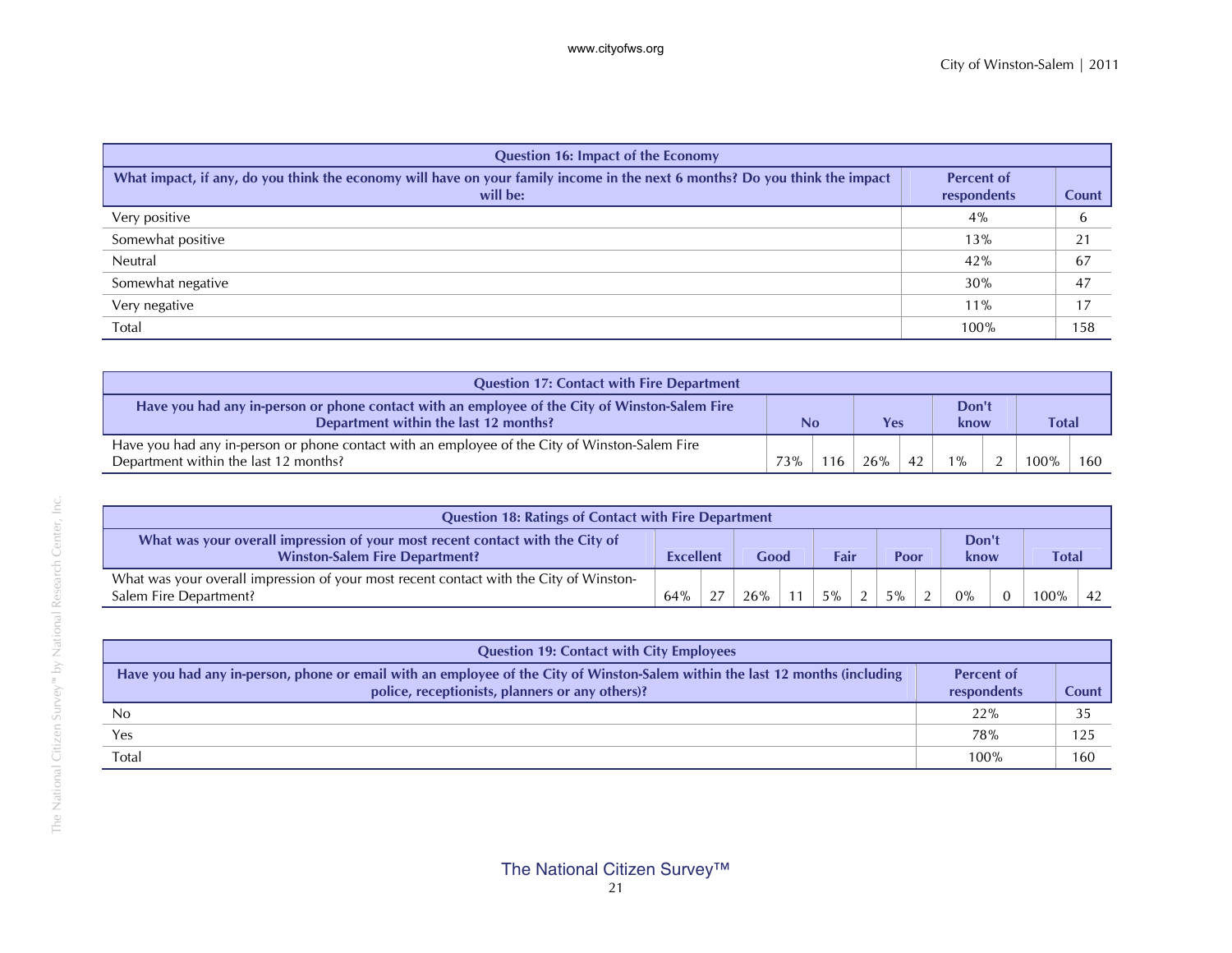| <b>Question 20: City Employees</b>                                                                       |                  |    |      |    |      |              |       |   |               |                |         |     |
|----------------------------------------------------------------------------------------------------------|------------------|----|------|----|------|--------------|-------|---|---------------|----------------|---------|-----|
| What was your impression of the employee(s) of the City of Winston-Salem in your<br>most recent contact? | <b>Excellent</b> |    | Good |    | Fair |              | Poor  |   | Don't<br>know |                | Total   |     |
| Knowledge                                                                                                | 47%              | 58 | 38%  | 47 | 7%   | 8            | $7\%$ | 8 | 2%            | 2              | $00\%$  | 123 |
| Responsiveness                                                                                           | 46%              | 57 | 37%  | 46 | 10%  | 12           | $7\%$ | 9 | $0\%$         | $\overline{0}$ | $100\%$ | 124 |
| Courtesy                                                                                                 | 59%              |    | 31%  | 38 | 4%   |              | 6%    | 8 | $0\%$         | $\mathbf{0}$   | $100\%$ | 124 |
| Overall impression                                                                                       | 48%              | 59 | 39%  | 48 | 7%   | $\mathbf{Q}$ | 6%    | 8 | $0\%$         | $\mathbf{0}$   | $00\%$  | 124 |

| <b>Question 22a: Custom Question 1</b>                                                                                                                    |       |                        |     |    |     |                    |                  |     |              |  |
|-----------------------------------------------------------------------------------------------------------------------------------------------------------|-------|------------------------|-----|----|-----|--------------------|------------------|-----|--------------|--|
| If the City had to reduce services to cut costs, how much, if at all, do you think the City should<br>reduce the level of each of the following services? |       | Reduce a<br><b>lot</b> |     |    |     | Reduce<br>somewhat | Do not<br>reduce |     | <b>Total</b> |  |
| Bulky item pick-up                                                                                                                                        | 14%   | 22                     | 27% | 41 | 59% | 90                 | 100%             | 153 |              |  |
| Code enforcement                                                                                                                                          | 7%    | 11                     | 33% | 50 | 60% | 92                 | 100%             | 153 |              |  |
| Fire services                                                                                                                                             | 2%    | 3                      | 8%  | 12 | 90% | 141                | 100%             | 156 |              |  |
| Public transit                                                                                                                                            | 8%    | 12                     | 30% | 46 | 62% | 96                 | 100%             | 154 |              |  |
| Parks maintenance/recreation programs                                                                                                                     | 7%    | 10                     | 46% | 71 | 47% | 72                 | 100%             | 153 |              |  |
| Police services                                                                                                                                           | 3%    |                        | 8%  | 13 | 88% | 138                | 100%             | 156 |              |  |
| Public assembly facilities/special events                                                                                                                 | 19%   | 29                     | 57% | 86 | 24% | 37                 | 100%             | 152 |              |  |
| Recycling                                                                                                                                                 | 4%    | 6                      | 33% | 51 | 63% | 98                 | 100%             | 155 |              |  |
| Snow removal                                                                                                                                              | $5\%$ | 8                      | 28% | 43 | 66% | 101                | 100%             | 152 |              |  |
| Support of non-profit organizations                                                                                                                       | 19%   | 29                     | 54% | 84 | 27% | 42                 | 100%             | 155 |              |  |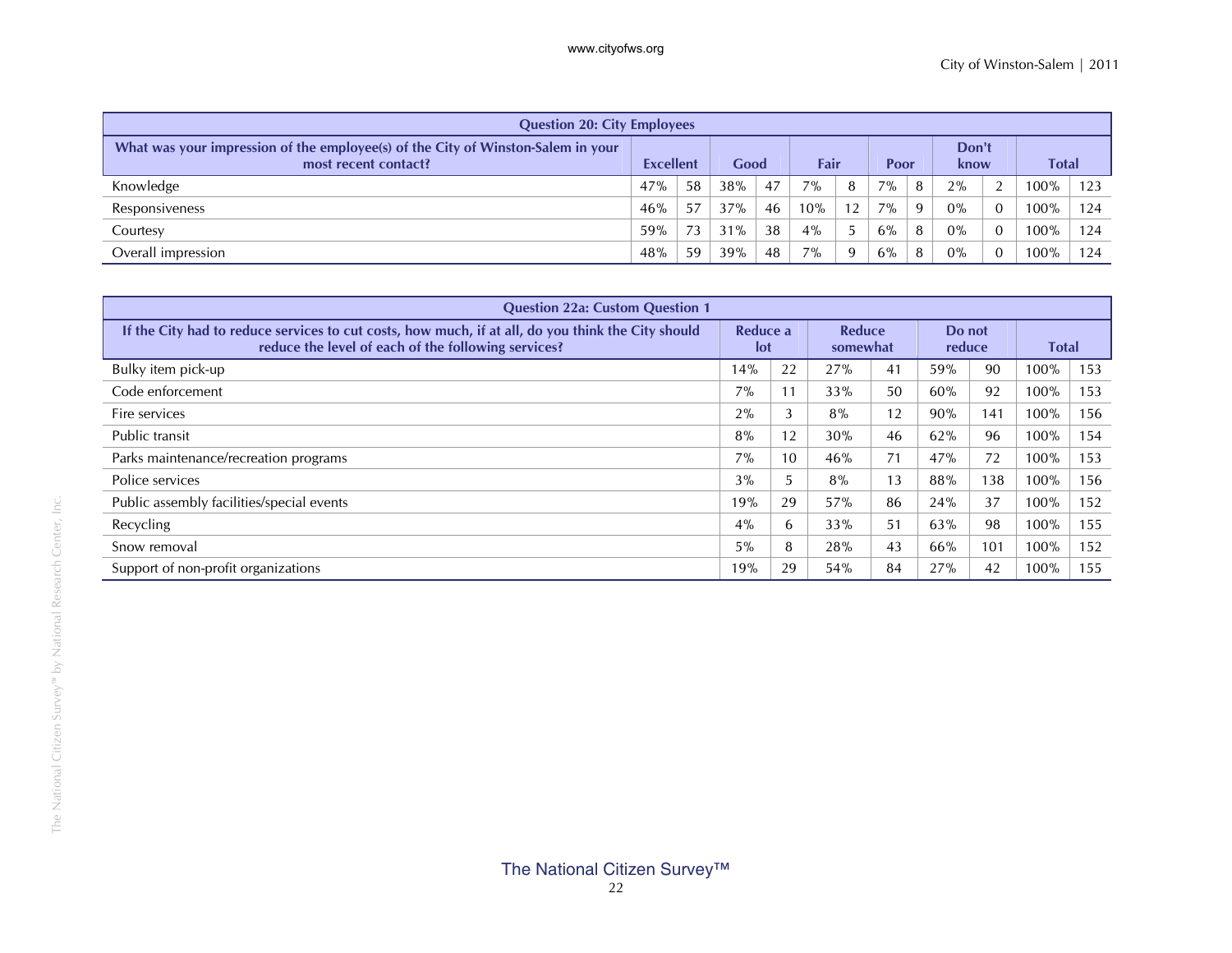| <b>Question 22b: Custom Question 2</b>                                                                                                                                                                                                       |                           |    |                            |     |                |     |              |     |
|----------------------------------------------------------------------------------------------------------------------------------------------------------------------------------------------------------------------------------------------|---------------------------|----|----------------------------|-----|----------------|-----|--------------|-----|
| As part of its annual budget process, the City considers potential programs and services. To what<br>extent, if at all, do you think the City should fund through increased fees or taxes each of the<br>following new or expanded programs? | <b>Definitely</b><br>fund |    | <b>Consider</b><br>funding |     | Do not<br>fund |     | <b>Total</b> |     |
| Cultural/special event recruitment/support                                                                                                                                                                                                   | 14%                       | 21 | 48%                        | 72  | 38%            | 57  | 100%         | 150 |
| Economic development/business recruitment                                                                                                                                                                                                    | 48%                       | 74 | 39%                        | 60  | 12%            | 19  | 100%         | 153 |
| Emergency preparedness/disaster recovery                                                                                                                                                                                                     | 45%                       | 69 | 49%                        | 76  | 6%             | 9   | 100%         | 154 |
| Expanded bus service                                                                                                                                                                                                                         | 21%                       | 32 | 42%                        | 64  | 37%            | 57  | 100%         | 153 |
| Green/sustainability initiatives                                                                                                                                                                                                             | 25%                       | 38 | 45%                        | 69  | 30%            | 45  | 100%         | 152 |
| Greenways/trails                                                                                                                                                                                                                             | 28%                       | 43 | 48%                        | 73  | 23%            | 35  | 100%         | 151 |
| Housing assistance/revitalization programs                                                                                                                                                                                                   | 28%                       | 43 | 51%                        | 78  | 20%            | 31  | 100%         | 152 |
| Information technology (e-services)                                                                                                                                                                                                          | 27%                       | 42 | 54%                        | 83  | 19%            | 29  | 100%         | 154 |
| Public art                                                                                                                                                                                                                                   | 9%                        | 13 | 43%                        | 65  | 49%            | 74  | 100%         | 152 |
| Recreation programs                                                                                                                                                                                                                          | 20%                       | 30 | 66%                        | 100 | 14%            | 22  | 100%         | 152 |
| Sidewalks                                                                                                                                                                                                                                    | 37%                       | 56 | 48%                        | 74  | 15%            | 23  | 100%         | 153 |
| Streetcar                                                                                                                                                                                                                                    | 9%                        | 14 | 24%                        | 36  | 67%            | 102 | 100%         | 152 |

| <b>Question 22c: Custom Question 3</b>                                                                                         |                            |    |                     |    |                           |    |                           |                |              |              |
|--------------------------------------------------------------------------------------------------------------------------------|----------------------------|----|---------------------|----|---------------------------|----|---------------------------|----------------|--------------|--------------|
| To what extent would you support or oppose prioritizing funding for each of<br>the following identified capital project needs? | <b>Strongly</b><br>support |    | Somewhat<br>support |    | <b>Somewhat</b><br>oppose |    | <b>Strongly</b><br>oppose |                | <b>Total</b> |              |
| Community and economic development projects                                                                                    | 45%                        | 69 | 38%                 | 57 | $11\%$                    |    | 6%                        |                | 100%         | 152          |
| Public safety projects                                                                                                         | 49%                        | 74 | 40%                 | 60 | 8%                        | 12 | 3%                        |                | 100%         | 150          |
| Transportation projects                                                                                                        | 30%                        | 46 | 50%                 | 76 | 15%                       | 23 | $4\%$                     | h              | $100\%$      | 151          |
| Recreation and cultural projects                                                                                               | 22%                        | 33 | 53%                 | 80 | 16%                       | 25 | 9%                        | $\overline{4}$ | 100%         | 152          |
| General government projects                                                                                                    | 8%                         |    | 60%                 | 91 | 23%                       | 35 | 9%                        | 13             | 100%         | $15^{\circ}$ |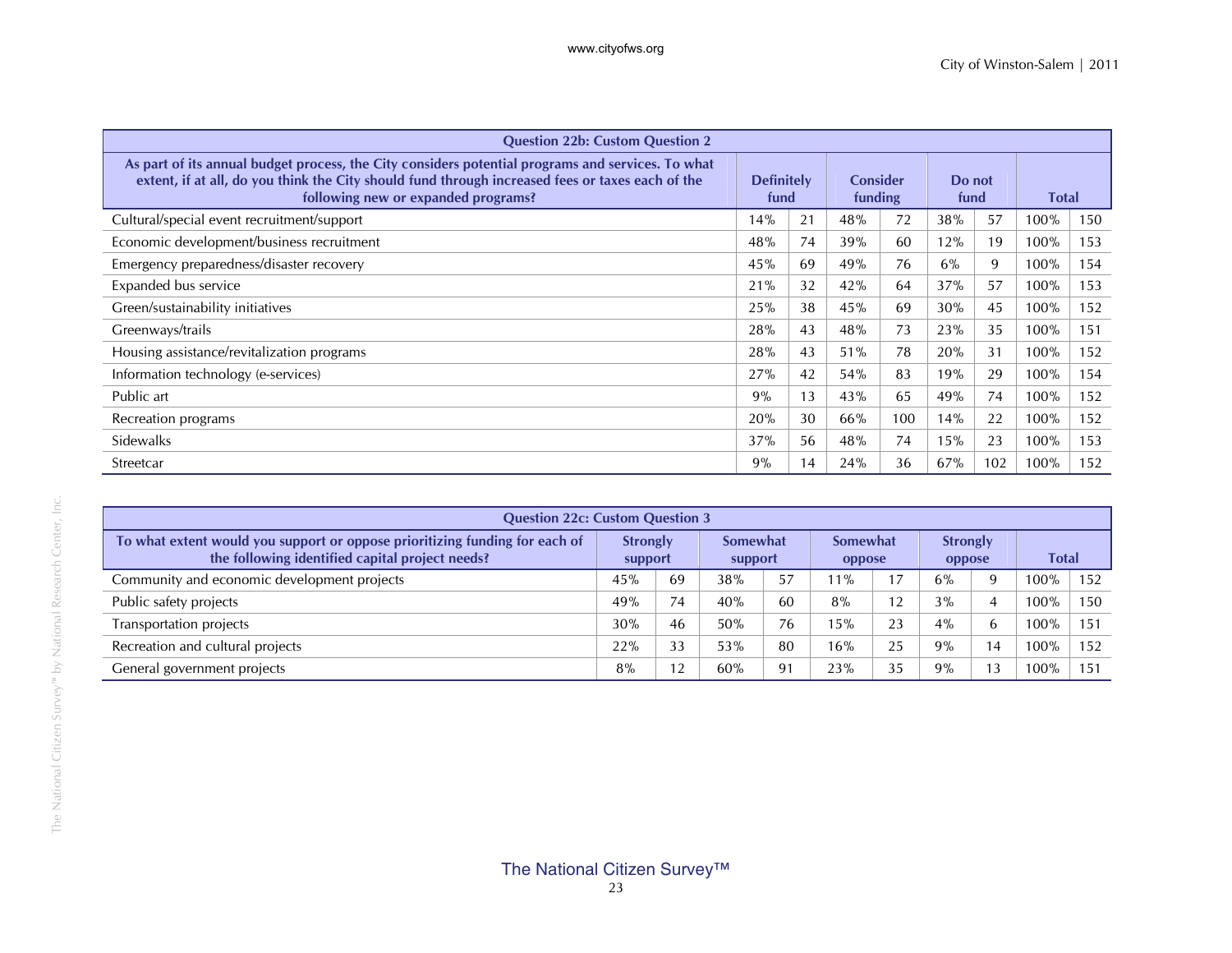| <b>Question D1: Employment Status</b> |                               |       |
|---------------------------------------|-------------------------------|-------|
| Are you currently employed for pay?   | <b>Percent of respondents</b> | Count |
| No                                    | 28%                           | 43    |
| Yes, full-time                        | 62%                           | 95    |
| Yes, part-time                        | 10%                           | 16    |
| Total                                 | 100%                          | 154   |

| <b>Question D2: Mode of Transportation Used for Commute</b>                                                                                 |                              |
|---------------------------------------------------------------------------------------------------------------------------------------------|------------------------------|
| During a typical week, how many days do you commute to work (for the longest distance of your commute) in each of the ways listed<br>below? | Percent of days mode<br>used |
| Motorized vehicle (e.g., car, truck, van, motorcycle, etc.) by myself                                                                       | 71%                          |
| Motorized vehicle (e.g., car, truck, van, motorcycle, etc.) with other children or adults                                                   | 17%                          |
| Bus, rail, subway or other public transportation                                                                                            | $1\%$                        |
| Walk                                                                                                                                        | 3%                           |
| Bicycle                                                                                                                                     | $1\%$                        |
| Work at home                                                                                                                                | 8%                           |
| Other                                                                                                                                       | $0\%$                        |

| <b>Question D3: Length of Residency</b>                                          |      |       |
|----------------------------------------------------------------------------------|------|-------|
| How many years have you lived in Winston-Salem?<br><b>Percent of respondents</b> |      | Count |
| Less than 2 years                                                                | 3%   |       |
| 2 to 5 years                                                                     | 10%  |       |
| 6 to 10 years                                                                    | 7%   | 10    |
| 11 to 20 years                                                                   | 18%  | 28    |
| More than 20 years                                                               | 62%  | 95    |
| Total                                                                            | 100% | 153   |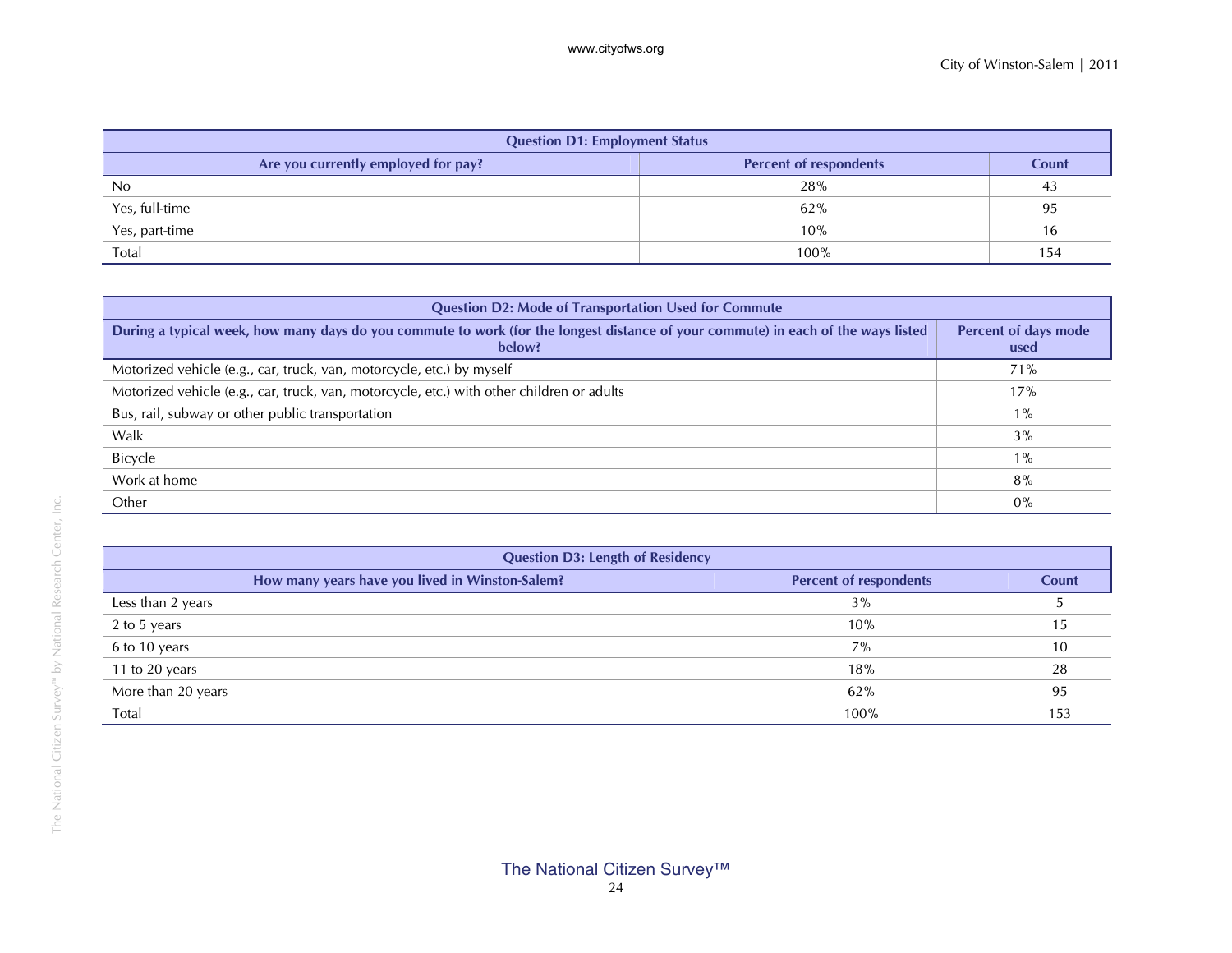| <b>Question D4: Housing Unit Type</b>                             |                               |       |
|-------------------------------------------------------------------|-------------------------------|-------|
| Which best describes the building you live in?                    | <b>Percent of respondents</b> | Count |
| One family house detached from any other houses                   | 88%                           | 133   |
| House attached to one or more houses (e.g., a duplex or townhome) | 5%                            |       |
| Building with two or more apartments or condominiums              | 7%                            | 10    |
| Mobile home                                                       | $1\%$                         |       |
| Other                                                             | 0%                            |       |
| Total                                                             | 100%                          | 152   |

| <b>Question D5: Housing Tenure (Rent/Own)</b>                           |                               |       |
|-------------------------------------------------------------------------|-------------------------------|-------|
| Is this house, apartment or mobile home                                 | <b>Percent of respondents</b> | Count |
| Rented for cash or occupied without cash payment                        | 12%                           |       |
| Owned by you or someone in this house with a mortgage or free and clear | 88%                           | 127   |
| Total                                                                   | 100%                          | 144   |

| <b>Question D6: Monthly Housing Cost</b>                                                                                                                                                |                                  |       |
|-----------------------------------------------------------------------------------------------------------------------------------------------------------------------------------------|----------------------------------|-------|
| About how much is the total monthly housing cost for the place you live (including rent, mortgage payment, property tax,<br>property insurance and homeowners" association (HOA) fees)? | <b>Percent of</b><br>respondents | Count |
| Less than \$300 per month                                                                                                                                                               | $11\%$                           | 16    |
| \$300 to \$599 per month                                                                                                                                                                | 16%                              | 23    |
| \$600 to \$999 per month                                                                                                                                                                | 30%                              | 44    |
| \$1,000 to \$1,499 per month                                                                                                                                                            | 22%                              | 33    |
| \$1,500 to \$2,499 per month                                                                                                                                                            | 17%                              | 25    |
| \$2,500 or more per month                                                                                                                                                               | $5\%$                            |       |
| Total                                                                                                                                                                                   | 100%                             | 148   |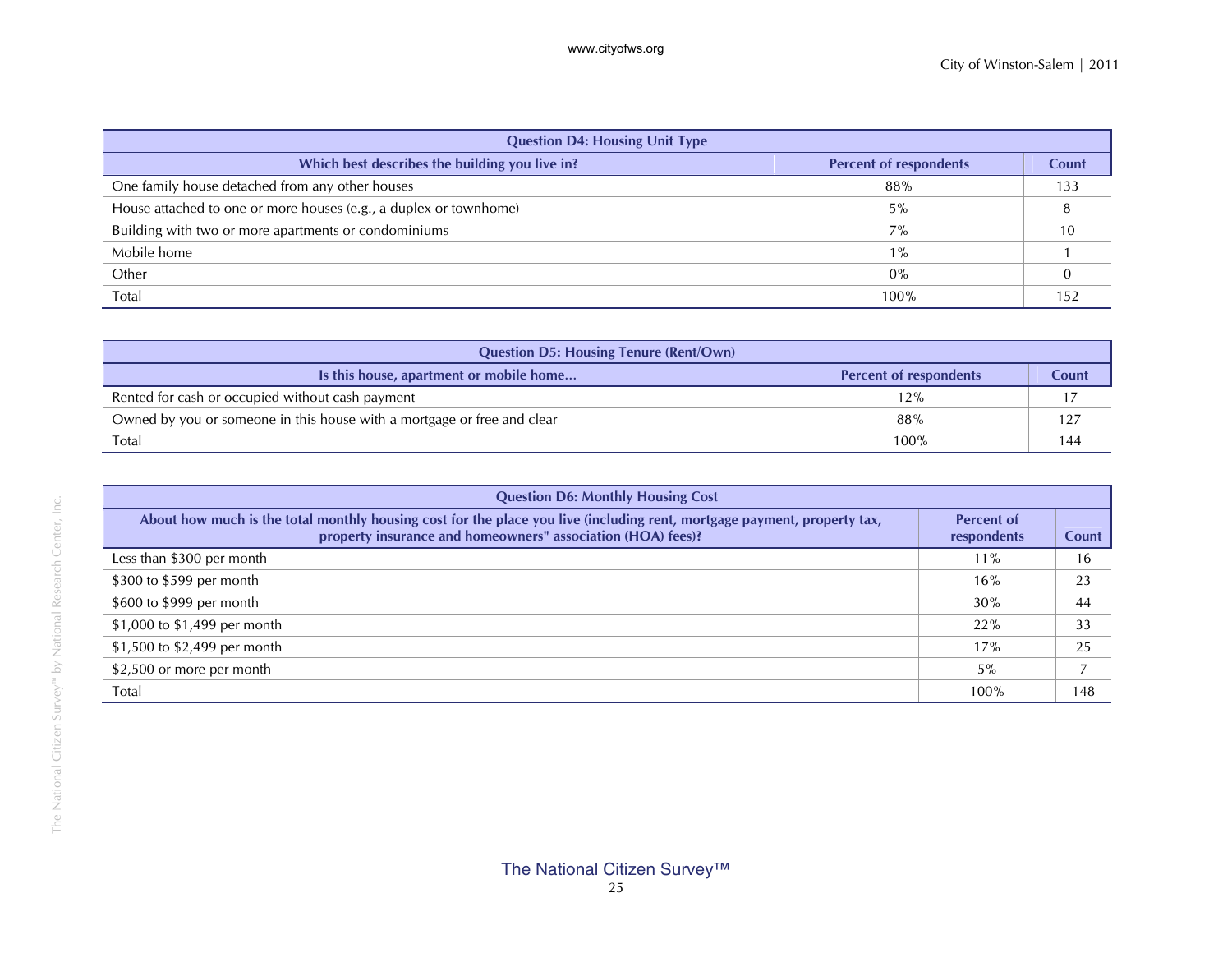| <b>Question D7: Presence of Children in Household</b>                                         |      |    |
|-----------------------------------------------------------------------------------------------|------|----|
| Do any children 17 or under live in your household?<br><b>Percent of respondents</b><br>Count |      |    |
| No                                                                                            | 75%  |    |
| Yes                                                                                           | 25%  | 38 |
| Total                                                                                         | 100% |    |

| <b>Question D8: Presence of Older Adults in Household</b>        |                        |       |
|------------------------------------------------------------------|------------------------|-------|
| Are you or any other members of your household aged 65 or older? | Percent of respondents | Count |
| <sub>No</sub>                                                    | 74%                    |       |
| Yes                                                              | 26%                    |       |
| <b>Total</b>                                                     | 100%                   | 150   |

| <b>Question D9: Household Income</b>                                                                                                                                                                          |                                  |       |
|---------------------------------------------------------------------------------------------------------------------------------------------------------------------------------------------------------------|----------------------------------|-------|
| How much do you anticipate your household's total income before taxes will be for the current year? (Please include in your total<br>income money from all sources for all persons living in your household.) | <b>Percent of</b><br>respondents | Count |
| Less than $$24,999$                                                                                                                                                                                           | 8%                               |       |
| \$25,000 to \$49,999                                                                                                                                                                                          | 34%                              | 49    |
| \$50,000 to \$99,999                                                                                                                                                                                          | 39%                              | 57    |
| \$100,000 to \$149,000                                                                                                                                                                                        | 10%                              | 15    |
| \$150,000 or more                                                                                                                                                                                             | $9\%$                            | 13    |
| Total                                                                                                                                                                                                         | 100%                             | 145   |

| <b>Question D10: Ethnicity</b>                           |                               |       |
|----------------------------------------------------------|-------------------------------|-------|
| Are you Spanish, Hispanic or Latino?                     | <b>Percent of respondents</b> | Count |
| No, not Spanish, Hispanic or Latino                      | 99%                           | 149   |
| Yes, I consider myself to be Spanish, Hispanic or Latino | $1\%$                         |       |
| Total                                                    | 100%                          | 150   |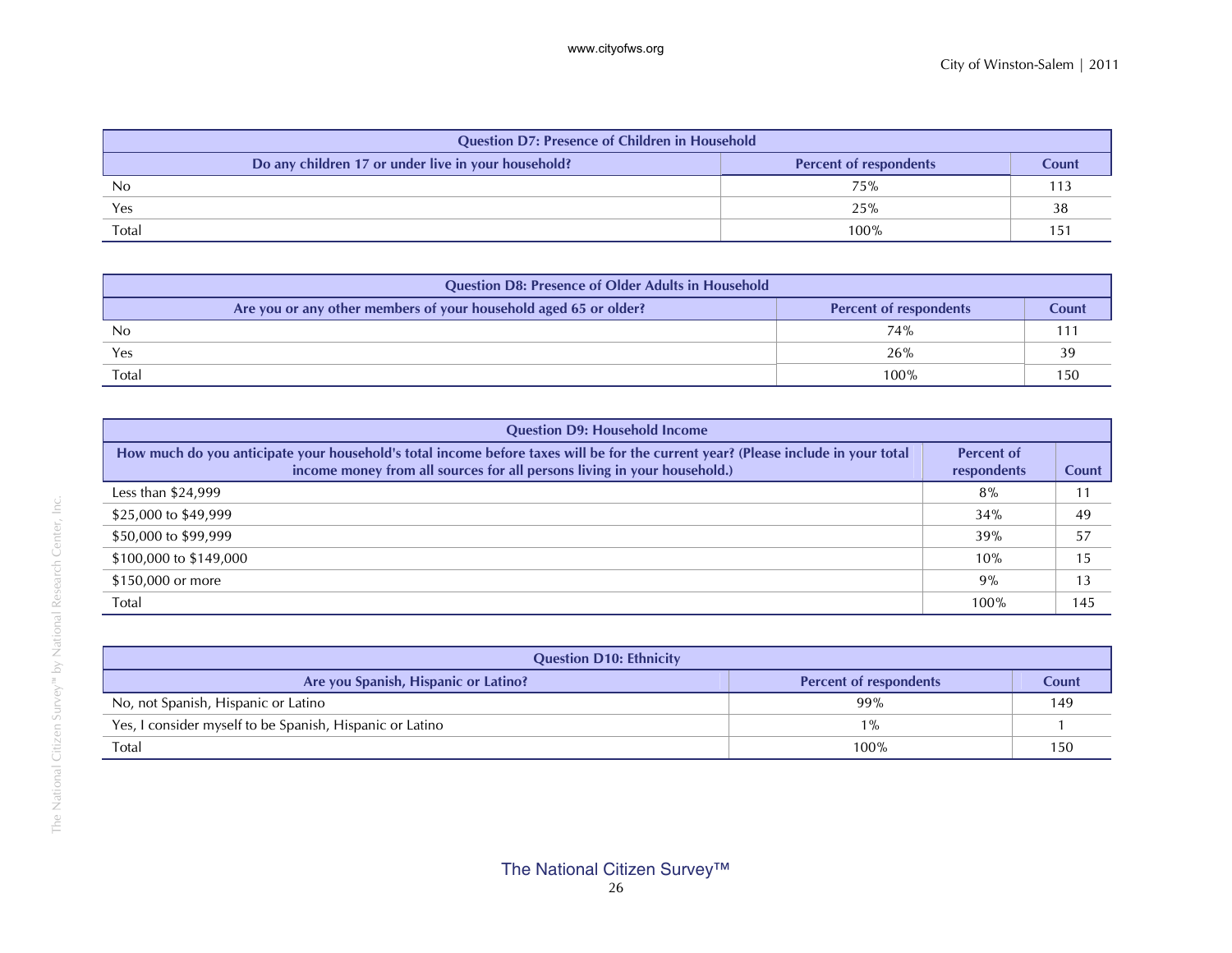| <b>Question D11: Race</b>                                                                         |                               |              |
|---------------------------------------------------------------------------------------------------|-------------------------------|--------------|
| What is your race? (Mark one or more races to indicate what race(s) you consider yourself to be.) | <b>Percent of respondents</b> | <b>Count</b> |
| American Indian or Alaskan Native                                                                 | $1\%$                         |              |
| Asian, Asian Indian or Pacific Islander                                                           | $1\%$                         |              |
| <b>Black or African American</b>                                                                  | 25%                           | 37           |
| White                                                                                             | 73%                           | 110          |
| Other                                                                                             | 2%                            |              |
| Total may exceed 100% as respondents could select more than one option                            |                               |              |

| <b>Question D12: Age</b>       |                               |       |
|--------------------------------|-------------------------------|-------|
| In which category is your age? | <b>Percent of respondents</b> | Count |
| 18 to 24 years                 | $1\%$                         |       |
| 25 to 34 years                 | 11%                           | 16    |
| 35 to 44 years                 | 17%                           | 25    |
| 45 to 54 years                 | 26%                           | 39    |
| 55 to 64 years                 | 26%                           | 39    |
| 65 to 74 years                 | 15%                           | 22    |
| 75 years or older              | 6%                            | 9     |
| Total                          | 100%                          | 151   |

| <b>Question D13: Gender</b> |                               |       |
|-----------------------------|-------------------------------|-------|
| What is your sex?           | <b>Percent of respondents</b> | Count |
| Female                      | 52%                           | $-1$  |
| Male                        | 48%                           |       |
| Total                       | 100%                          | 149   |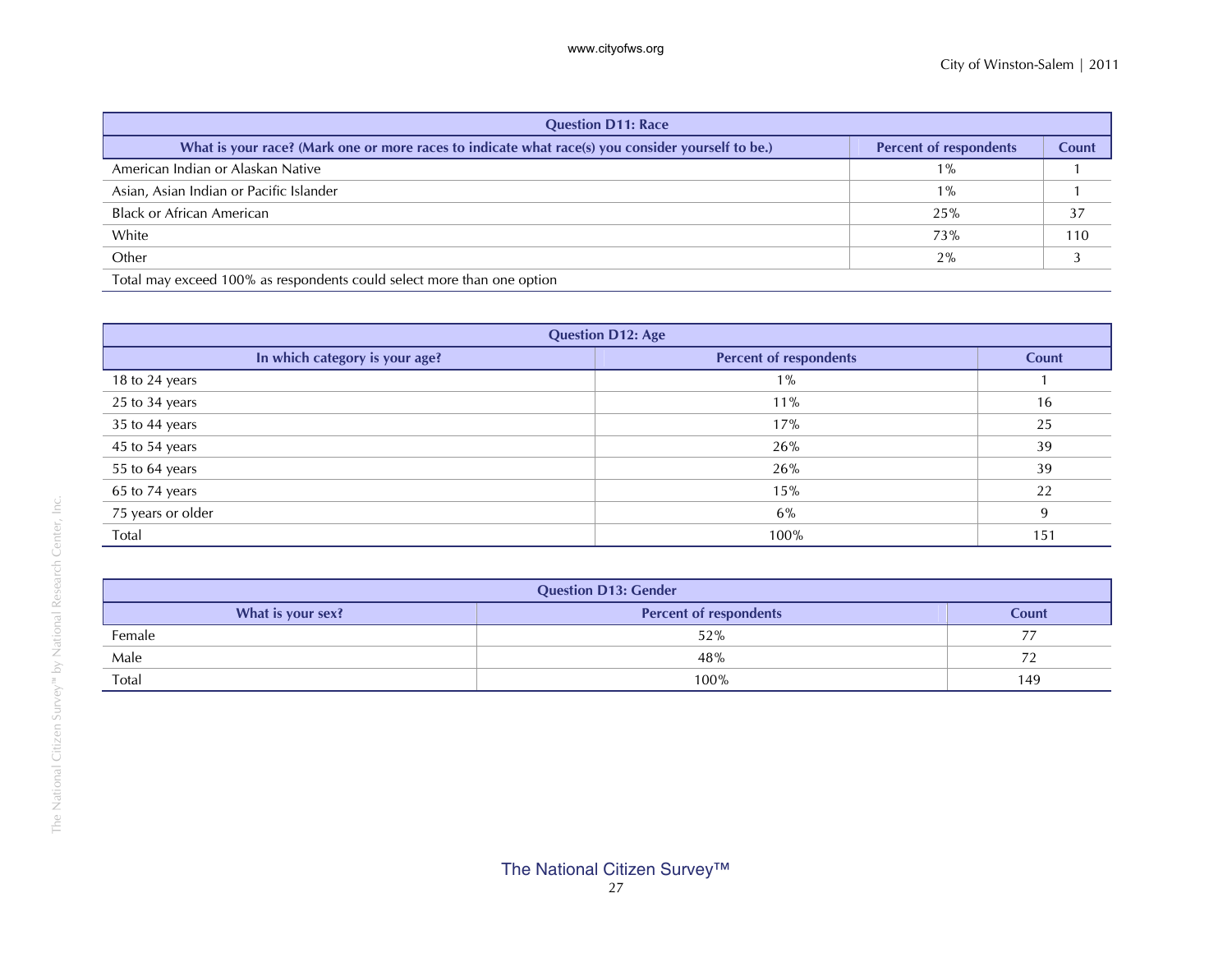| <b>Question D14: Registered to Vote</b>          |                               |       |
|--------------------------------------------------|-------------------------------|-------|
| Are you registered to vote in your jurisdiction? | <b>Percent of respondents</b> | Count |
| No                                               | $1\%$                         |       |
| Yes                                              | 97%                           | 148   |
| Ineligible to vote                               | $1\%$                         |       |
| Don't know                                       | $1\%$                         |       |
| Total                                            | 100%                          | 153   |

| <b>Question D15: Voted in Last General Election</b>                                          |                               |              |  |  |  |
|----------------------------------------------------------------------------------------------|-------------------------------|--------------|--|--|--|
| Many people don't have time to vote in elections. Did you vote in the last general election? | <b>Percent of respondents</b> | <b>Count</b> |  |  |  |
| N <sub>0</sub>                                                                               | 7%                            |              |  |  |  |
| Yes                                                                                          | 92%                           | 141          |  |  |  |
| Ineligible to vote                                                                           | $1\%$                         |              |  |  |  |
| Don't know                                                                                   | 0%                            |              |  |  |  |
| Total                                                                                        | 100%                          | 154          |  |  |  |

| <b>Question D16: Has Cell Phone</b> |                               |       |  |  |  |
|-------------------------------------|-------------------------------|-------|--|--|--|
| Do you have a cell phone?           | <b>Percent of respondents</b> | Count |  |  |  |
| N <sub>0</sub>                      | 6%                            |       |  |  |  |
| Yes                                 | 94%                           | 142   |  |  |  |
| Total                               | 100%                          | 151   |  |  |  |

| <b>Question D17: Has Land Line</b> |                               |       |  |  |
|------------------------------------|-------------------------------|-------|--|--|
| Do you have a land line at home?   | <b>Percent of respondents</b> | Count |  |  |
| N <sub>0</sub>                     | 33%                           | 49    |  |  |
| Yes                                | 67%                           | 101   |  |  |
| Total                              | 100%                          | 150   |  |  |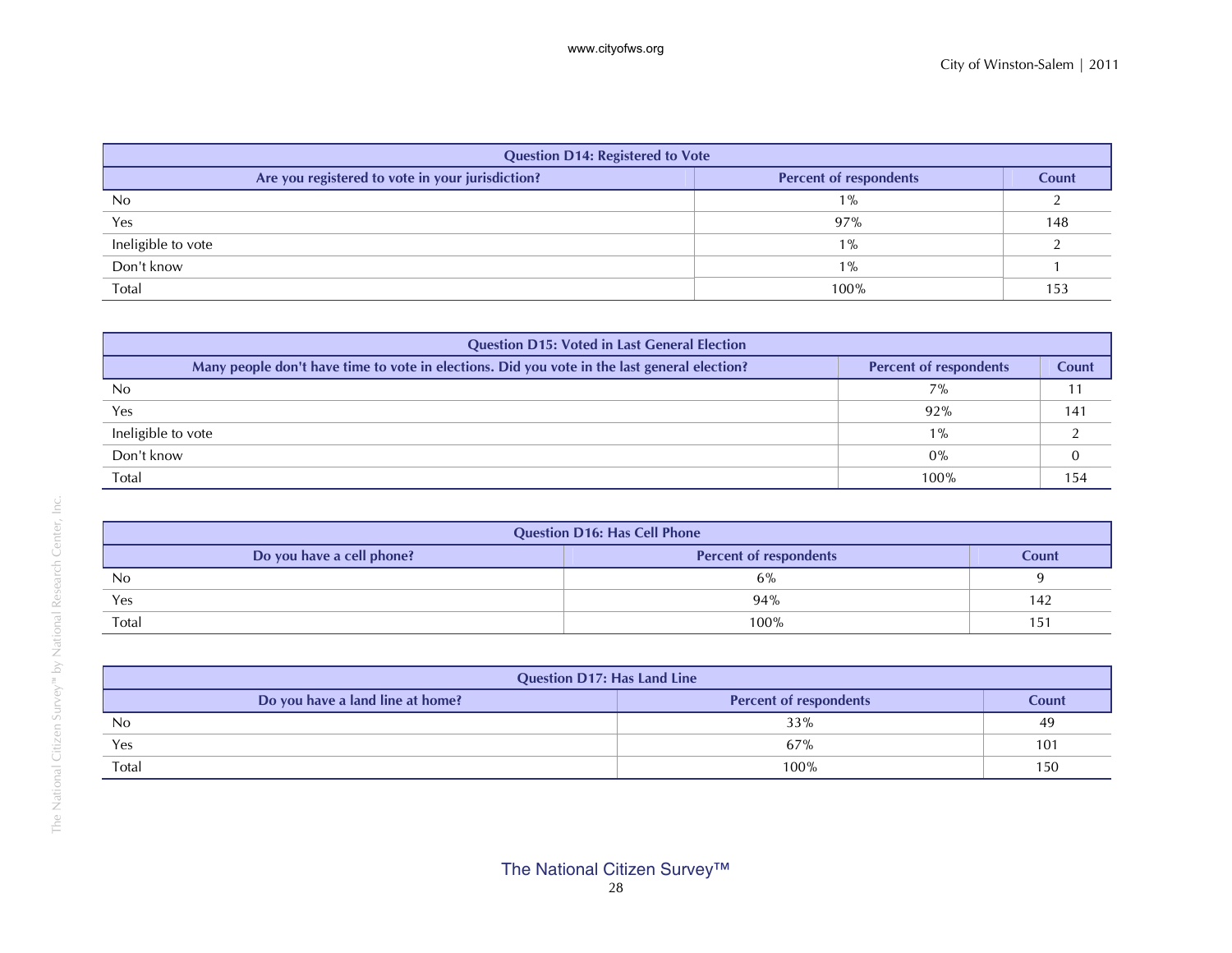| <b>Question D18: Primary Phone</b>                                                                  |                               |       |  |  |  |
|-----------------------------------------------------------------------------------------------------|-------------------------------|-------|--|--|--|
| If you have both a cell phone and a land line, which do you consider your primary telephone number? | <b>Percent of respondents</b> | Count |  |  |  |
| Cell                                                                                                | 18%                           |       |  |  |  |
| Land line                                                                                           | 61%                           | 56    |  |  |  |
| <b>Both</b>                                                                                         | 21%                           |       |  |  |  |
| Total                                                                                               | 100%                          | 92    |  |  |  |

### The National Citizen Survey™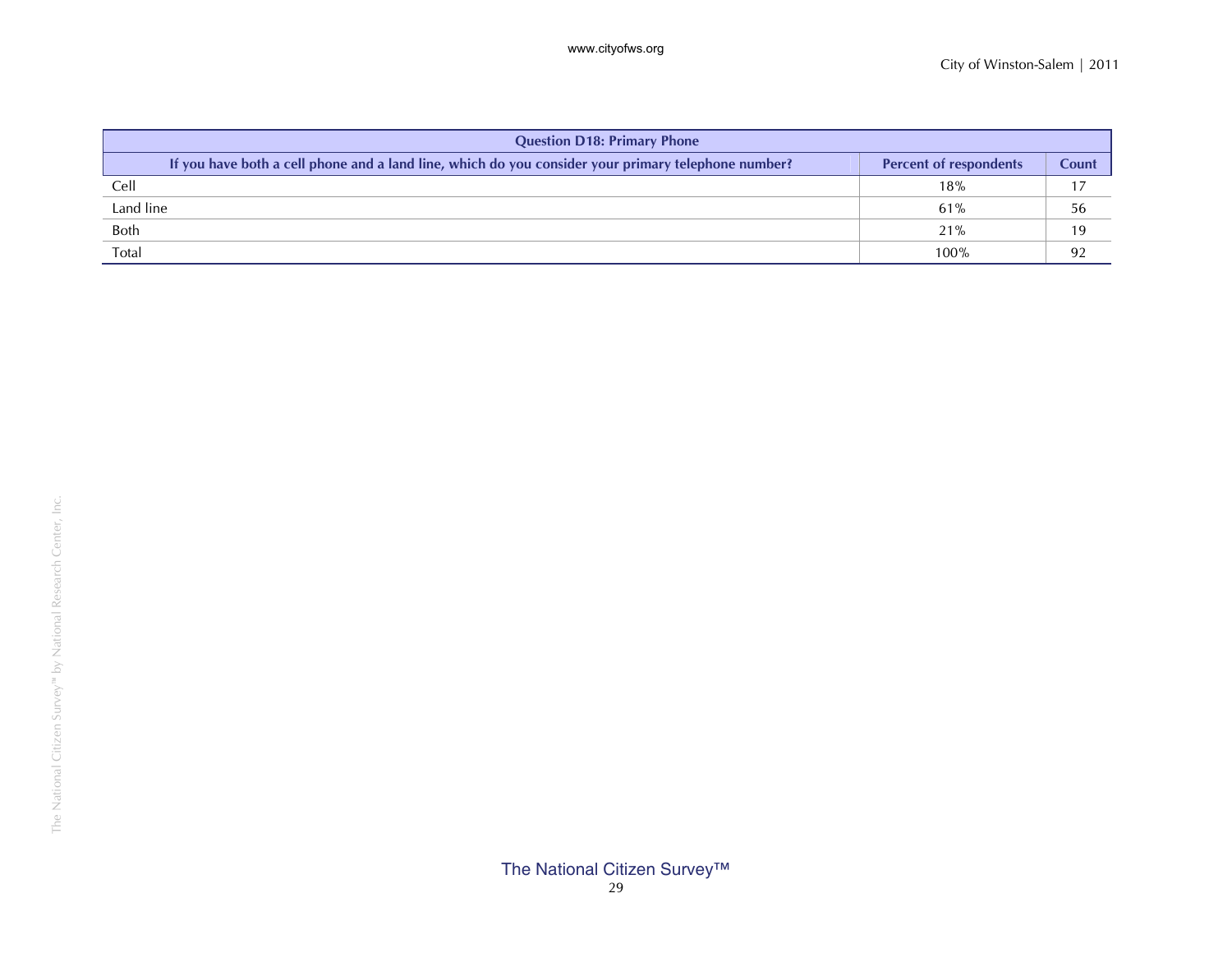#### Verbatim Responses to Open-Ended **QUESTION**

The following pages contain the respondents' verbatim responses as entered in the Web survey and have not been edited for spelling or grammar. Responses for the following question have been organized in alphabetical order.

#### WHAT ONE THING IS THE SINGLE MOST PRESSING ISSUE FACING THE CITY IN THE NEXT FIVE YEARS?

- Ability for Bicycle transit throughout the city.
- **Attracting employers**
- **Bringing in jobs**
- **Bringing jobs and restoring the businesses here that attract more businesses here.**
- Budget. Being able to maintain our high standards of maintenance thru out the city.
- **building a base**
- Business 40 closing will have huge impact on downtown growth. Affordable housing. Sidewalks. Public transportation in growing Southern Winston-Salem.
- **Construction and maintenance of roads and streets.**
- Creating more jobs
- Creation of jobs and I mean jobs that are high skilled and high paying not wal-mart or other big box retailer/fast food jobs
- **Criminal**
- Dealing with the economy.
- Demand on public services
- Do not get fleeced by crooked employers
- Don't know
- **Economic development**
- **Economic development**
- **Economic development**
- **Exercise** Economic Development
- **Economic development**
- Economic development. Not enough job opportunities in WS. Lots of longtime residents are having to move away due to lack of jobs here. WS is losing good middle-class people who can't find work.
- **Exercise** Economic growth
- **Exercise** Economic growth
- Economic growth. lacking the ability to attract buisness developers
- Economic growth. Non-profit non-tax paying entities (education and healthcare) are the largest employers in the county. That is NOT good.
- **Exercise** Economic issues regarding affordable housing
- **Economic stability.**
- **Educational Programs for Youth**
- **Employment**
- **Employment**
- **Employment**
- **Employment**
- **Employment or the lack therefore.**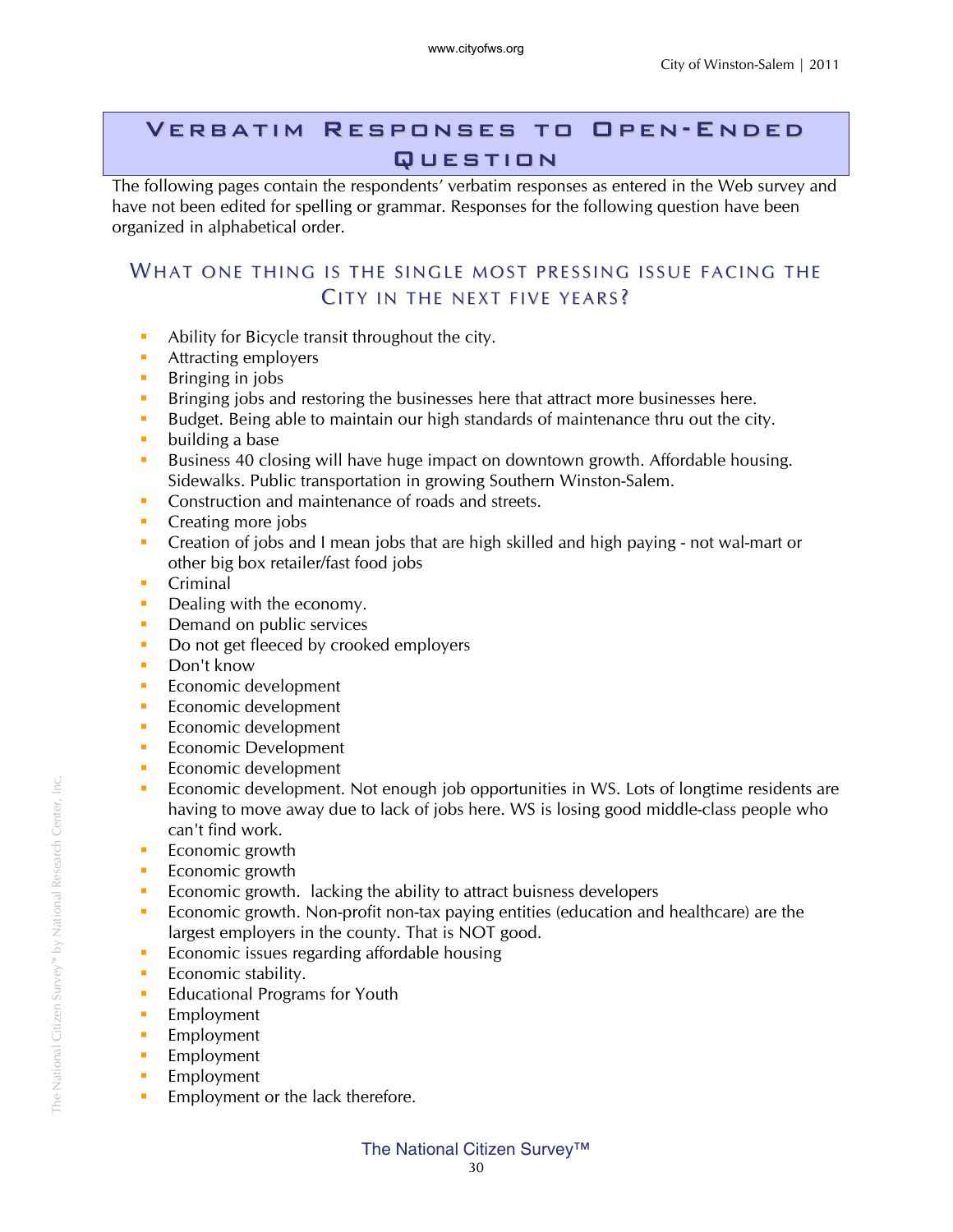- **Employment.**
- **Encouraging new employers to relocate here**
- **Equality of business development in all corridors of the City.**
- **Equitable resource allocation and safety for all neighborhoods**
- $\blacksquare$  Erosion of the tax base due to bad economy
- Extremently low general employment opportuinities for the working poor residing in Winston.
- Finding blue collar manufacturing jobs. This is the poor man's ticket to dignity.
- Growing the economy/job creation
- Growth and Jobs.
- **Homeless housing needs**
- **Homelessnes**
- How to control crime and gangs.
- I believe that WS should become a more walking and bicycle friendly city not just downtown but around the city as well. Also, although more of a national problem - the issue of foreclosure and a poor real estate market is a huge issue not only for my family but many others I know.
- **Illegal aliens cost to taxpayers**
- **Illegal immigrants**
- **Illegal immigrants & gang related crime**
- Improving the streets and highways.
- **Job development**
- **Job development**
- **Job development and entrepreneur opportunities**
- lob development,
- lob growth
- I Job growth and economy stabilization
- I lob growth- and it is the next five most pressing also.
- I Job security that will meet with the economic times
- $\blacksquare$  Jobs
- $\blacksquare$  lobs
- $\blacksquare$  Jobs
- lobs
- $\blacksquare$  Jobs
- $\blacksquare$  Jobs
- $\blacksquare$  lobs
- $\blacksquare$  Jobs
- lobs
- $\blacksquare$  Jobs
- **JOBS** to improve the economic outlook. Even if this really isn't the #1 issue, there is a perception that it is.
- DIGE: JOBS! ENTRY LEVEL JOBS. Fixing roads, greenway upkeep, transportation and government building. Putting folks to work in code enforcement so our city doesn't look like Fat Albert's block and attracting crime-keep WS clean, and get the crystal meth out of here and the potheads and DUI's working in orange doing bulk item removal-IN THEIR OWN NEIGHBORHOODS FOR ALL TO SEE!
- Jobs, Jobs, Jobs, Jobs
- **Jobs/economic growth**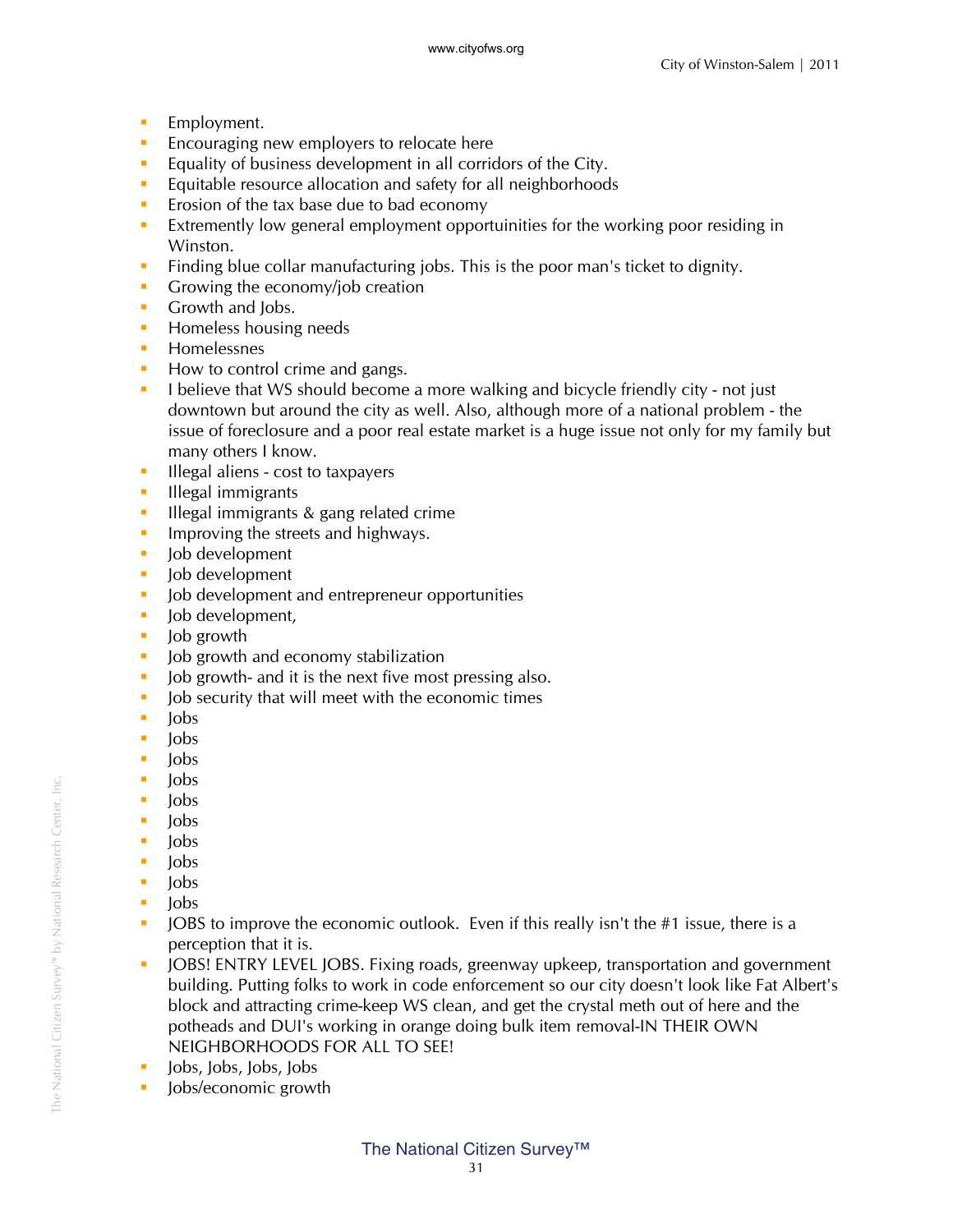- KEEPING CITY EMPLOYEES WHEN THE ECONOMY PICKS UP WHEN BETTER PAYING JOBS WILL TAKE THEM AWAY !
- Keeping the budget under control, by reducing the salaries of the people in charge, not the people in the field. Although it is not practical for all, the Mayor sets a nice example in salary.
- **Lack of decent-paying manufacturing jobs.** We can't all be doctors, nurses and lab techs working at facilities that contribute nothing to Forsyth County's tax base. We need something to fill the void left by closed furniture factories, cigarette manufacturing, etc.
- Lack of jobs that pay enough that a person can save for retirement and enjoy living comfortably. I have a 4 year degree and am hoping to get a job that pay 10.81 per hour. I earned more than that in the last centuary. We need to stop immagration from everywhere until all the folks that are here are gainfully employed. And if you haven't, you need to look up www.FEMAconcentration camps.com and Planet Zena if you can still find anything on it. Whether you agree or not, you need to be aware of the grass roots group www.ActforAmerica.org. Also the city could put some folks to work picking up garbage. Some of the streets are filthy.And you can take the streetlights down in my neighborhood. No body wants them and thinks they are a nusciance anyway.And you could still pick up garbage for folks who have to work away from home for weeks at a time. And you could let the police department know that you passed an ordinance forbidding truckers to idle on Main Steet and keep everyone awake all night. Apparently the city police don't know the law on parking semi's on city streets and bobtailing home. Can we all get on the same page?
- **Lack of light-rail/street cars**
- **Leadership that is supported by all facets of community.**
- **EXECT** Limiting sprawl in the outer areas of Winston-Salem, encouraging smarter growth
- $\text{Loss}$  of jobs
- **Low income hispanic influence on crime in the city**
- **Low income neighborhood revitalization (including drugs and crime)**
- **Lower taxes!**
- **Lower the county/city property taxes or give us our moneys worth.**
- Maintaining city jobs especially for the lower income personnel. Encouraging economic growth throughout the city so that poverty does not become a big, big issue for the city of Winston-Salem.
- Maintaining stability in a City with increasing age, income and cultural diversities and gaps
- **Managing Growth how to maintain the City's livability while still attracting new industry** and growing current ones. While growing, the city must become more unified while growing it's culture and preserving it's history.
- Many people face hunger.
- **Middle Income Jobs**
- **Money**
- **Money wasted**
- More effective use of funds. there is still a lot of questionable spending & "standing around"
- More jobs
- Negative impact on overall city budget with large influx of illegal aliens who drain resources and overburden taxpayers without them adding anything into our system.
- New highways, moving traffic thru city efficently and safely and maintaining current street repair
- Not enough roads to divert heavy, major traffic during lunch hour, 4:30 6:00 traffic
- Police & Fire protection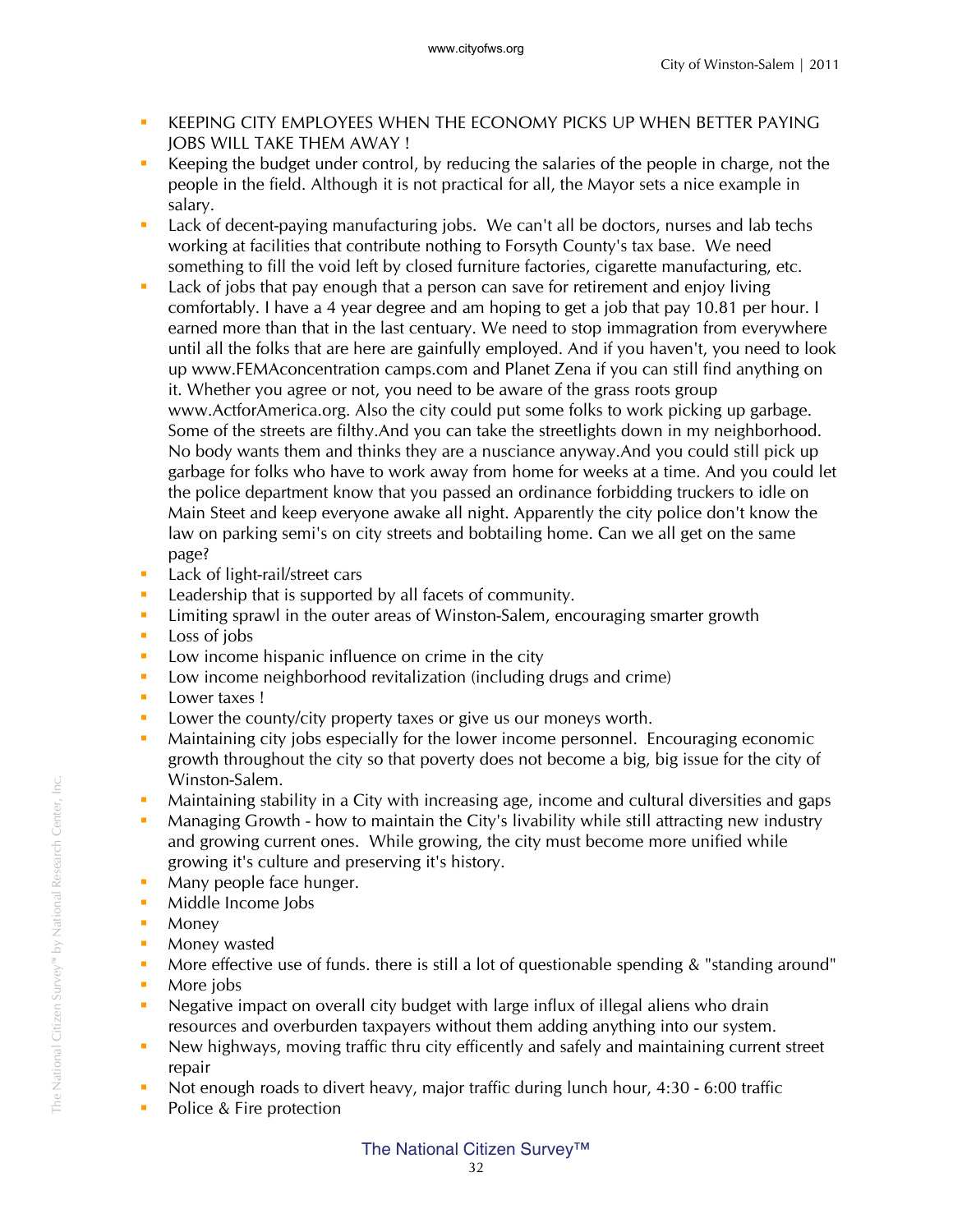- Police Department will cause most of the diverse residents to file bankrupcy. We can come up with a warning system instead of high price traffic ticket that must folks can't pay.
- **Preparing a 5 year budget base, then not exceeding it. Freezing all hiring until staffing is** 5% below current levels; reduce all department manager wages to no more than \$120K/year maximum.
- **Preparing for growth by leveraging existing infrastructure**
- **Preparing for our future together**
- **Preparing the city to be ready for growth when the economy recovers**
- **Protecting the natural rights, and economic freedom of citizens from over regulation by the** City.
- **Provide adequate services for low income persons including food and shelter, as more** servicemen and women return to the area, along with the influx of non-English speaking immigrants.
- **Providing jobs for citizens who are willing to work.**
- Race relations
- Reducing growth
- Reducing the homeless, jobless and hungry people in our city.
- Re-evaluation of property to be come consistent with existing worth will result in lost revenue
- Revenue versus anticipated expenditures. Council must develop a strategic plan, and expend funds and make decisions in accordance with this plan.
- Roadway improvements.
- SAFETY. In neighborhoods that were once very safe, we are seeing an increase in burglaries. Also, roads like Bethabara Rd. between Bethabara Parkway and Shattalon Dr. need sidewalks. I have had some close calls with pedestrians walking on the wrong side of the road wearing dark clothing after dark.
- **Sidewalks leadiing from schools to neighborhoods.**
- **Spending money on projects like the baseball stadium...DO NOT do that.**
- Staying competitive with other major cities in North Carolina for jobs, entertainment dollars and tourism.
- **Stopping gang involement in the neighborhoods all over town.**
- **Sufficient funding for public schools.**
- **Tax Base growth**
- **Taxes**
- **THE CITIES UNFRIENDLY ATTITUDE TO SMALL BUSINESS**
- The City needs to support the schools in order to educate the children for our future. Divert or share funding for private businesses (research park) toward re-development and renovation of schools WITHIN THE CITY (Ardmore/West End/Highlands schools).
- The continued growth in jobs and the recruitment of new companies as well as the retention of the city's existing businesses.
- The economy
- The growing population of illegal aliens. They get all of the public housing and government assistance. These things should go to people who are US citizens. The areas that they live in are always dirty and trash strewn. Somebody needs to go out and tell them to keep things clean or fine them.
- $\blacksquare$  The lack of available jobs
- The most important thing I feel is getting the young and seniors to work together in more innovative ideas for our youth, young adults and senior population to move forward